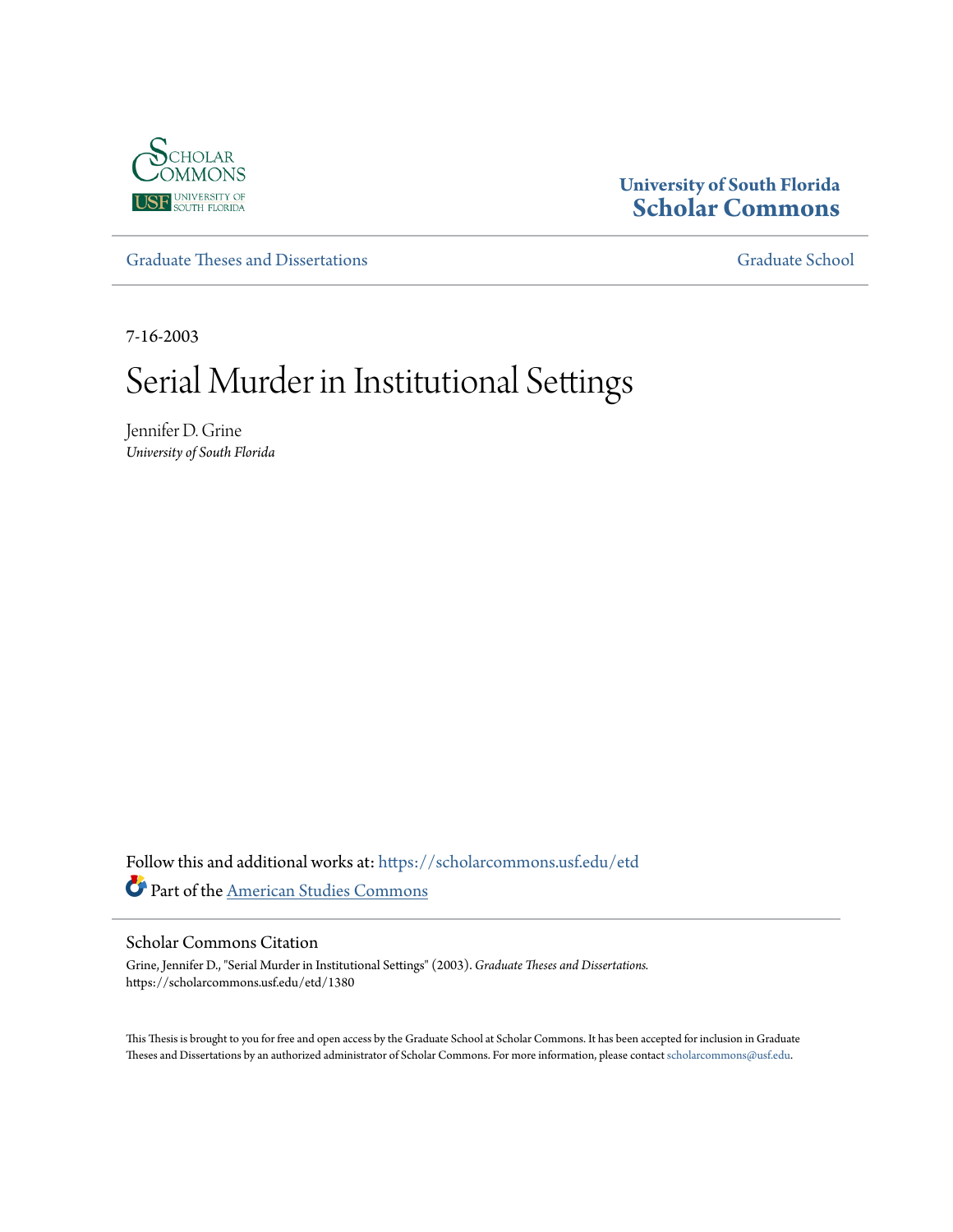# SERIAL MURDER IN INSTITUTIONAL SETTINGS

by

# JENNIFER D. GRINE

A thesis submitted in partial fulfillment of the requirements for the degree of Master of Arts Department of Criminology College of Arts and Sciences University of South Florida

Major Professor: Dwayne Smith, Ph.D. Kim Lersch, Ph.D. Tom Mieczkowski, Ph.D.

> Date of Approval: July 16, 2003

Keywords: homicide, doctors, nurses, hospital killings

© Copyright 2003, Jennifer D. Grine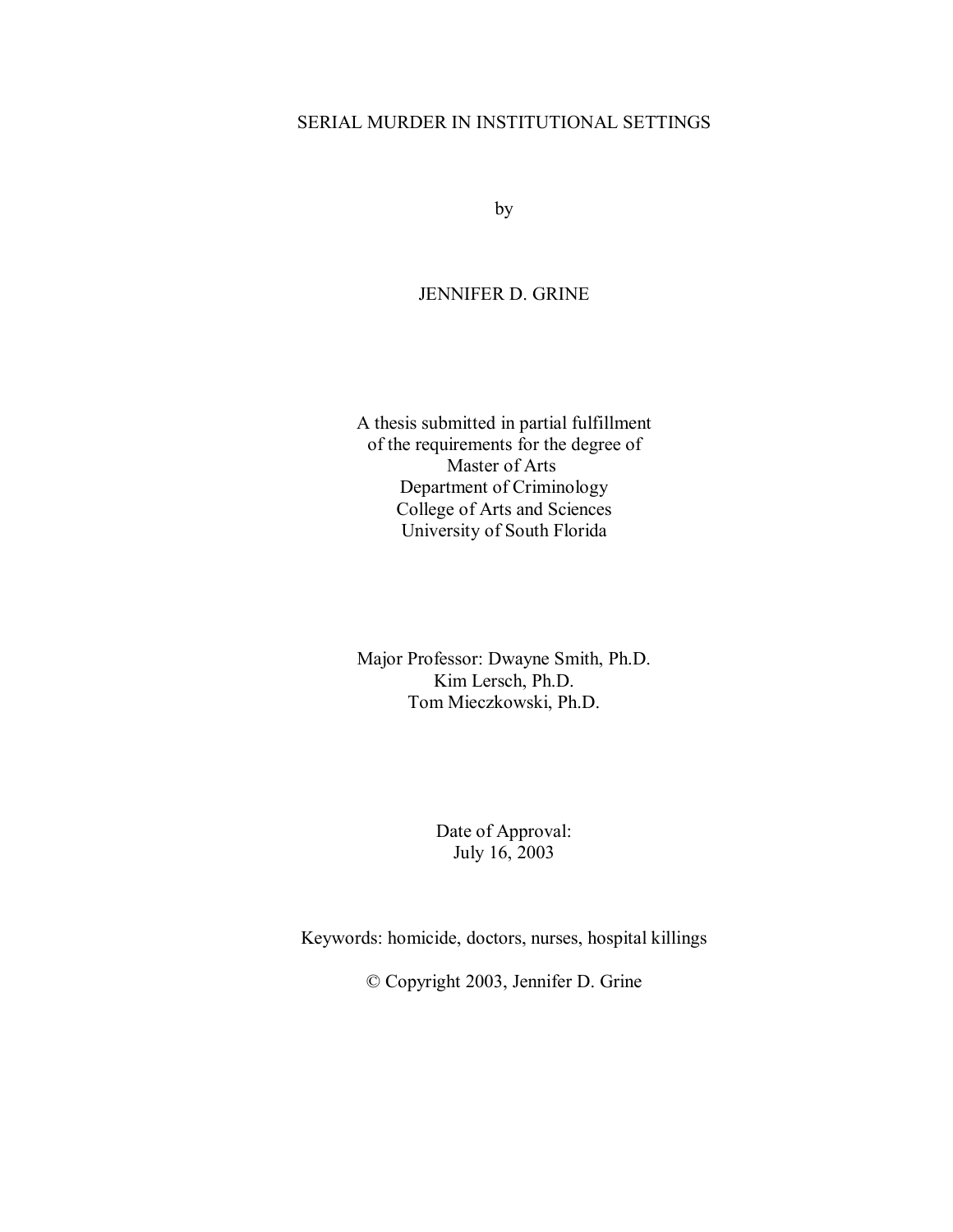# Table of Contents

| List of Tables                          | $\overline{111}$ |
|-----------------------------------------|------------------|
| Abstract                                | iv               |
| Serial Murder in Institutional Settings | $\mathbf{1}$     |
| Definition of Concepts                  | $\overline{2}$   |
| Serial Murder                           | $\overline{2}$   |
| Professional Caregiver                  | 3                |
| <b>Institutional Setting</b>            | 3                |
| Review of the Literature                | $\overline{4}$   |
| Hickey                                  | $\overline{4}$   |
| Holmes & Holmes                         | $\tau$           |
| Other Literature                        | 8                |
| Present Study                           | 12               |
| Methods                                 | 13               |
| Sample                                  | 13               |
| Procedure                               | 13               |
| Variables                               | 14               |
| <b>Results: Case Studies</b>            | 15               |
| Joseph Akin                             | 15               |
| <b>Richard Angelo</b>                   | 16               |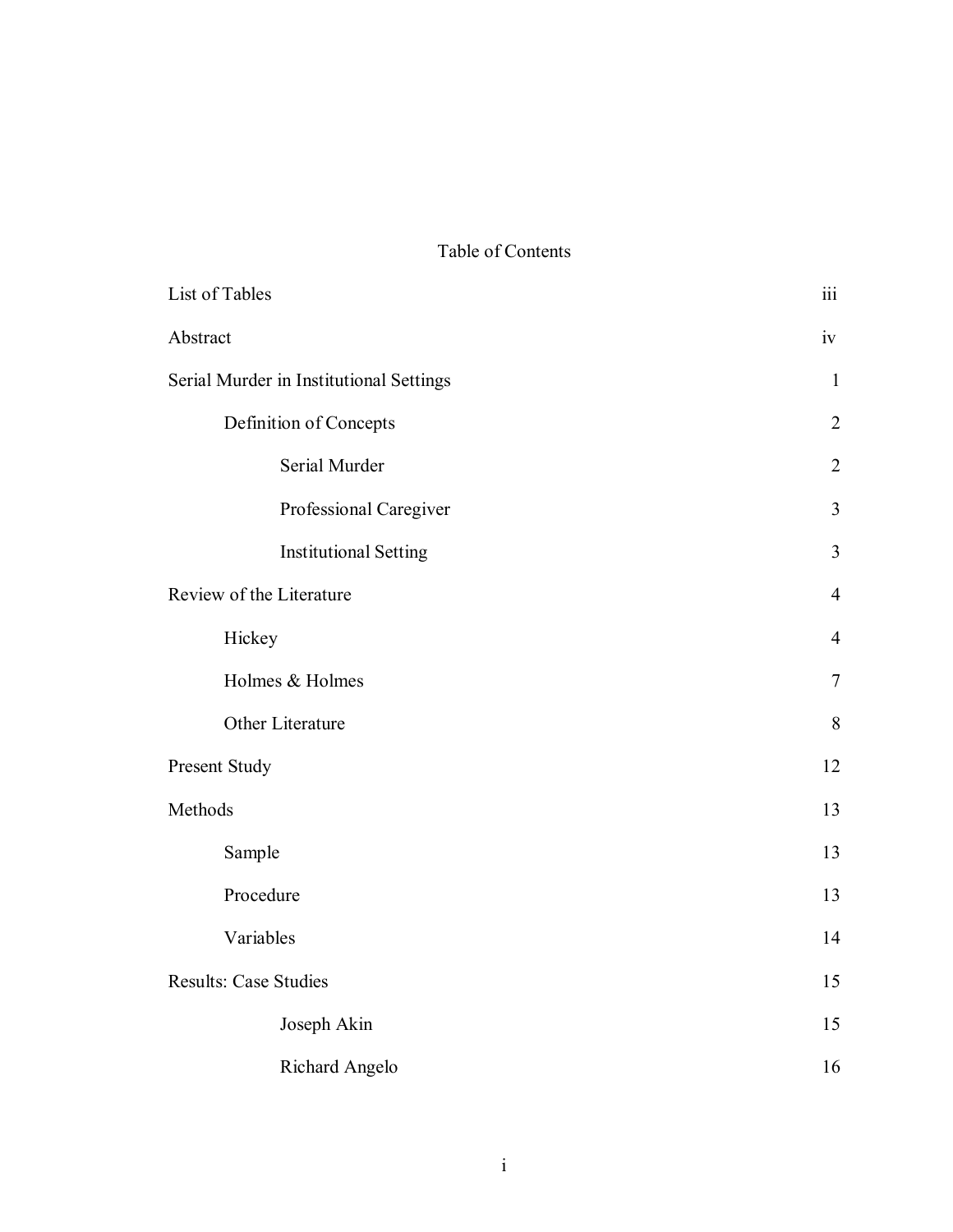| Robert Diaz  |                                      | 17 |
|--------------|--------------------------------------|----|
|              | Jeffrey Feltner                      | 19 |
|              | Gwendolyn Graham                     | 22 |
|              | Donald Harvey                        | 24 |
|              | Genene Jones                         | 28 |
|              | Terri Rachals                        | 36 |
|              | Bobbie Sue Robinson                  | 39 |
|              | Efren Saldivar                       | 42 |
|              | Jane Toppan                          | 47 |
|              | Results: Sample Characteristics      | 49 |
|              | Results: Comparison to Existing Data | 55 |
| Discussion   |                                      | 63 |
| References   |                                      | 69 |
| Bibliography |                                      | 73 |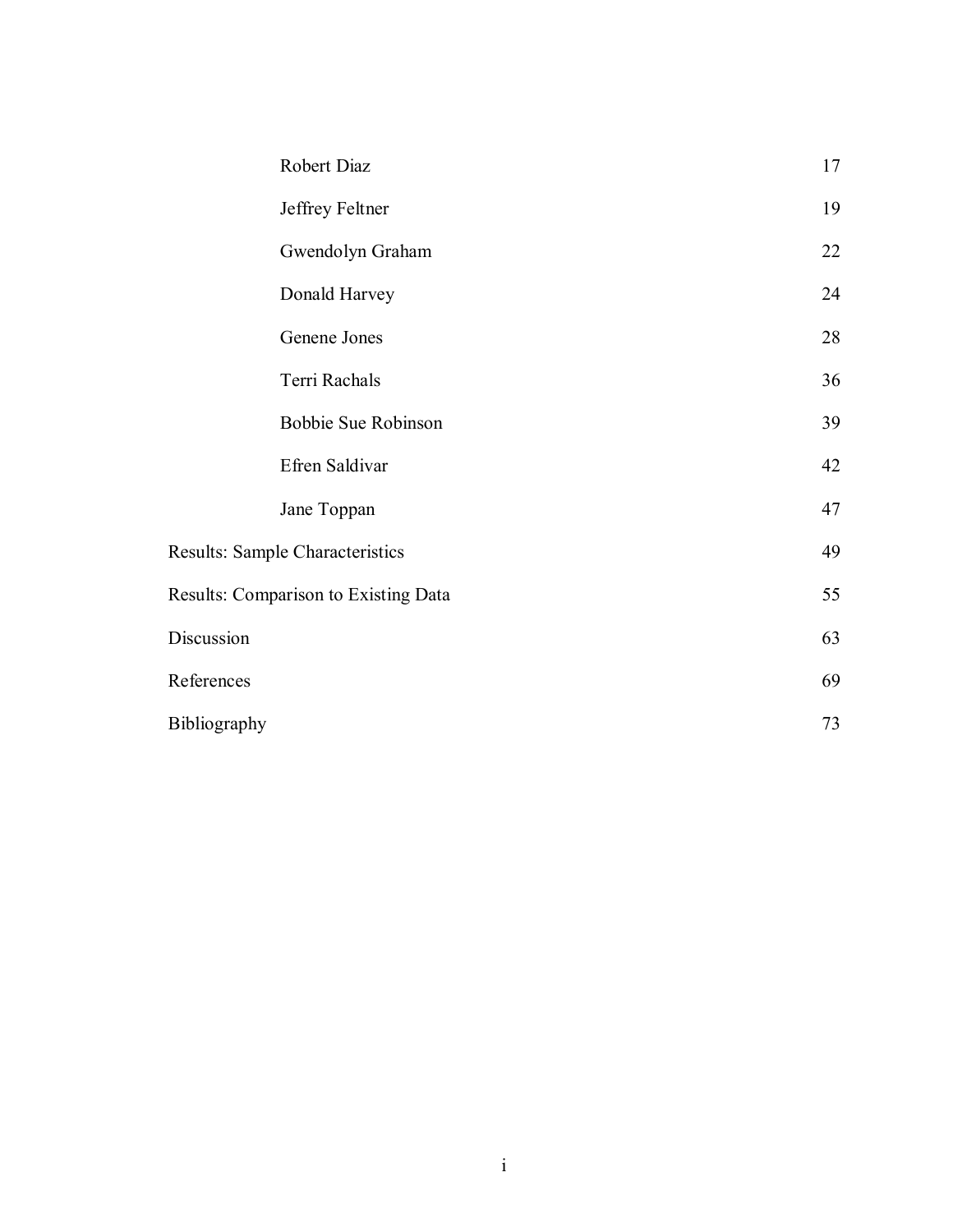# List of Tables

| Table 1 | Research Sample        |  |
|---------|------------------------|--|
| Table 2 | Sample Characteristics |  |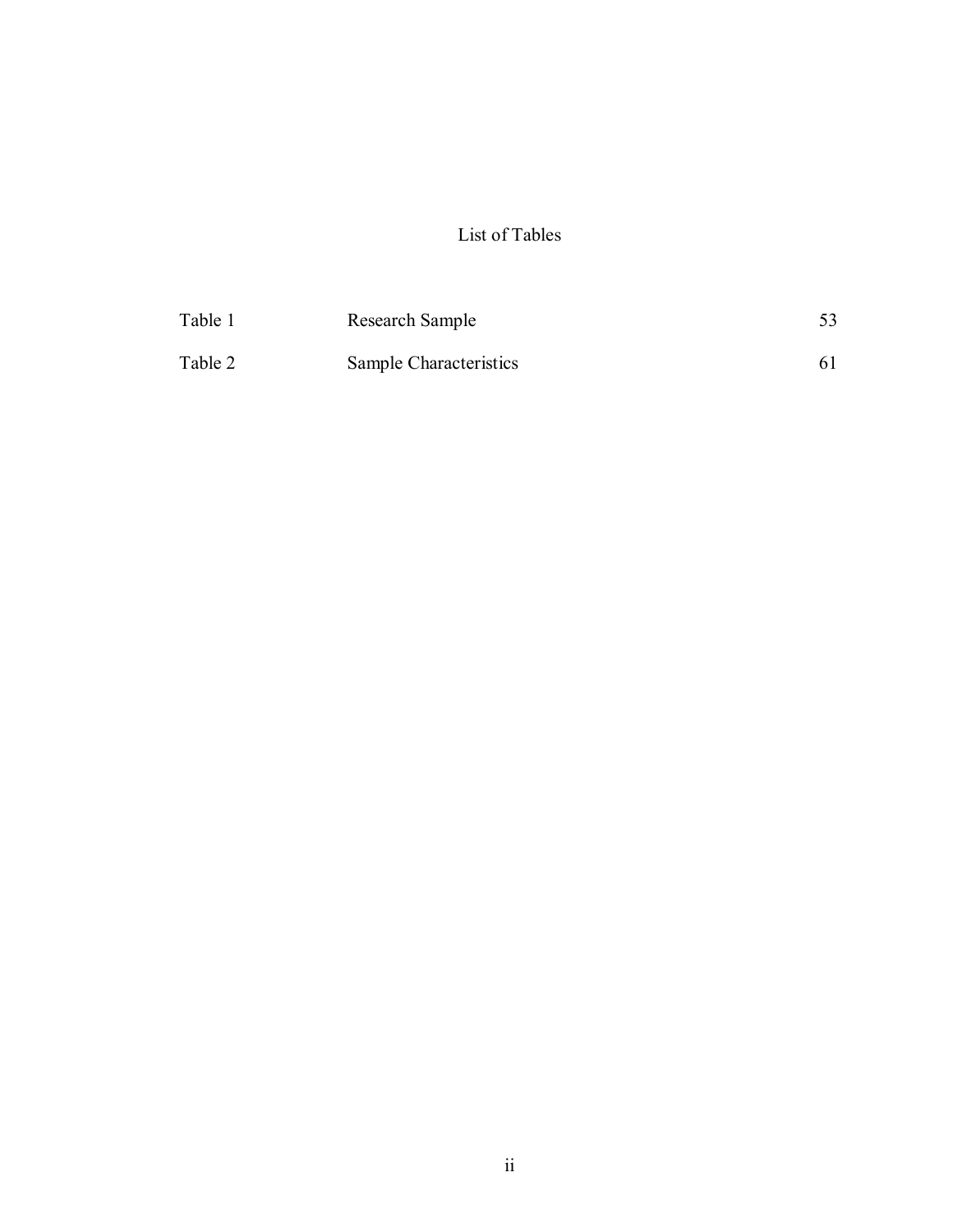#### Serial Murder in Institutional Settings

# Jennifer D. Grine

# ABSTRACT

This research explored the topic of professional caregivers who commit serial murder in institutional settings. In-depth case studies were created for individuals convicted of serial murder in institutional settings in the United States. The purpose of this research was to identify the characteristics of this group of institutional serialists and compare the current data to existing data on serial killers. A technique of secondary data analysis was utilized to gather information on the sample of 17 individuals. Only public information was reviewed. Results of the data comparison between the current sample and existing information on serial killers indicated that institutional serialists share many similarities with previously identified serialists, but differences between the groups were identified as well. The characteristics of this current sample that were similar to those identified in previous research include sex of offender, race of offender, the offender's age at first murder, marital status of offender, number of victims, and victim characteristics. The characteristics that differed from those identified in previous research include sex of offender, the offender's childhood family situation, the offender's birth order, method of murder, number of victims, and victim characteristics.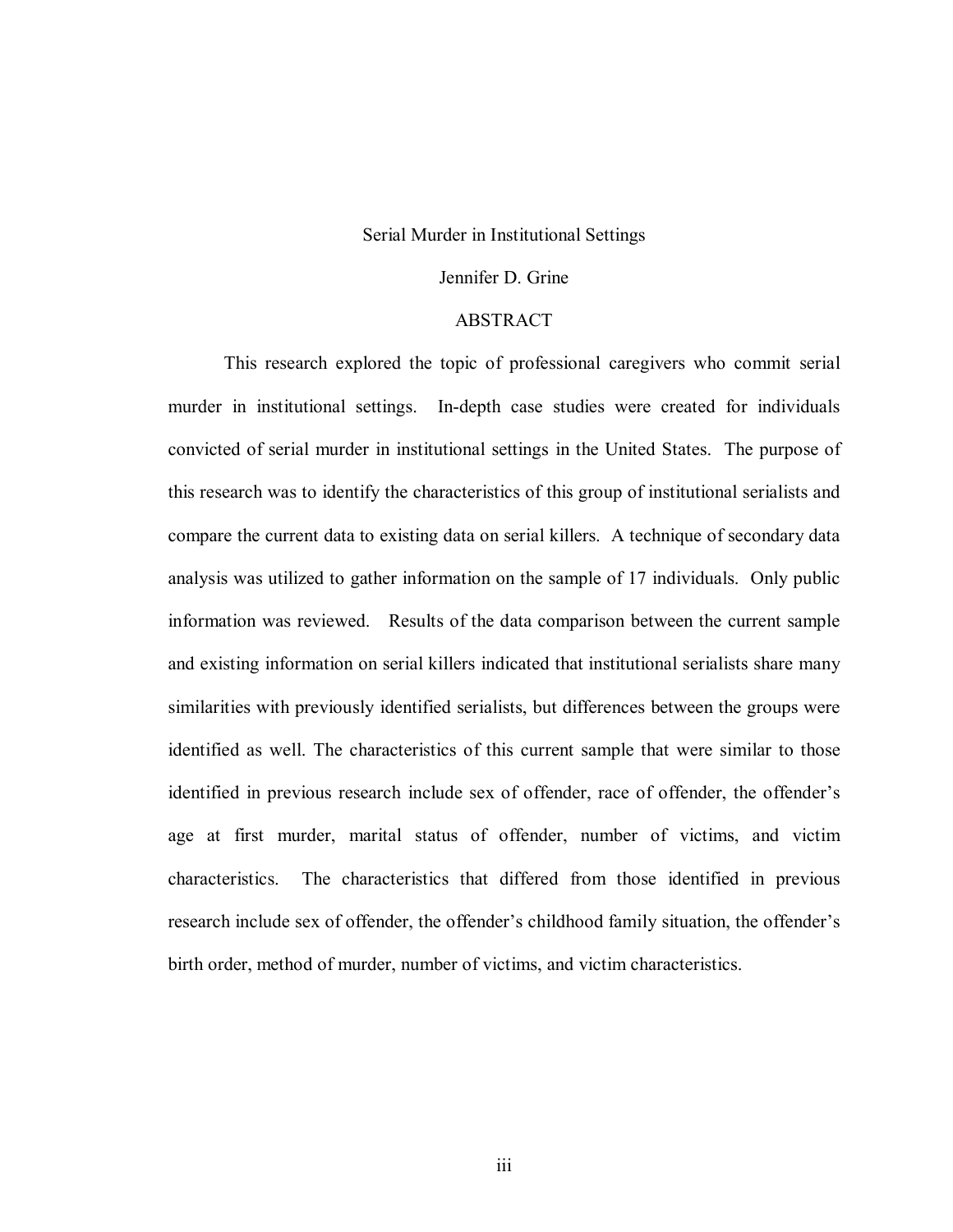#### Serial Murder in Institutional Settings

Serial murder is a familiar topic in academic research as well as in popular culture. While the majority of the literature on this phenomenon is published for entertainment purposes, recent years have seen the emergence of academic literature on the topic of serial murder (e.g., Egger, 2002; Holmes & Deburger, 1988; Holmes & Holmes, 1998; Hickey, 2002; Jenkins, 1994; Ressler, Burgess, & Douglas, 1988). One aspect of this literature that has made its way into the popular culture media is a highly specific profile of the typical serial killer. The essence of this profile describes a serial killer as a White male sexual predator, age 25 to 35 years of age, of average to above average intelligence, who stalks his victims before he kills them by an overt method (Ressler, Burgess, & Douglas, 1988).

Recently, it has been suggested that this existing profile does not provide accurate information on all serial killers (Hickey, 2002; Holmes & Holmes, 1998; Keeney, 1992; Kelleher & Kelleher, 1998; Kirby, 1998). In particular, the component of gender in the existing profile has been challenged. Hickey (2002), for instance, stressed that not all serial killers are male, noting that approximately 17% of serial killers who operated in the United States during the past two centuries were female.

With research on the topic broadening, the need for a more comprehensive definition of serial murder became apparent. At the time, existing definitions were very limiting due to their specificity. For example, many definitions specified the gender of

1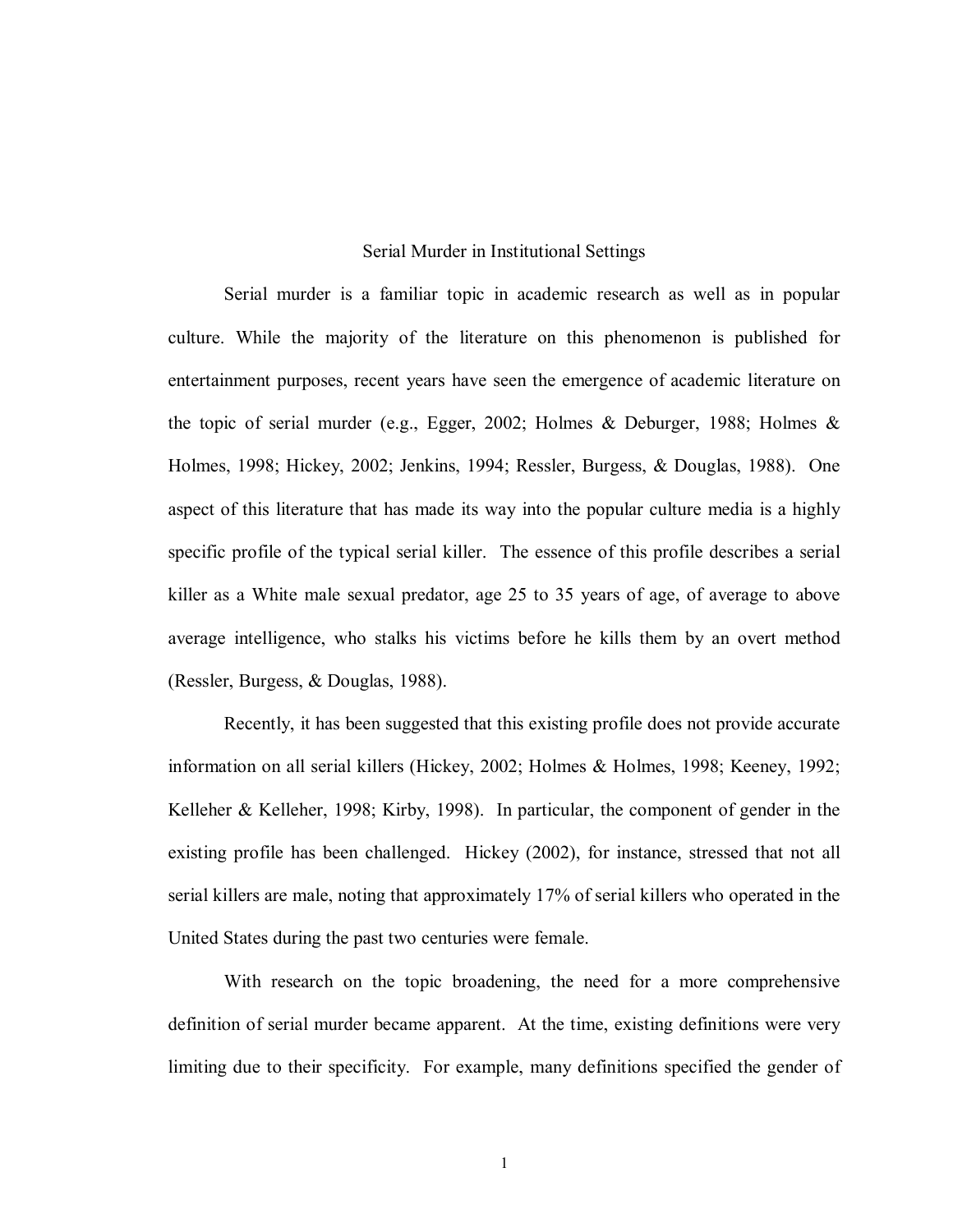the offender as male (Egger, 1990; Ressler, Burgess, & Douglas, 1988). Keeney (1992) responded by developing an inclusive definition of serial murder that has been used in subsequent research: "Serial murder is the premeditated murder of three or more victims committed over time, in separate incidents, in a civilian context, with the murder activity being chosen by the offender" (p. 7).

An important component of Keeney's (1992) definition is that it allows for the identification of an additional type of serial killer: professional caregivers who kill in institutional settings. This new type of serialist provides a unique perspective on the study of serial murder because it does not fit the established profile of a serial killer. Consequently, to date, little academic research has been performed on this type of serial killer.

 Given the paucity of research on the topic, this thesis explores the topic of professional caregivers who kill in institutional settings. Although a few high profile cases have attracted national attention, academic research has largely ignored this topic. Therefore, a review of serial murder cases that fit into the institutional category, as well as a comparison to other identified serialists who fit the more typical profile, adds to the existing literature.

# *Definition of Concepts*

#### *Serial Murder.*

As mentioned earlier, Keeney (1992) developed an inclusive definition of serial murder that has since been used in research on this subject. To reiterate Keeney's definition, "serial murder is the premeditated murder of three or more victims committed over time, in separate incidents, in a civilian context, with the murder activity being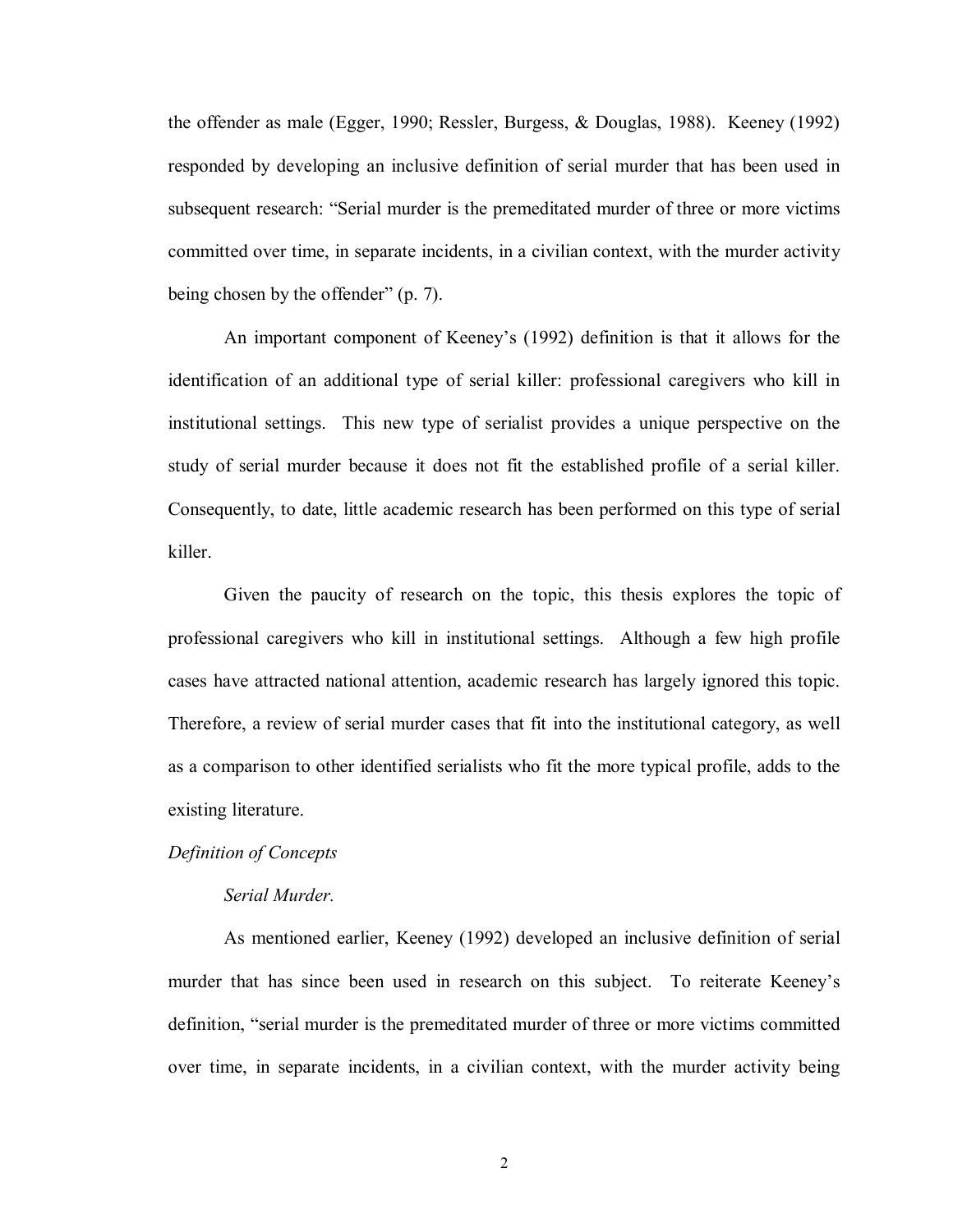chosen by the offender" (1992, p. 7). This definition presents a more inclusive approach by excluding a number of drawbacks in previous definitions, including the notion that serial murder is a uniquely male crime and the necessary inclusion of a sexual element in serial murder.

Keeney's (1992) definition is used in the present research, but because of the small sample size and the difficult process of convicting an individual of murder, five individuals were included in this current study who were convicted of lesser charges, but were strongly suspected of many other murders. Four of these individuals were convicted of only one murder and one individual was convicted only of aggravated assault. Two other individuals were included in the sample who had been charged with serial murder, but whose cases have not yet gone to trial.

#### *Professional Caregiver.*

A professional caregiver is defined as an individual who is formally employed to provide some defined caregiving service. Individuals who have committed serial murder as part of informal employment arrangements, most notably baby-sitters, were excluded from this study.

#### *Institutional Setting.*

 The term "institutional setting" is used in this study to include hospitals, nursing homes, assisted living facilities, and clinics. An institution is an established licensed facility that exists for the purpose of providing care to individuals.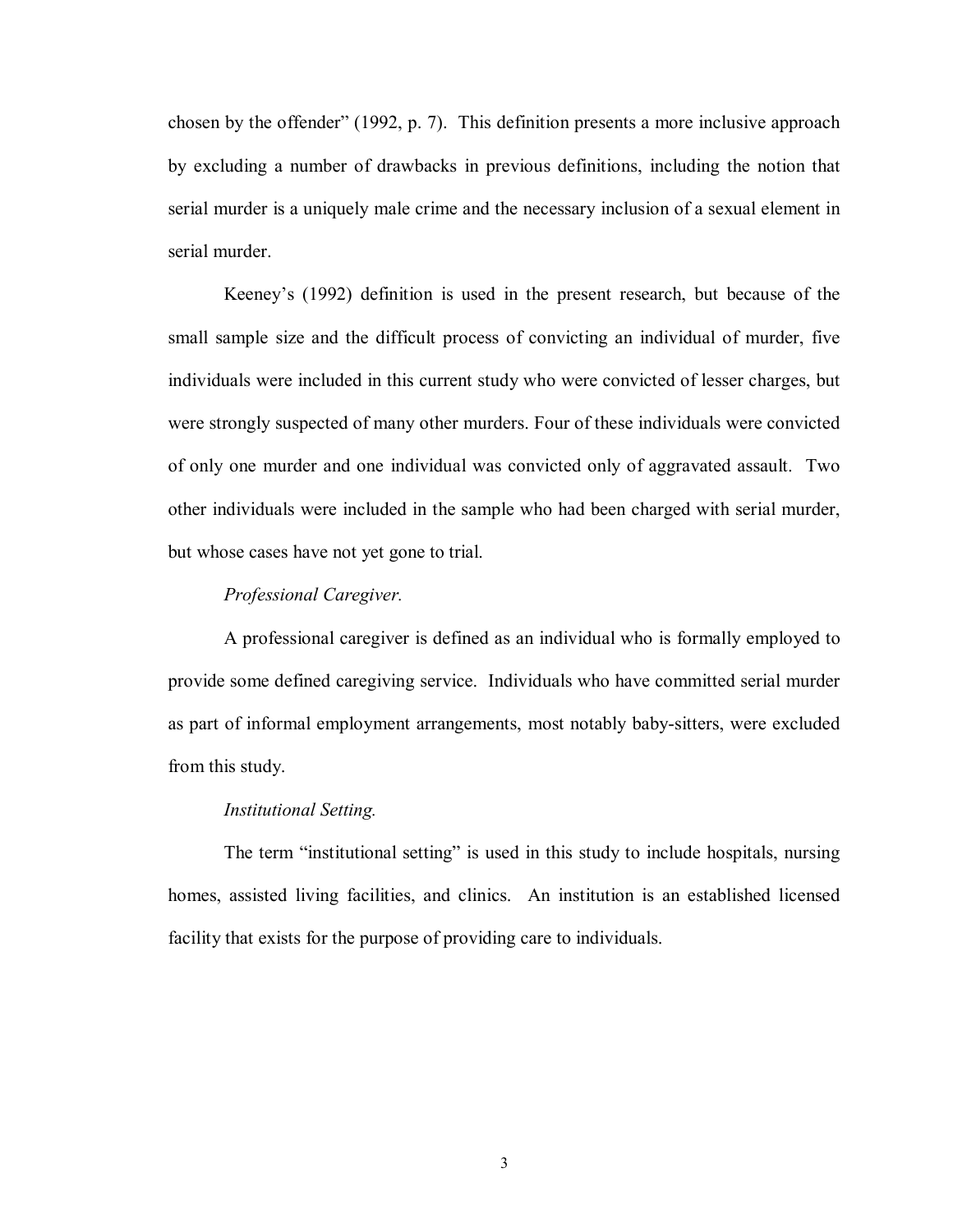# Review of the Literature

Although ample literature exists on the topic of serial murder, little academic focus has been given to institutional serial murder. In fact, while an abundance of popular culture information is available on individual institutional serial killers, the academic literature on the phenomenon of institutional serial murder is notably lacking.

Recently, however, a few researchers have approached the topic of institutional serial murder. One problem with these investigations is the lack of connection between the research studies. Seldom mentioned in research on this subject are suggestions and conclusions of other researchers. Of course, this problem could be the result of the paucity of information on the subject. Information on this subject is difficult to locate because, to date, no empirical research solely devoted to this topic exists. The discussion that follows is a review of the scant literature that is available.

#### *Hickey*

Eric Hickey compiled a database of 399 serial killers from 1800 to 1995 in his book, *Serial Murderers and Their Victims* (2002). Included in this book are two sections that are relevant to the topic of serial murder in institutional settings. First, he discusses males who kill elderly victims. Secondly, he addresses caregivers who commit serial murder. Although these sections are very brief, Hickey, by far, devotes the most attention to this topic than any other source.

In the succinct section on males who kill elderly victims, Hickey states that in the majority of these cases, the victims were elderly females who were sexually assaulted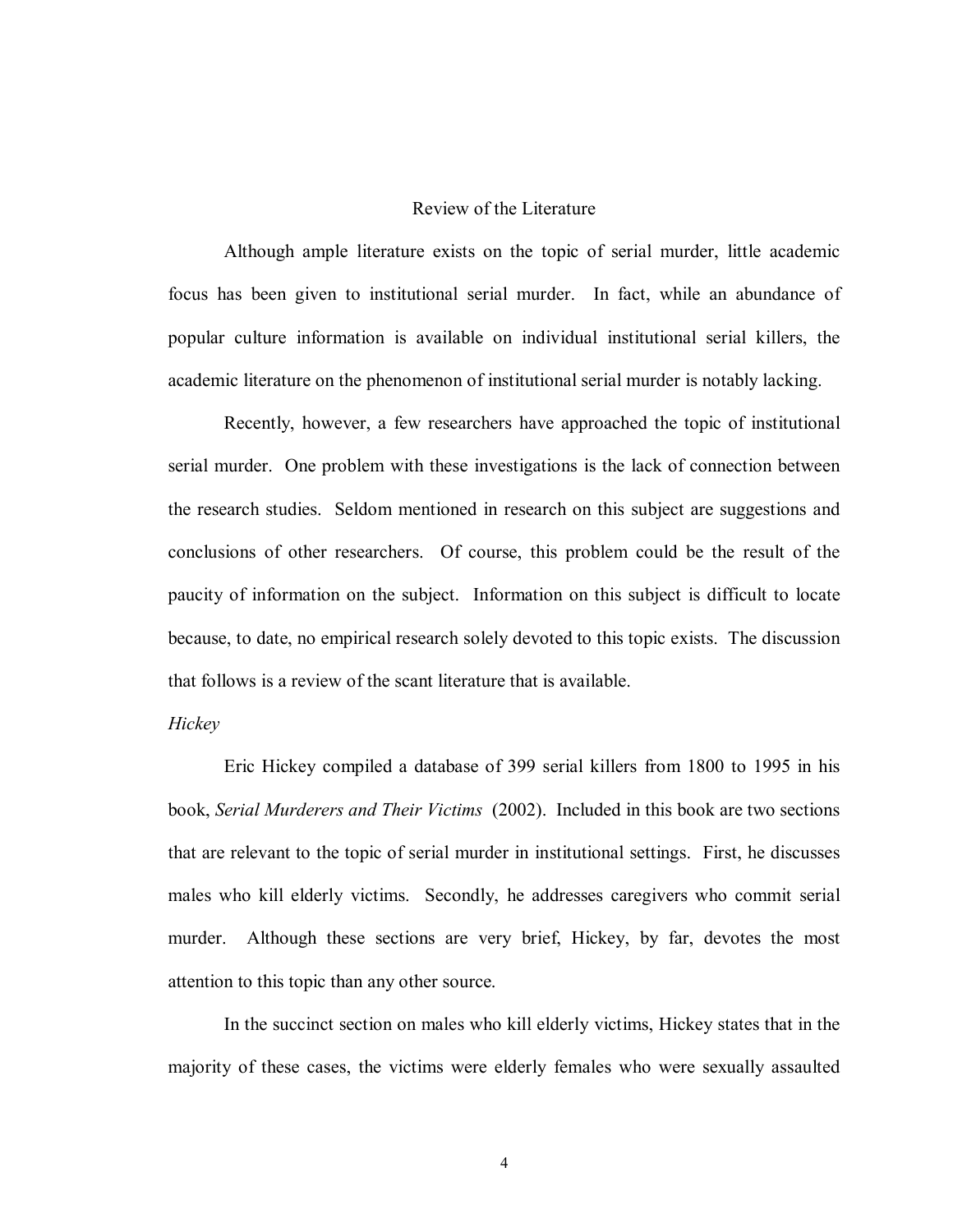before they were killed. Many of the victims lived alone or in institutions at the time of their deaths.

In his review of caregiving serialists, Hickey identified several variables which assist offenders in committing murder. The first is the accessibility and vulnerability of the victims. Research has found that serialists, no matter what type, generally seek out vulnerable victims because they increase the offenders' probability of successful completion of the crime (see also, Holmes & Holmes, 1998; Kelleher & Kelleher, 1998).

The second condition mentioned is the fact that it is very unexpected for murder to occur in an institutional setting. Institutional settings, such as hospitals and nursing homes, are places of care where individuals place their health and well being in the hands of others. Professional caregivers assume responsibility for providing care to those in need and therefore occupy positions of ultimate trust and respect.

 Hickey also commented on the variety of murder weapons available to professional caregivers in institutional settings, as well as the ease of disposal of the weapons. There are numerous instruments that, although intended to save lives, can also be misused to end lives. Disposing of murder devices, such as medication, is not difficult in a setting where these means are used every day for life saving and healing purposes and are often readily available to the staff.

 Because death is somewhat routine in many institutional settings, autopsies are rarely performed. Also, because physicians are often present when a death occurs and, no explicit signs of foul play are evident, there is no apparent basis to raise suspicion as to the cause of death. Covert methods of murder such as lethal injection, poison, and

5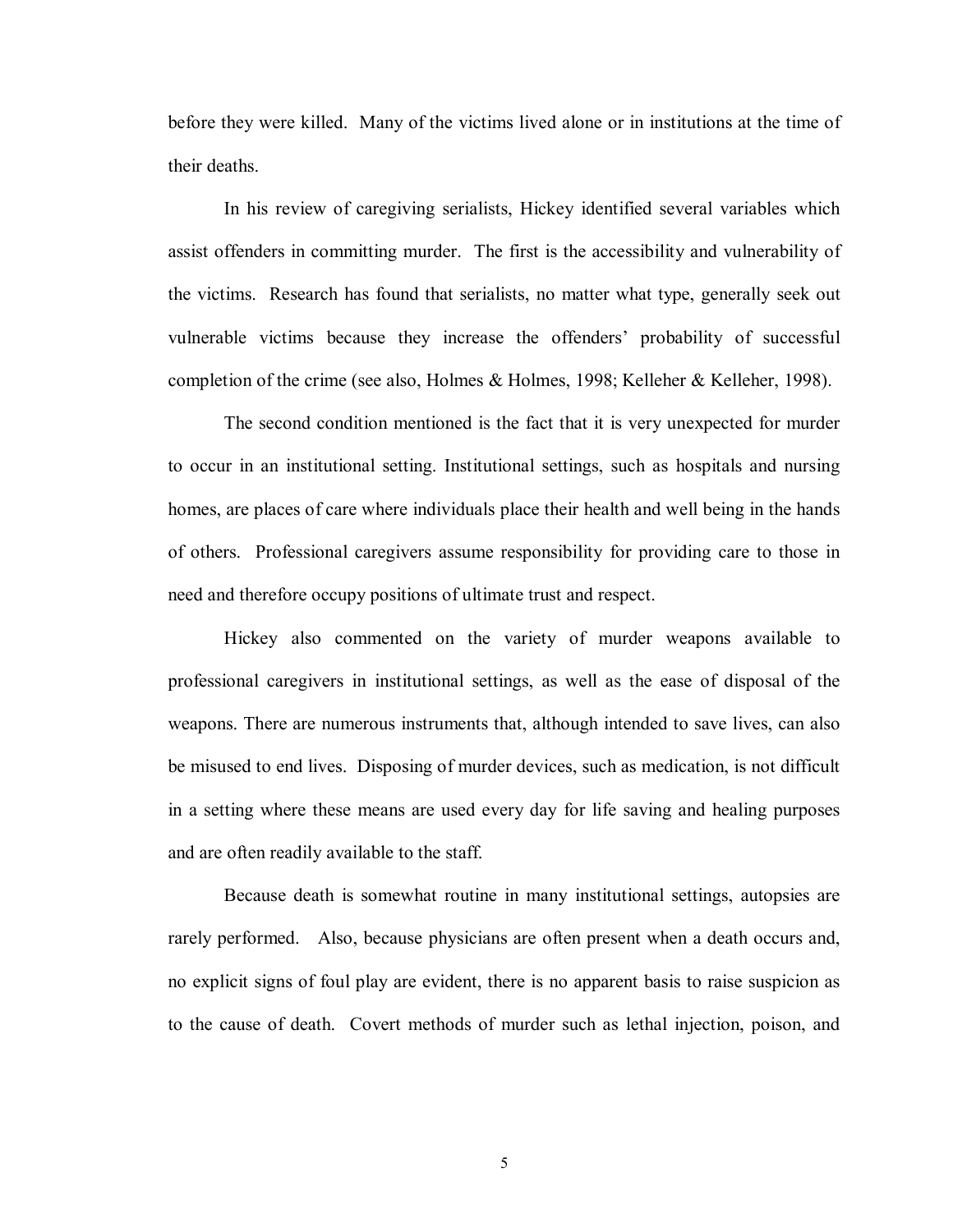smothering typically resemble natural causes of death and can therefore inhibit detection of the offenders' activities.

 Another factor noted by Hickey (2002) is that administrators, or other individuals in positions of authority, may "…minimize reports that somebody is acting suspiciously or could be harming patients" (p. 319). For an institution to employ a suspected serialist can potentially cause devastating effects to that institution's reputation. Until an employee is charged with murder, administrators may be reluctant to publicize the suspicion of a serial murderer working in their institution. In addition to political issues, legal issues are present as well. If an institution makes unfounded accusations against an individual, the potential of a lawsuit is very high.

 Hickey (2002) also noted that "…prosecuting those who are believed to be involved in the deaths of patients can be very difficult as a result of lost evidence, sensationalism, and legal procedures" (p. 319). Oftentimes, a professional caregiver who kills in institutional settings goes undetected for a long period of time. When the offender is accused, bodies are often exhumed for examination of evidence of foul play. However, two problems with exhuming bodies have been documented. First, there may not be a body available to examine if cremation was chosen. Secondly, some drugs used to kill victims have a very fast elimination time. That is, the drug stays detectable in the body for only a brief amount of time. If the body of an individual who suffered a lethal overdose of this type of drug is exhumed, the probability of finding trace elements of the drug is very low.

 According to Hickey (2002), another factor that may assist professional caregivers in their crimes is the pressing need for hospital workers in the United States.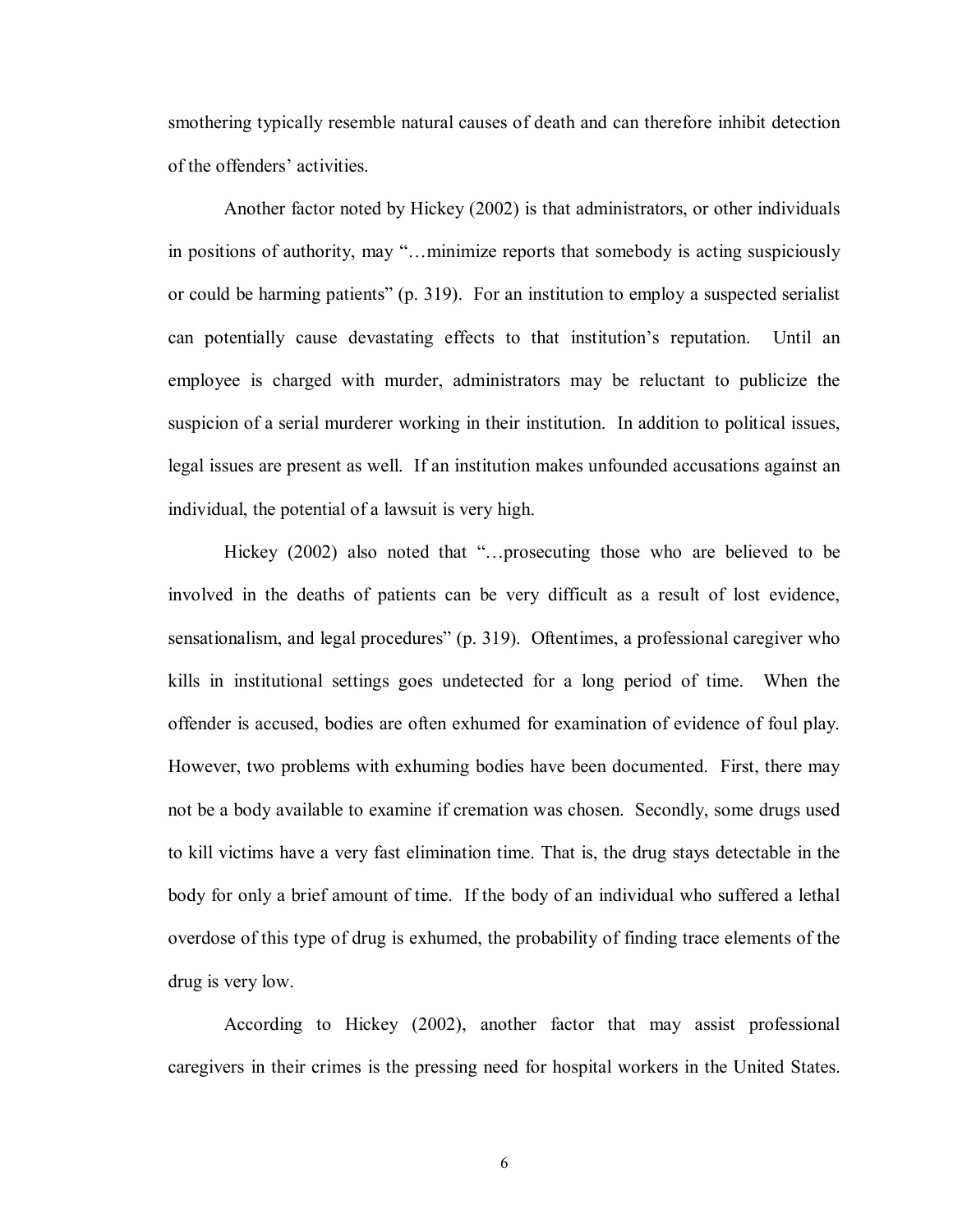Because of the present scarcity of hospital workers, references and qualifications may not be checked thoroughly. Consequently, unqualified individuals may be able to obtain employment.

 Hickey (2002) states that care-providing serial killers do not fit typical profiles that many people hold, nor do they attract the media attention that is usually associated with serial murder cases. These may be among the reasons why this type of serial murder is so underrepresented in research.

 Hickey (2002) concludes by stating that more research should be completed on this topic. He adds that future research should focus on these offenders in order to "develop effective tools for profiling and apprehension" (p. 320).

#### *Holmes & Holmes*

Ronald Holmes and Stephen Holmes (1998) mention female caregiving serialists under a typology of female serialists entitled "power seeker". They define power as "…the ability to influence the behavior of others in accordance with one's own desires" (p. 152), and suggest that power seeking female serialists desire domination over others. Included in this category are both females who seek ultimate domination by taking other's lives and those who suffer from Munchausen Syndrome by Proxy. Munchausen Syndrome by Proxy is classified in the *Diagnostic and Statistical Manual of Mental Disorders* (American Psychiatric Association, 1994) under Factitious Disorder by Proxy. Factitious Disorder by Proxy is "…the intentional production or feigning of physical or psychological signs or symptoms in another person who is under the individual's care for the purpose of indirectly assuming the sick role" (p. 725).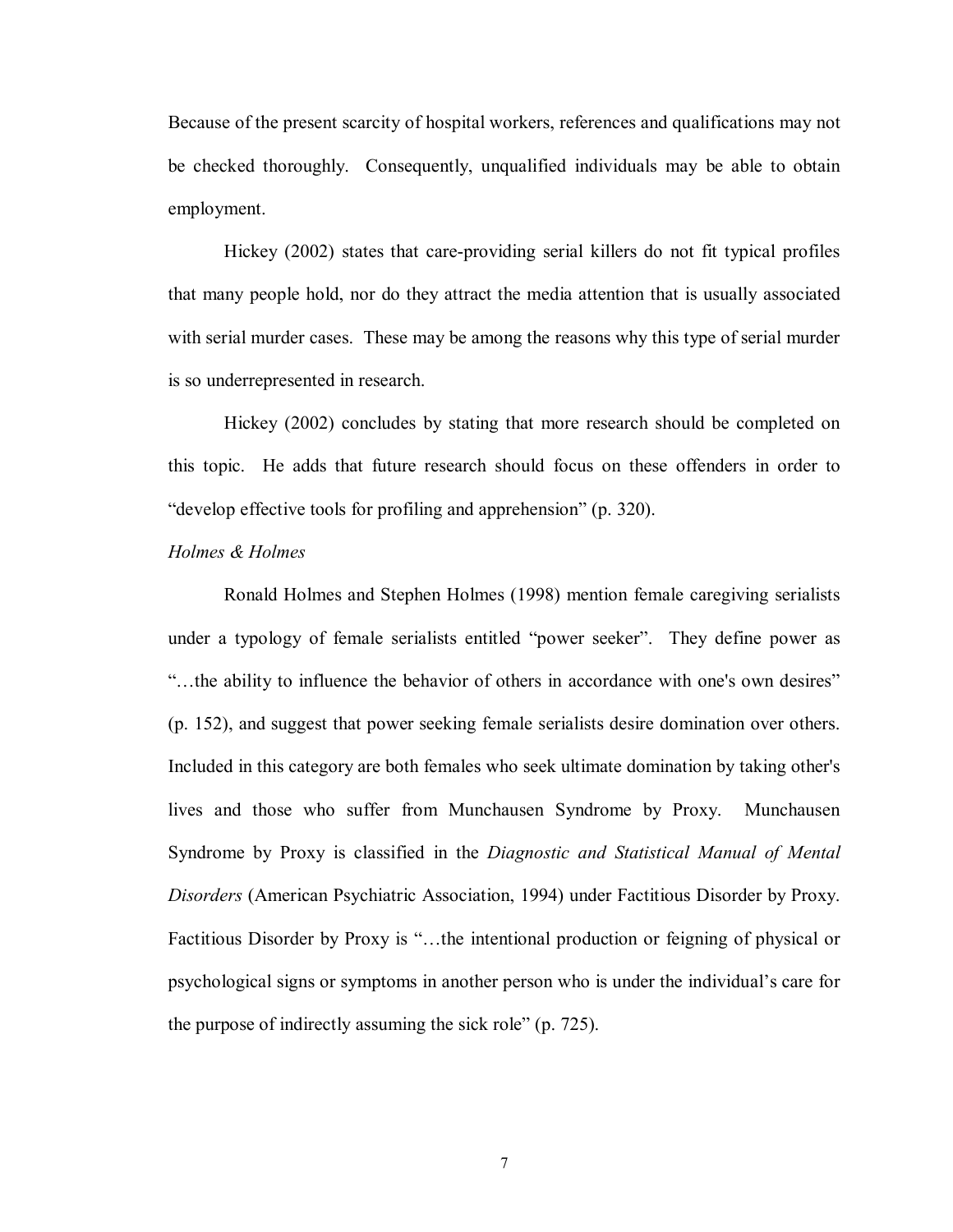Holmes & Holmes do not address males who kill in institutional settings. Instead, they describe a type of male serialist, the power/control serial killer, who shares some similar characteristics with the power seeking female serialist. However, the authors suggest many differences between these two groups as well. For example, the male power/control serial killer is distinguished by an intense fantasy life, an element not mentioned in their work on female power seekers. Also, according to the authors, most male power/control serialists have the desire for a particular type of victim and stalk their victims prior to killing them. There is no mention of either of these two characteristics included in the information for female power seeking serialists.

Finally, one key difference in this research between power/control male serialists and power seeking female serialists is the element of torture. A large proportion of power/control male serialists inflicted some form of torture on their victims, a component not found in power seeking female serialists, nor among the male and female institutional serialists to be discussed in the present study.

#### *Other Literature*

Kelleher & Kelleher (1998) discuss a type of serialist that they call the "Angel of Death". The authors define the "Angel of Death" as "a woman who systematically murders individuals who are in her care or rely on her for some form of medical attention or similar support" (p. 15). The description of this type of serialist is very similar to Holmes & Holmes' (1998) power seeking female serialist.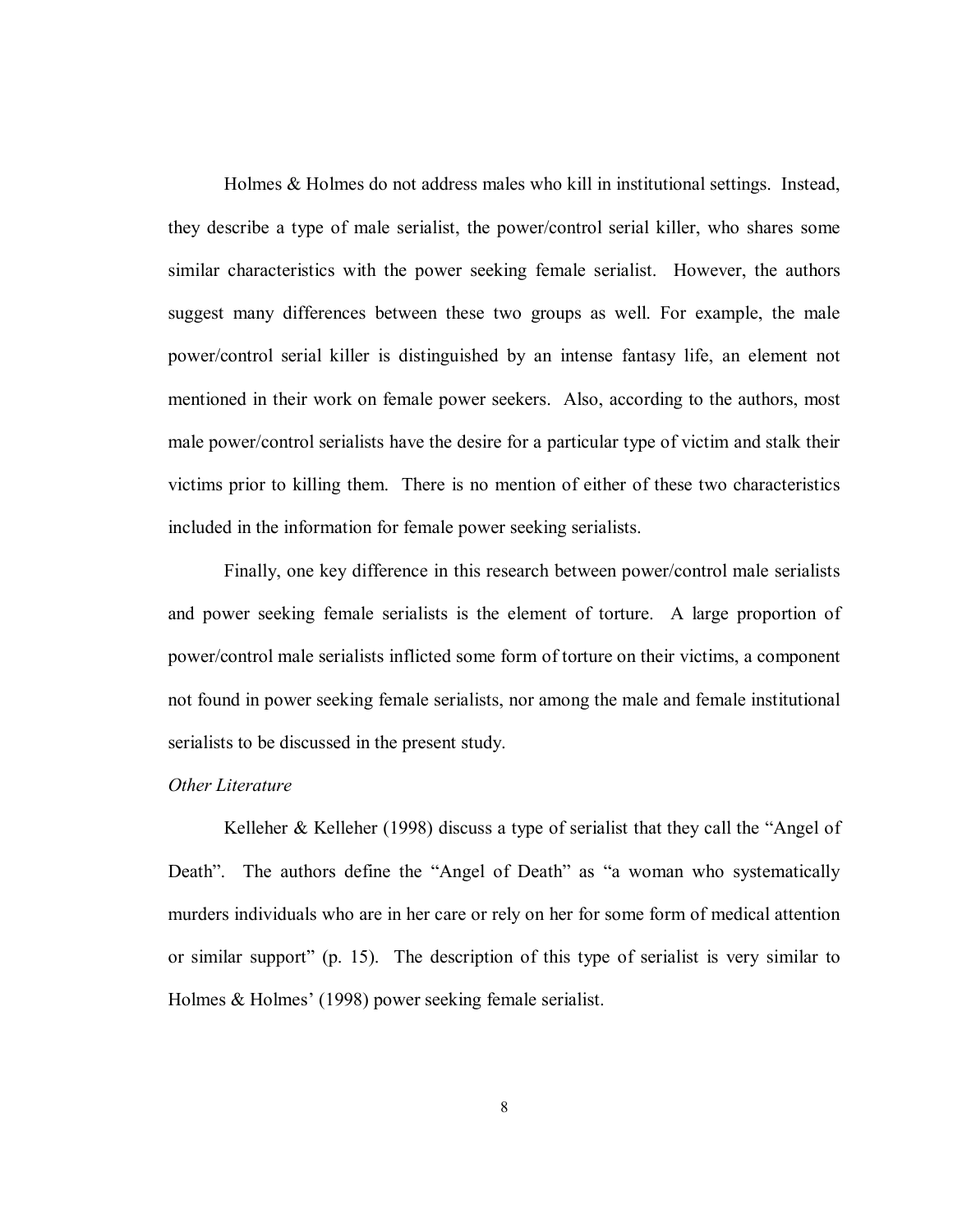Several characteristics of both the offender and the victim are discussed by Kelleher & Kelleher (1998). As will be demonstrated later, these are also the characteristics of male serialists who kill in institutional settings and their victims. However, because this book specifically focuses on female serialists, males are not explicitly mentioned in the definition of the "Angel of Death".

 Kelleher & Kelleher (1998) offer a description of the "Angel of Death". She almost always operates in an institutional setting, such as a hospital or nursing home, and chooses victims based on their vulnerability. The motivation of this type of serialist is the need for domination and control. These two factors are often fueled by a lack of selfesteem or ego maintenance. Also, the authors state:

In a few cases, this killer may suffer from a significant psychological disorder (such as Munchausen syndrome by proxy) which has remained undetected and unrecognized for some time. If so, she will be compulsively driven to attract the attention of medical personnel in order to gain recognition and selfaggrandizement through her heroic efforts to save the lives of those she has marked for injury of death. (p. 87)

 Kelleher & Kelleher's (1998) work supports Hickey's (2002) research by including discussion on victim characteristics of this specific type of serialist. Two elements are provided that make victims attractive to the "Angel of Death." First, the victims are powerless to defend themselves against the offender. Very young, old, and/or frail victims are often chosen due to their increased vulnerability. Secondly, the victim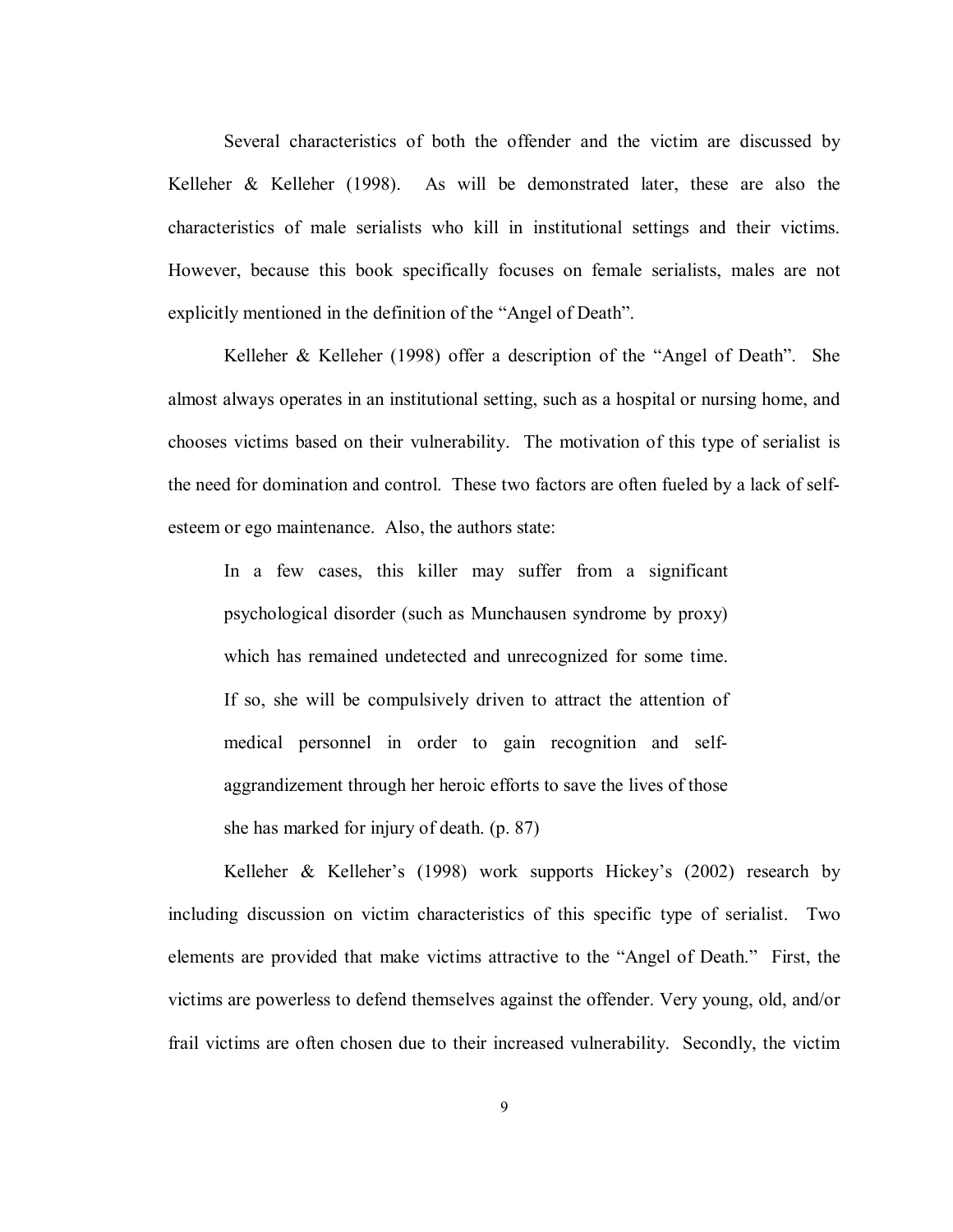has no reason to suspect the offender of any ill will because of the nature of the relationship between caretaker and patient.

 Keeney & Heide (1994a) suggest a few interesting directions for future research. After mentioning the phenomenon of female serialists, the authors suggest that the next step in serial murder research is the examination of male and female health care workers who murder their patients. They address the fact that some research has focused on female healthcare serialists, but males of this typology are largely ignored in the literature. Because of this, the authors believe that cases of male serialists who kill in institutional settings need to be reviewed and compared with information on their female counterparts. This comparison, they believe, may reveal gender differences in institutional serial killers.

 Keeney & Heide (1994a) also suggest that future research should focus on reviewing cases of female institutional serialists for any evidence of fantasies involved with the murders. The importance of fantasies has been emphasized in many cases of male serialists (Hickey, 2002; Ressler, Burgess, & Douglas, 1988), but is rarely noted in cases of female serialists, especially those who kill in institutional settings.

Keeney & Heide (1994b) recognized institutional serialists again in their work on defining serial murder. Their critique of existing definitions presented the problems associated with the many definitions often cited for serial murder. They utilized examples of institutional serialists to illustrate that while these offenders fit every basic element of the definition of a serial killer, they are often not included in research because so many of the definitions for serial murder were too exclusive. This article was very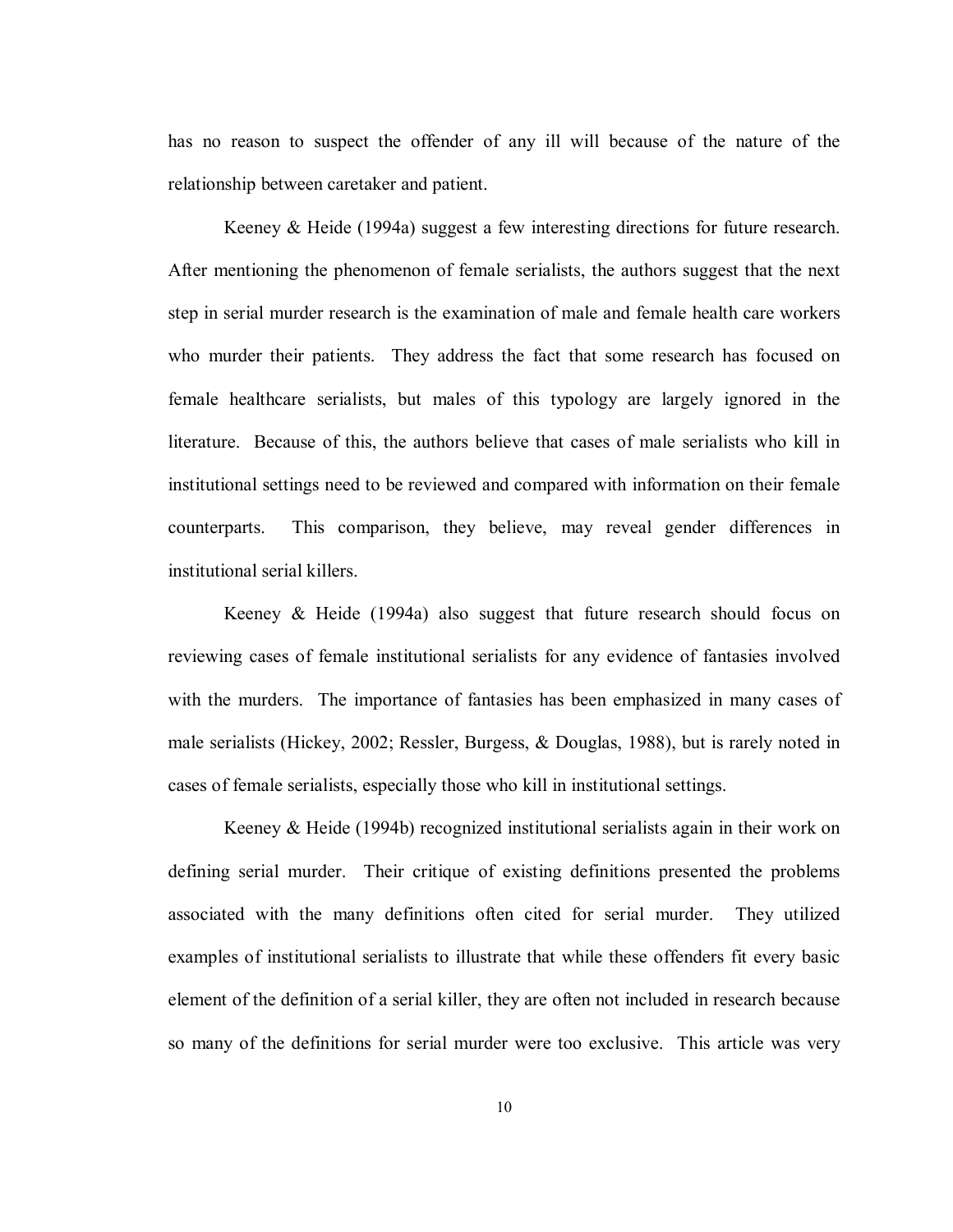beneficial to the study of serial murder in general because due to its broader definition, more offenders, such as institutional serialists, can officially be included in research on serial murder.

 Kirby (1998) explored the gender identities of female serialists and those male serialists who used covert methods of murder. In this work, the author focused mainly on institutional serialists. She found that males and females who used covert methods of murder (lethal injection, asphyxiation, etc.) were employed in the traditionally female roles/occupations of providing care to others. While the institutional serialists in her sample all used covert methods of murder, the males acted masculine and the females acted feminine. Thus, although a typically feminine method of murder was used by both males and females, the males did not identify with the female gender. The males in the study acted masculine in all aspects of their jobs except for choosing the method of murder.

 Therefore, because all of the institutional serialists used similar methods of murder, but identified with different genders, Kirby concluded that one's gender identity does not determine method of murder. Finally, she postulated that occupation, not gender identity, determines the method of murder.

The previous research described above has served as the foundation for the work to be presented in this thesis. Many important questions were raised that, if explored, could facilitate additional constructive research on this topic. This review yielded the need for an accurate, comprehensive sample of institutional serialists, as well as an indepth exploration into the characteristics of these individuals.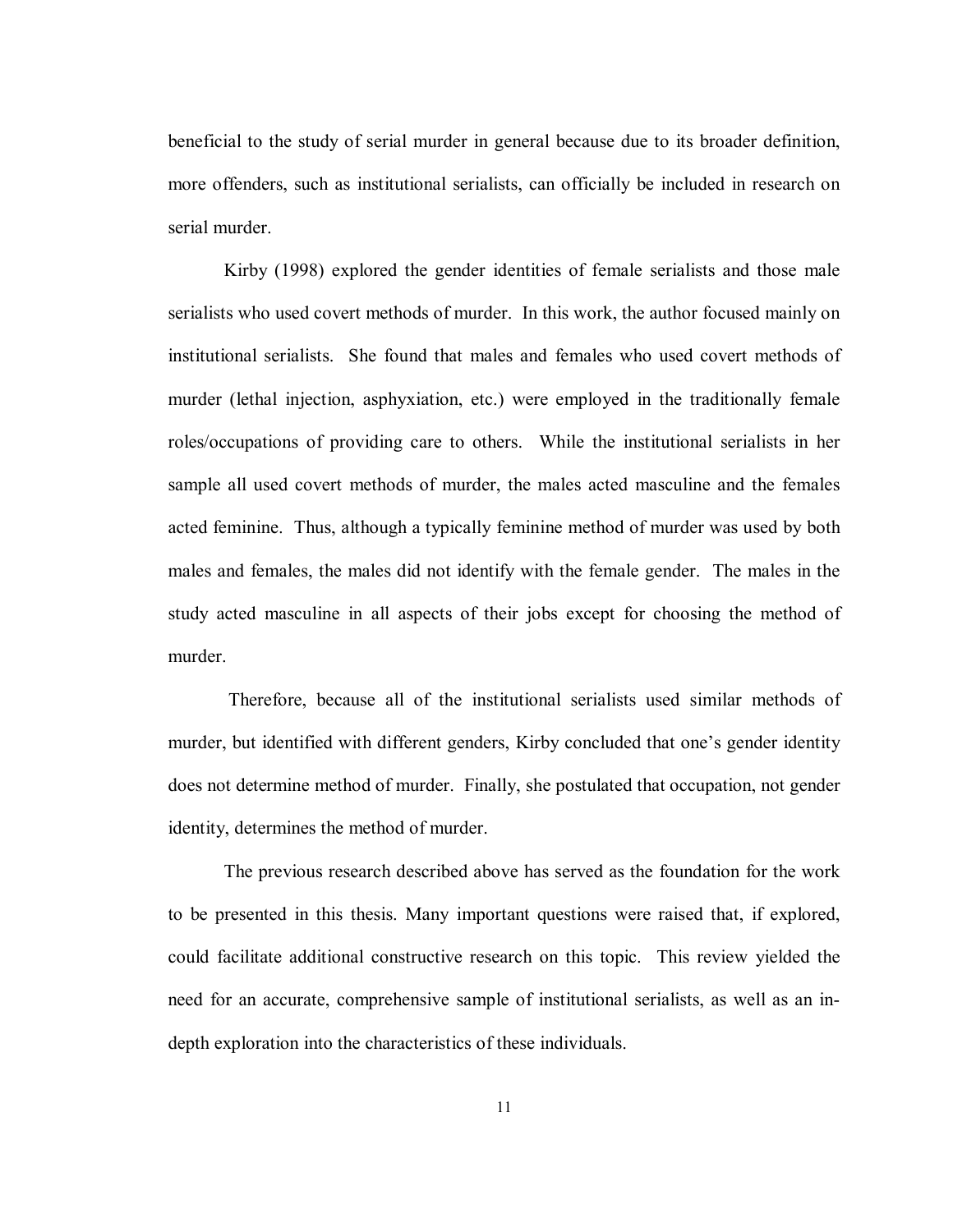#### The Present Study

Much of the previous research on serial murder has excluded professional caregivers who kill in institutional settings, therefore possibly limiting the reliability and validity of the research. Thus, the present study was initiated because of the dearth of academic research on institutional serial killers and the phenomenon of institutional serial murder. By utilizing an in-depth case study approach, the intent is to expand the information already presented concerning professional caregivers who commit serial murder in institutional settings. Characteristics of the sample of institutional serial killers generated for this study will be summarized and compared with general characteristics of serial killers reported in previous research (Hickey, 2002; Holmes & Holmes, 1998; Kelleher & Kelleher, 1998; Ressler, Burgess, & Douglas, 1988).

The specific intent of this work is to develop a general profile of professional caregivers who kill in institutional settings by providing an overview of their characteristics. The characteristics investigated include background information such as childhood family situation, socio-demographic information such as sex and race, and other relevant characteristics identified by previous research on the subject. Once established, this profile is compared to the existing general profile of a serialist. In essence, two main research questions are pursued:

- 1. What are the general characteristics of professional caregivers who kill in institutional settings?
- 2. How do these characteristics compare to those of previously identified serialists?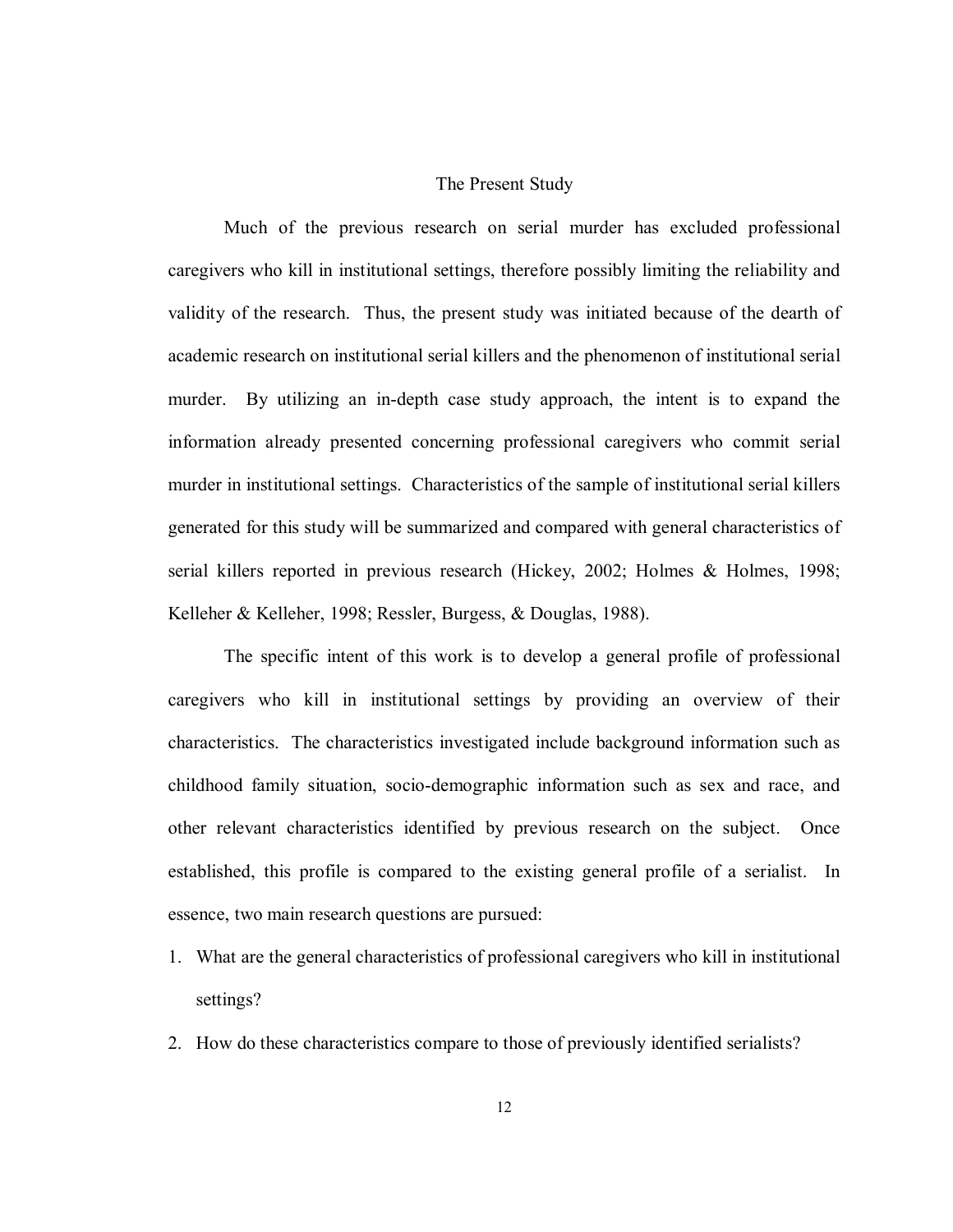#### Methods

#### *Sample*

The intent of this study was to include all known professional caregivers who committed serial murder in institutional settings in the United States through March of 2003. The resulting sample consisted of 17 individuals (7 females, 10 males) who committed serial murder in institutional settings and were employed, at the time of the murders, as professional caregivers in the United States.

Because of the small sample size and the difficult process of convicting an individual of serial murder, five individuals were included in the sample who were convicted of lesser charges but strongly suspected of serial murder. Two other individuals were included in the sample who had been charged with serial murder, but whose cases have not yet gone to trial.

#### *Procedure*

 The sample for this study was obtained by an exhaustive search of academic journals, books, newspapers, the World Wide Web, and legal documents. All known professional caregivers who committed serial murder in institutional settings in the United States were included in this study. In-depth searches were performed to gather as much data as possible on the sample. Basic information, such as occupation, number of victims, and age at time of the murders, was collected for the entire sample (see Table 1). Case studies were then created for the individuals for whom the most information was available. Eleven case studies were completed.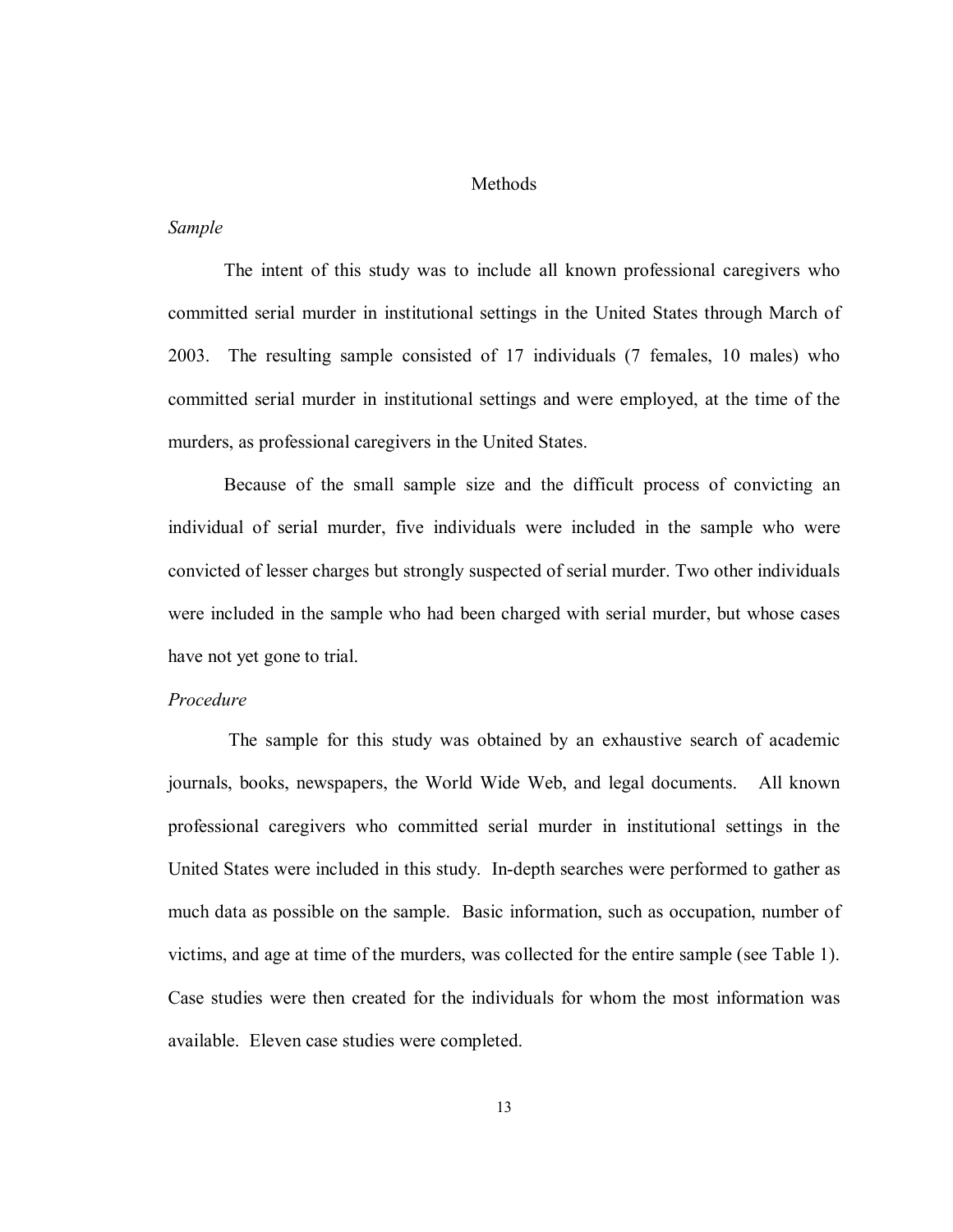After compiling this information and forming a general profile of characteristics, this data was then compared to the existing profile of a serial killer. This existing profile states that a serial killer is often a White male sexual predator, 25 to 35 years of age, of average to above average intelligence, who stalks his victims before he kills them by an overt method (Ressler, Burgess, & Douglas, 1988).

#### *Variables*

Several variables were analyzed to establish a general profile of professional caregiver serial killers who kill in institutional settings. Most of these variables were identified through previous research (Hickey, 2002; Ressler, Burgess, & Douglas, 1988) and include: the offenders' sex, race, age at first murder, sexual orientation, childhood family situation, birth order, reported childhood abuse, physical characteristics, mental disorders, marital status, occupation, shift worked, method of murder, average number of victims, sexual assault on victims, and victim characteristics.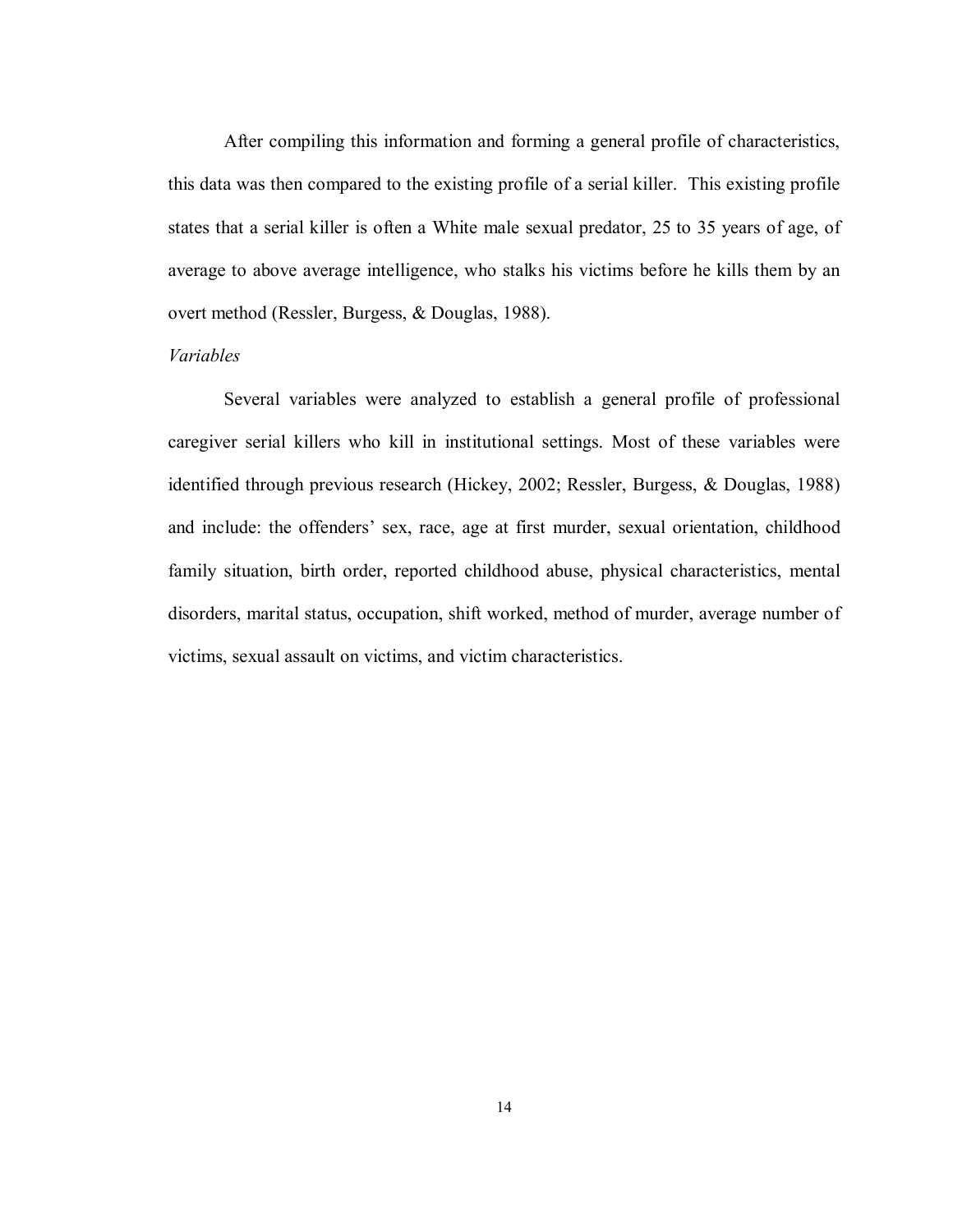# Results: Case Studies

#### *Joseph Akin*

Joseph Akin, a White male, was born in 1956 in the rural south. Both of his parents worked in family businesses. His father owned a service station and his mother worked in her family's restaurant. An only child, Akin claimed to have had a successful academic career as a child. He asserted that he was involved with different clubs and played two instruments.

Akin continued through school and received this Associate's, Bachelor's, and Registered Nurse degrees. He worked in intensive care units in various Georgia hospitals. Co-workers noticed that Akin enjoyed being recognized as a hero and participating in "code blue" incidents. He was also known to often brag about his skills as a nurse.

He was fired from five Georgia hospitals before moving to Alabama. The last Georgia hospital where he was employed experienced an extremely high rate of "code blue" emergencies during the six months in 1990 that Akin was employed. In fact, in those six months, there were 32 "code blue" emergencies. The average for a six-month period at that hospital was 20 "code blue" emergencies before Akin arrived.

Although he experienced problems with employment in Georgia, it was in Alabama where Akin was charged and convicted of murder. He was charged in 1991, and convicted in 1992, of killing one patient by a lethal injection of Lidocaine, a painkiller. He was sentenced to life in prison. However, in 1996, the Alabama Court of Appeals overturned the conviction and ordered a new trial because of the presence and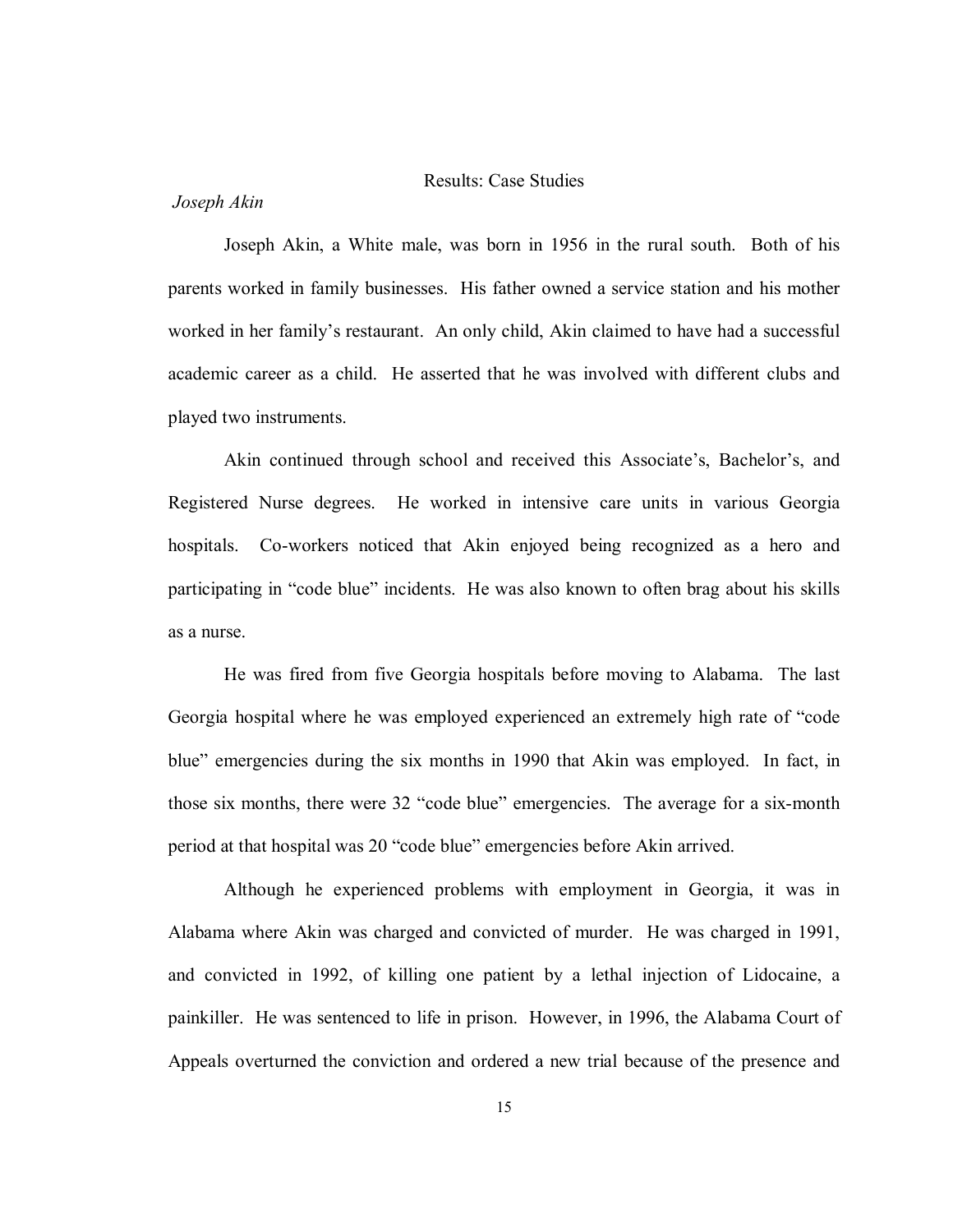admission of a juror who stated that she had decided Akin was guilty before the trial began. The Alabama Supreme Court upheld the order for a new trial in 1997.

Akin's next trial, held in 1997, resulted in a deadlocked jury and was ruled a mistrial. His third trial was scheduled to be held in March of 1998. In January of 1998, Akin pled guilty to manslaughter and was sentenced to 15 years in prison. However, two days after this sentence was issued, Akin was released from prison. Under an Alabama "good time" law, Akin was eligible for release after spending approximately six years in prison.

Although Akin is now a free man, he is suspected of 17 other deaths in Georgia and Alabama, though none have been confirmed. Suspicious "code blue" emergencies were also cited in at least three of the hospitals where Akin was employed, but again, these suspicions were never validated (Kirby, 1998; McIntosh, 1992; Pearson, 1996; "South in Brief Trial", 1992).

# *Richard Angelo*

In August of 1962, two teachers gave birth to a son in Lindenhurst, Long Island, New York. Richard Angelo was an only child whom neighbors described as a "normal kid". He was a good student and was very involved in activities as a child. In fact, he was an Eagle Scout, altar boy, and volunteer firefighter. However, despite his active social and academic life, he often felt inadequate in many areas and suffered from low self-esteem. Angelo was overweight and wore eyeglasses as a child and adult, which may have increased his feelings of low self-esteem.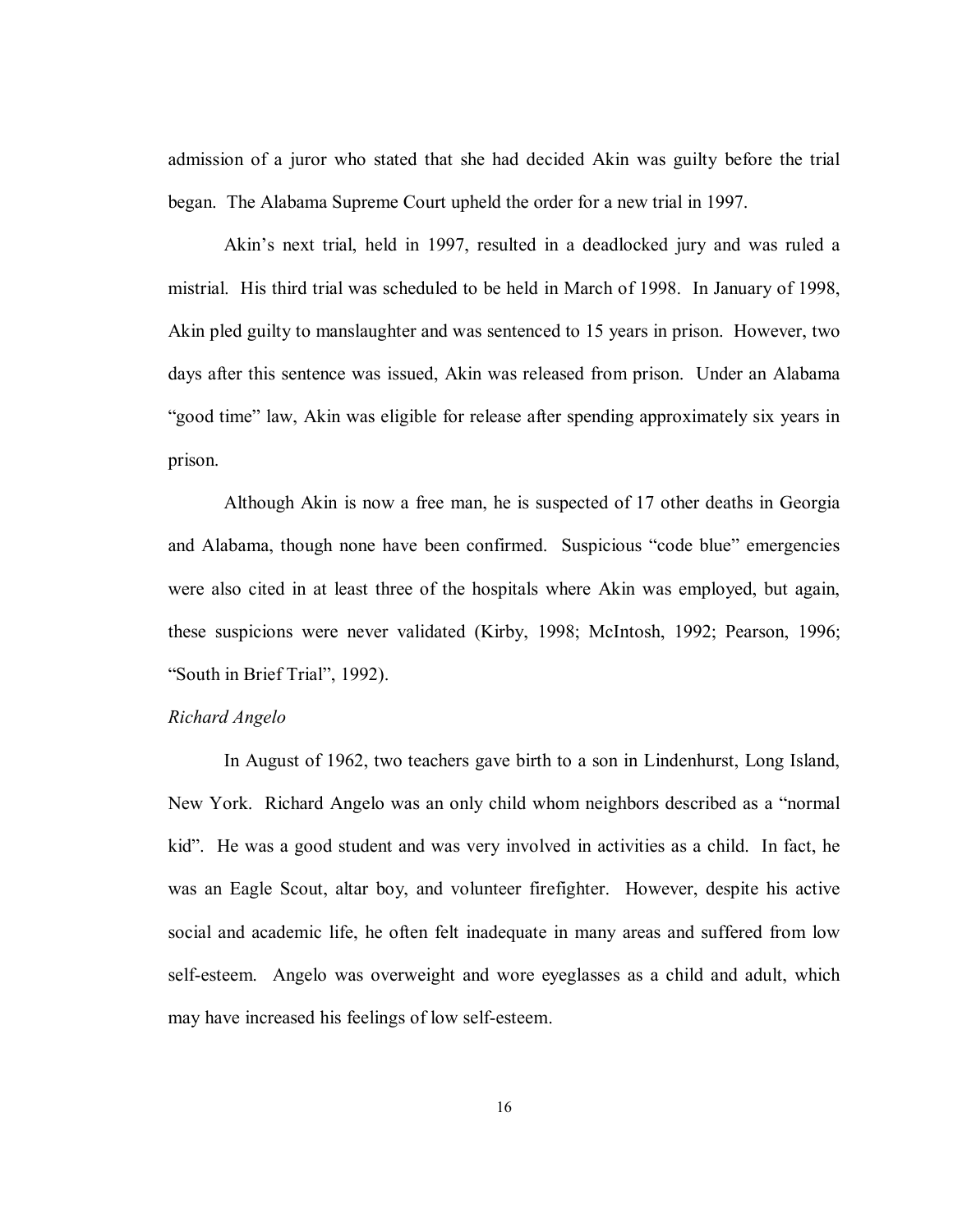Angelo attended nursing school and began work in a burn unit and later was employed at Brunswick Hospital in Long Island, New York. An investigation into these two institutions uncovered no suspicious deaths while Angelo was employed. It was at his next job at Good Samaritan Hospital in West Islip, New York, where investigators believe Angelo began killing. Angelo worked the night shift at this hospital.

All of the attacks occurred within a one-year period. His victims were elderly patients who died from an overdose of muscle relaxants. Angelo told investigators that he did not mean to kill anyone; he actually wanted to revive them so he would be the hero.

 At his trial, Angelo's defense team had two psychologists testify that Angelo suffered from a dissociative disorder, and therefore was unable to understand the repercussions of his actions. However, these testimonies did not seem to sway the jury's decision; Angelo was convicted of criminally negligent homicide, two counts of second degree murder, one count of second degree manslaughter, one count of first degree assault, and three counts of second degree assault. Angelo was sentenced to 61.3 years to life in prison. He will be eligible for parole in January of 2049 (Bowles, 1996; Caher, 1996; Gutis, 1987; Levine, 1996; Linedecker & Burt, 1990; Smith & Sengupta, 1994; Spencer, 1996).

#### *Robert Diaz*

Robert Diaz, a White male, was born in 1935 in Gary, Indiana, into a very large and poor family. In fact, he was one of 17 children. Diaz was very ill as a child and only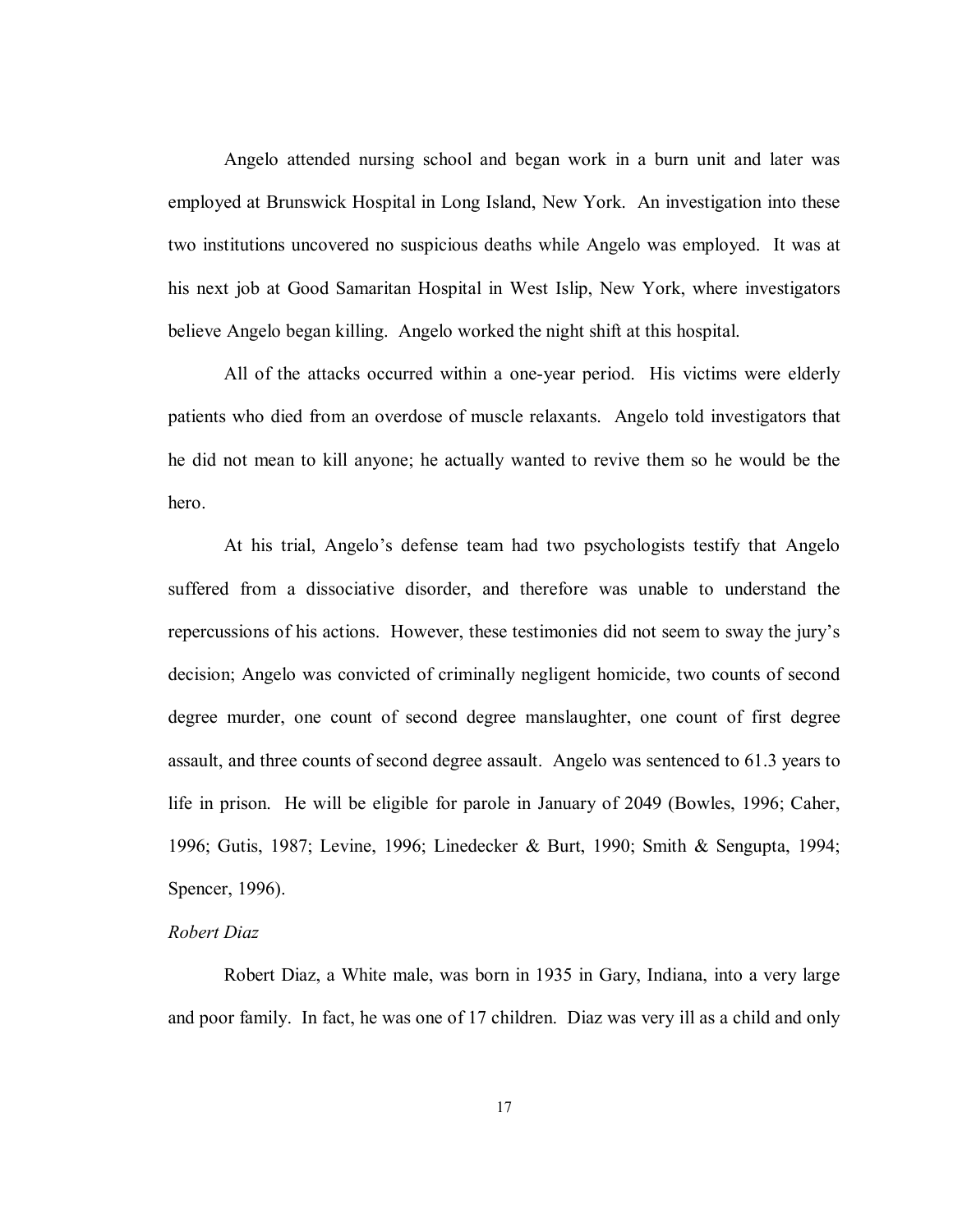completed 10 formal years of schooling. As a child, Diaz wanted to be a doctor, but was discouraged due to his family's financial situation.

When Diaz turned 18, he enlisted in the Marine Corp. However, this career ended quickly as Diaz went absent without leave (AWOL). After leaving the Marine's, he returned home to Indiana and worked at an auto-parts factory. He continued in this field until he reached his thirties and began his nursing career.

Diaz was married to a woman who had two children from a previous marriage. The couple had one child of their own. The family moved to southern California where Diaz became a coronary care nurse working the night shift in various hospitals. During the spring of 1981, twelve elderly patients died at two of the hospitals where Diaz worked. All of the deaths occurred on Diaz's shifts. Because the symptoms were similar in all of the deaths: the victims turned red and blue and experienced violent seizures, an investigation was initiated.

Twenty-four bodies were exhumed and tested for the drug Lidocaine. Lidocaine is usually used to control irregular heartbeats, but an overdose of the drug can cause a heart attack. Large amounts of Lidocaine were found in many of the bodies. Diaz was questioned about the deaths, but denied any involvement.

He then filed a \$1 million lawsuit against authorities for ruining his career. In May of 1981, Diaz was arrested for illegally possessing drugs, such as Morphine. However, due to a problem with the search warrant, these charges were dropped. In August of that same year, Diaz filed a \$4.5 million lawsuit against the police department for defamation of character and libel. Both lawsuits were dismissed.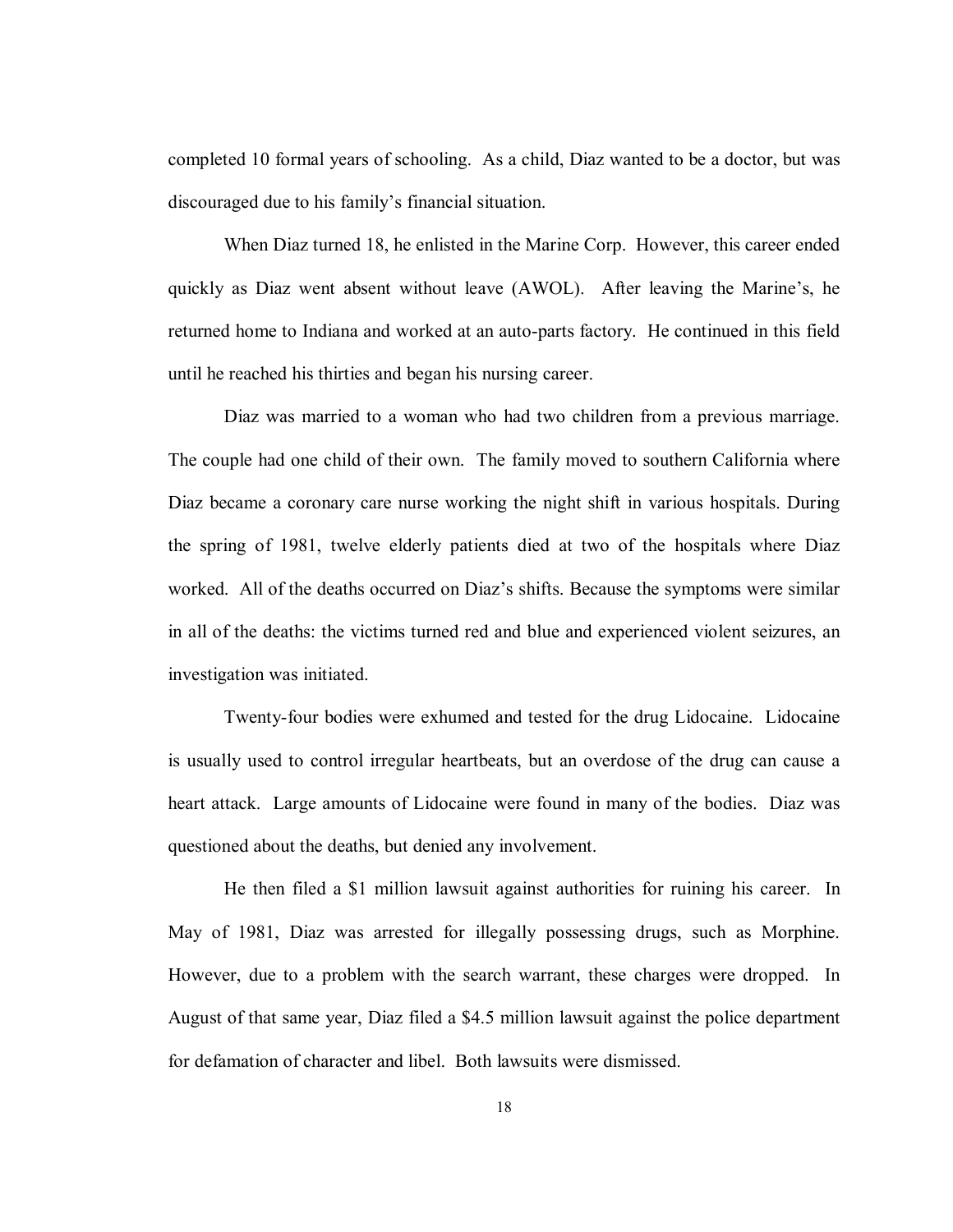Investigators then found two syringes with traces of Lidocaine at one of the hospitals where Diaz had worked. The labels on the syringes were written in Diaz's handwriting and signed by him as well. At this point, Diaz was arrested and charged with killing 12 elderly patients by the lethal injection of Lidocaine during the spring of 1981.

During his indictment, Diaz waived his right to a trial by jury. After pleading not guilty to the crimes, he was convicted in March of 1984 of killing all 12 patients and sentenced to death. Although Diaz was charged and convicted of these 12 murders, he is suspected of killing a total of over 60 patients. He is currently incarcerated in California's San Quentin Prison and awaiting execution (Linedecker & Burt, 1990; "Nurse on Coast", 1982; "Trial Begins", 1983) .

#### *Jeffrey Feltner*

 Jeffrey Lynn Feltner, a White male, was born in 1963. His parents separated three months before Feltner was born and he grew up living with his mother and three older siblings in Miami. Throughout his life, Feltner was small in stature: As a fullygrown adult, he was only 5'3" tall and weighed just over 100 pounds. As a child, he was often teased by other children because of his size. Instead of playing with other children, Feltner preferred to stay indoors and work on domestic activities and chores.

 At the age of 16, Feltner moved with his mother, who had remarried, and siblings to Melrose, Florida. Feltner seemed to adjust well and made friends in the new community. He was an average student, making mostly Bs and Cs on his report cards. During this time, Feltner began to secretly visit homosexual locales.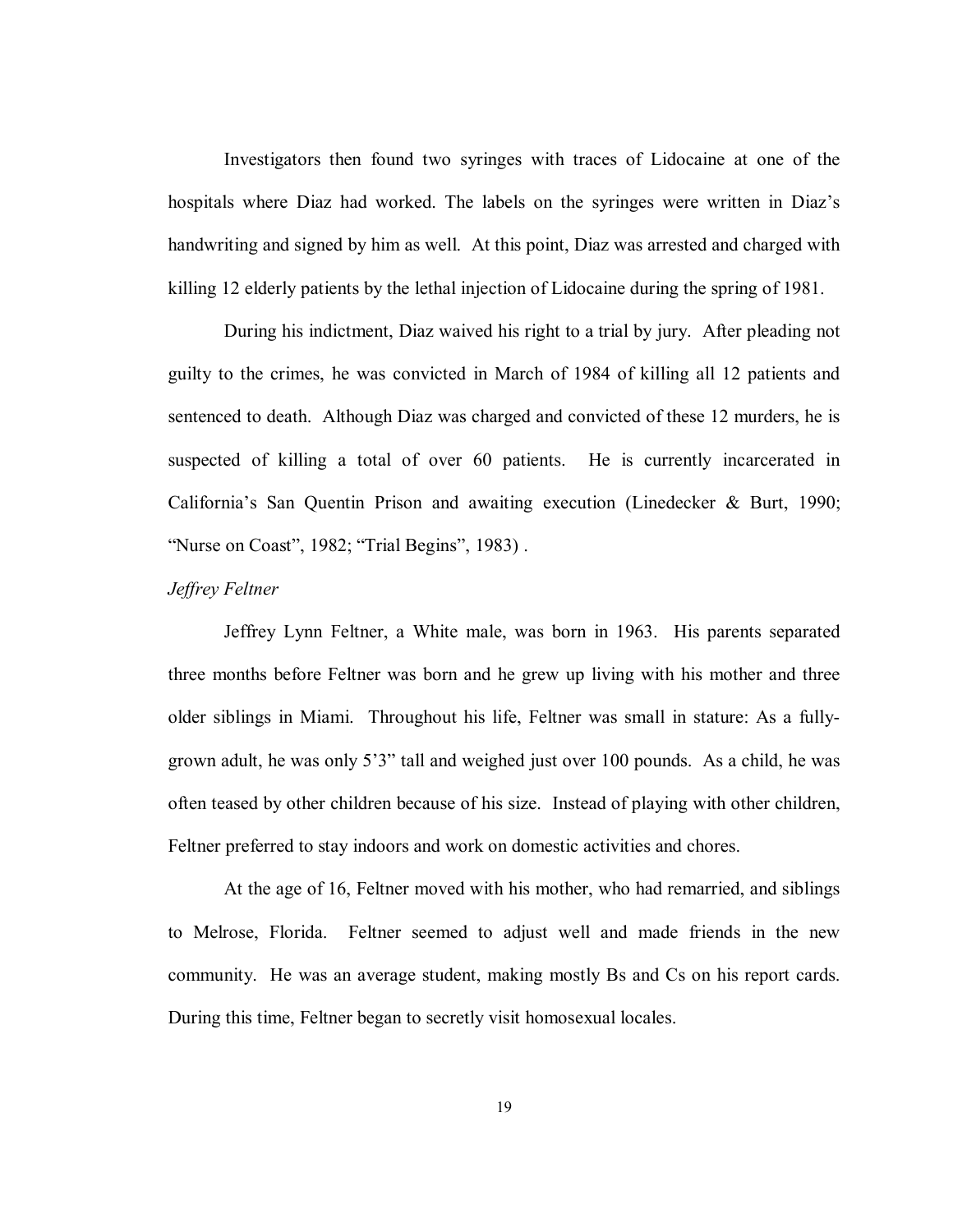After graduating from high school, Feltner began working the 3 p.m. to 11 p.m. shift at the same nursing home where his mother was employed as a nursing assistant. Here, as a nurse's aide, his performance was so exceptional that he was quickly promoted to aide supervisor.

 In July of 1988, an anonymous caller to a crisis line and television station confessed to killing several residents of the nursing home. The caller identified himself as a nurse's aide and confessed to the mercy killings of three females and two males. The caller also warned that he would probably kill again. Investigators questioned Feltner, but, because of the lack of evidence, the investigation was put on hold. At that point, the calls began again. This time the caller confessed to the attempted murder of another patient, but when authorities investigated the claims, there was no evidence to support them, in fact, the evidence seemed to contradict what the caller claimed to have done.

Nevertheless, Feltner was arrested and charged with making harassing phone calls, trespassing, and filing a false report. He was found guilty on all charges and spent four months in jail. After his release, Feltner visited his father in Michigan for a short time and then went back to Florida.

 Feltner moved to Daytona Beach and found employment at a temporary agency for healthcare professionals. He was employed by several nursing homes and often worked the evening shift. Around this same time, Feltner was diagnosed with Acquired Immunodeficiency Syndrome (AIDS). He again began making anonymous phone calls to television stations, law enforcement agencies, and mental health agencies. In these calls, he confessed to killing two more patients, bringing the total of alleged murders to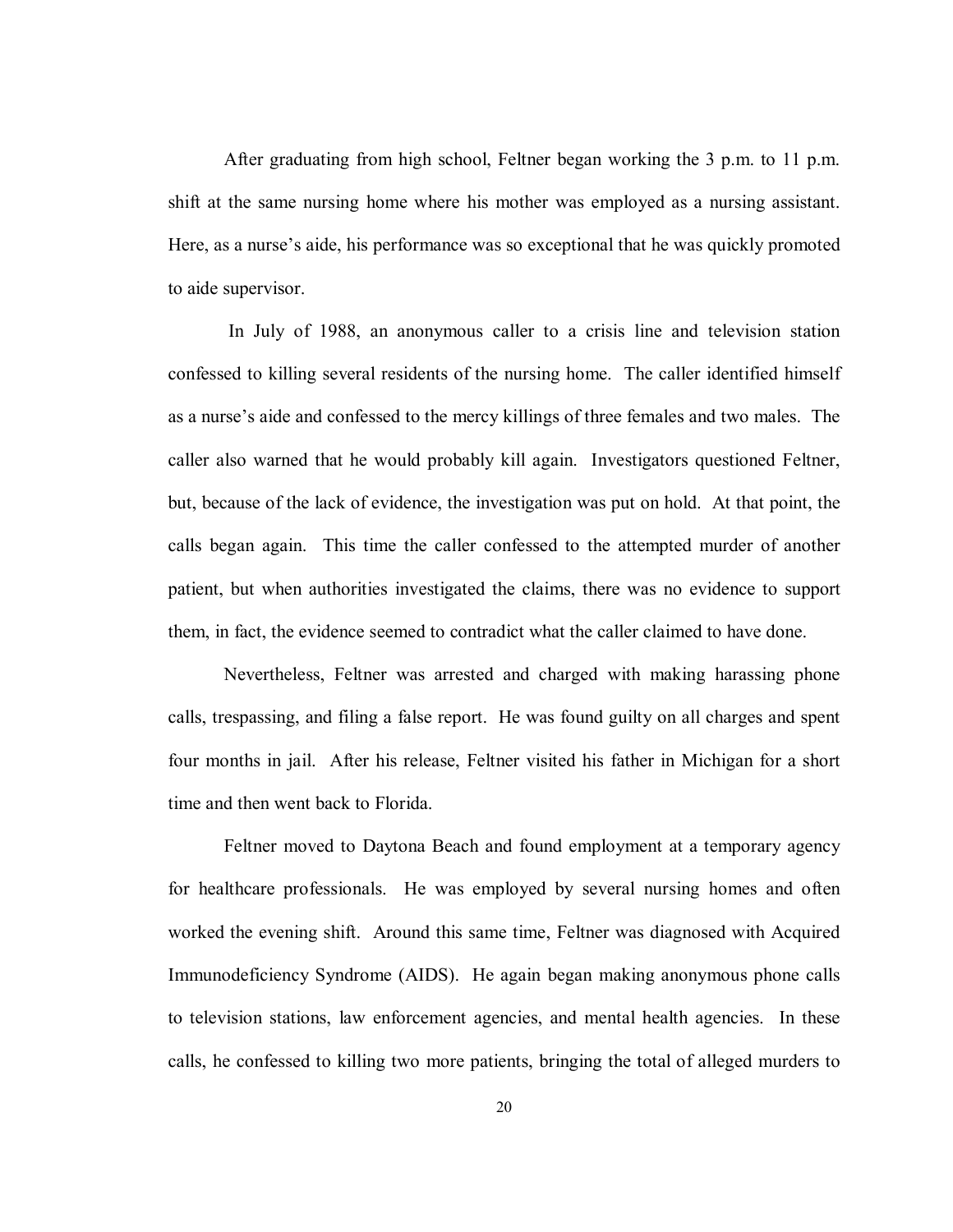seven. He included his modus operandi of asphyxiation in these conversations. Feltner also discussed these murders with his roommate, who immediately notified law enforcement.

 After an investigation, Feltner was arrested in August of 1989 on one charge of first-degree murder. While under arrest, Feltner confessed to the murder. He also confessed to the mercy killing at least one other victim at the nursing home where he was first employed after high school. This victim's body was exhumed, an autopsy was performed, and the remains exhibited evidence of foul play. Investigating the other murders confessed through the anonymous phone calls, proved to be quite difficult because many of the bodies had been cremated. Subsequently, when the investigation was concluded, Feltner was charged with only two murders.

 Feltner was held without bail and, while awaiting trial, he recanted his confessions. In a letter to his father, he stated that his confessions were only a ploy to draw attention to the poor conditions and neglect in nursing homes. While in jail, Feltner intentionally cut his wrists and upper arm on separate occasions.

During his first trial, he pled not guilty to the first-degree murder charge. His lawyer attempted to plea bargain with a second-degree murder charge in exchange for a 40-year maximum sentence, but the judge rejected it. Feltner then changed his plea to guilty on one first-degree murder charge. He was sentenced to life in prison, with a mandatory 25-year minimum sentence. A few days after this sentence, he pled guilty in his second trial, to a second-degree murder charge and was sentence to an additional 17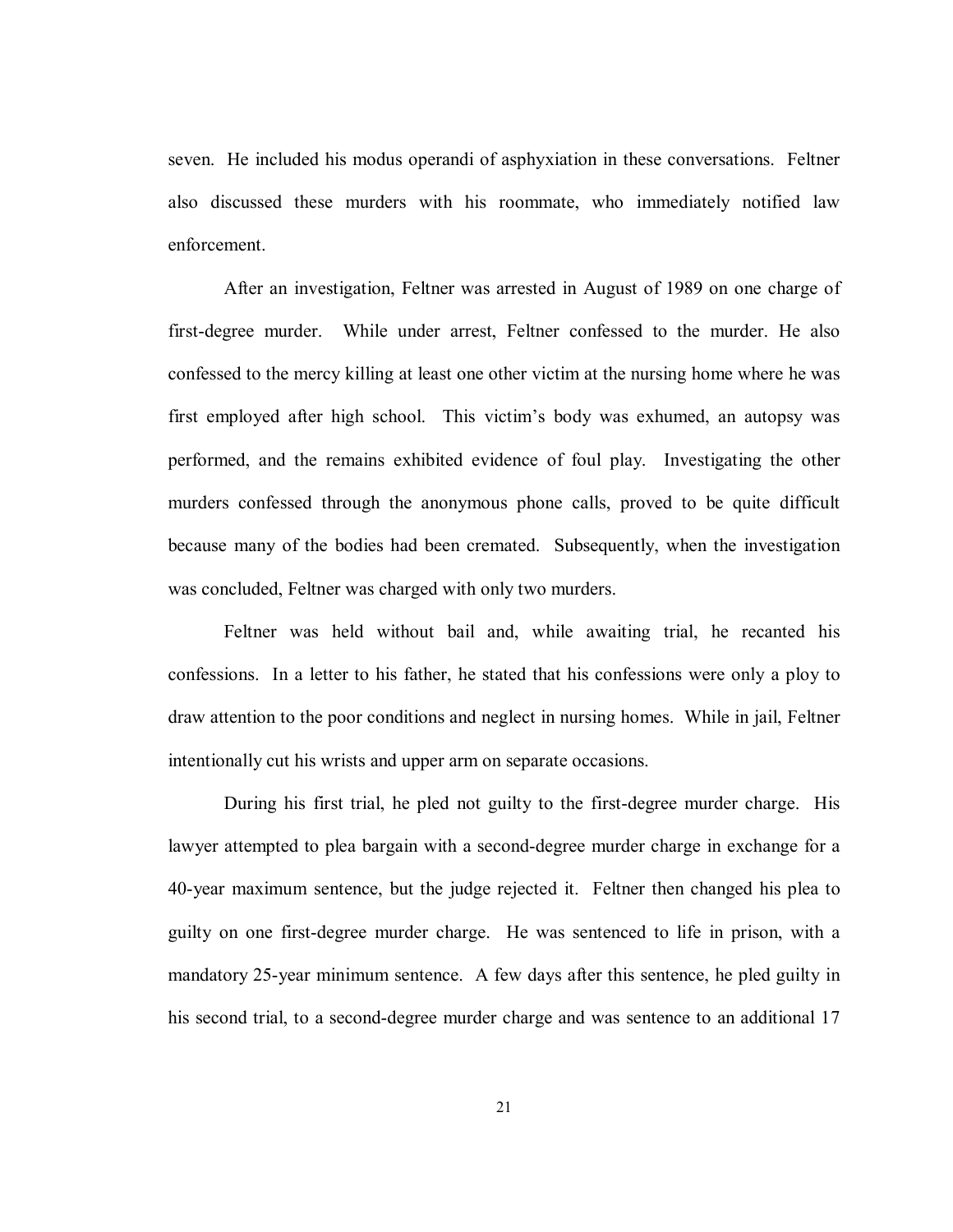years in prison ("A Nursing Aide", 1990; Lavin, 1990; Lavin & Journey, 1990; Linedecker & Burt, 1990).

# *Gwendolyn Graham*

Born in August of 1963 in California, Gwendolyn Graham was raised in Texas. Graham, a White female, came from a broken home and claimed to have never been happy. As a child, as well as an adult, Graham was overweight and suffered from depression and low self-esteem. She allegedly suffered sexual abuse by her father, but this accusation was never proven. As a teenager, she engaged in acts of self-mutilation, often burning herself with cigarettes.

 Graham never graduated from high school and worked in various dead-end jobs in Texas until she began her career as a nurse's aide. She moved to Waler, Michigan, and began working at the Alpine Manor Nursing Home.

 At the Alpine Manor Nursing Home, Graham started dating her supervisor, Catherine Wood. The couple moved in together soon after they began their relationship. Their sex life included violent acts, such as asphyxiation, to increase orgasm. They would often have sex at work and, after a period of time, began thinking of new ways to embellish their sex life.

Their solution was a game they called "murder". They would kill patients at the nursing home according to the first letter of their last name to eventually spell the word "murder". Graham would kill the victims, by suffocation or smothering, while Wood acted as a lookout. Afterwards, they would have sex in a closet or vacant room. They commenced with the game but after one patient struggled too much, decided to kill only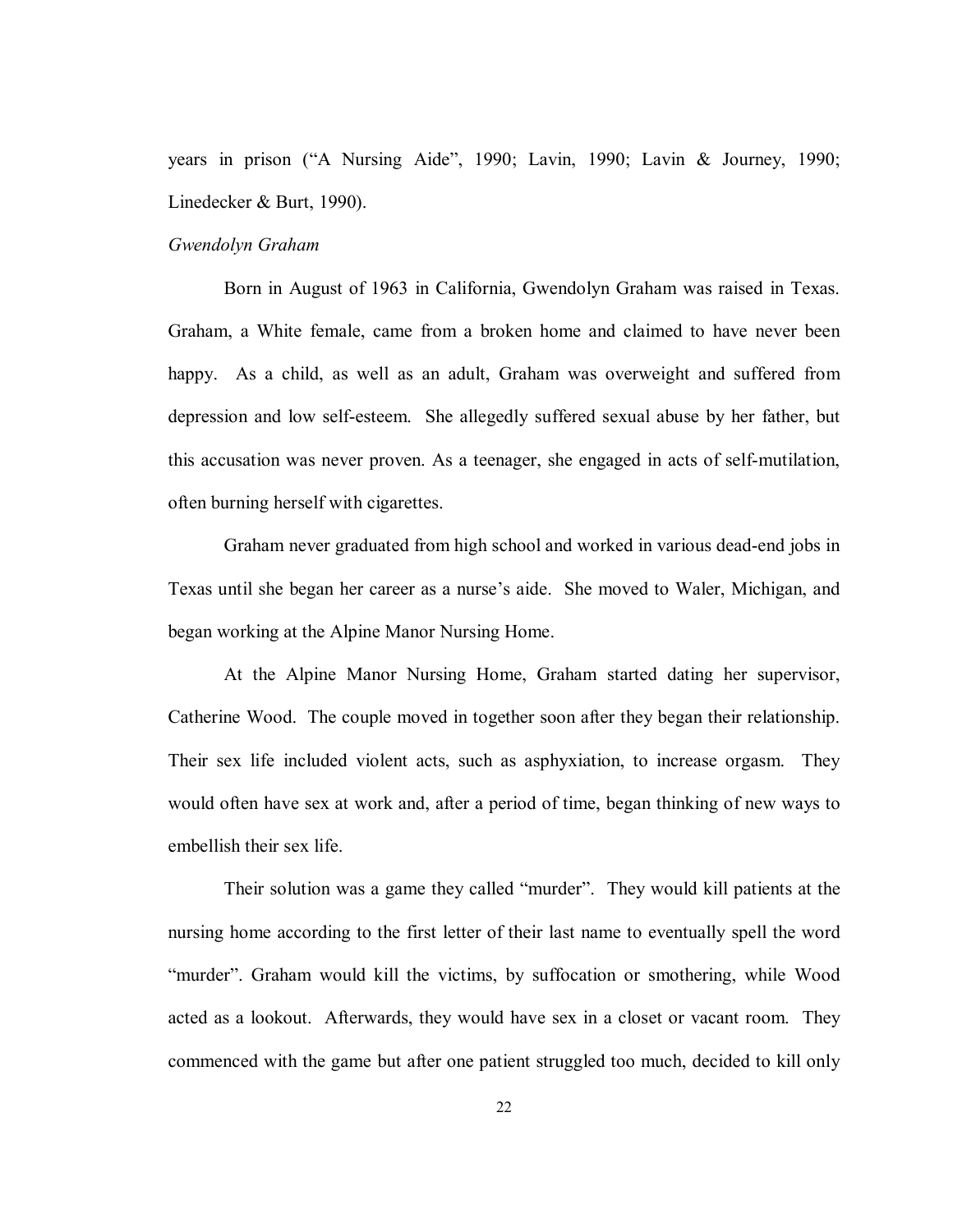the most helpless patients. They also decided to kill only females because they were not as strong as their male counterparts. Most of their victims were Alzheimer patients. Ultimately, they attacked at least 10 victims, but only succeeded in killing five individuals.

During the time of their murderous activities, they told colleagues of their behavior, and even displayed souvenirs of their killings such as handkerchiefs and dentures to other nurse's aides. Remarkably, these confessions were laughed off as jokes. At one point, Graham wanted Wood to take a more active role in the murders, and asked Wood to kill someone herself. Wood refused and requested to be transferred to another shift.

Graham and Wood eventually ended their relationship and Graham moved to Texas with a new lover to work as a nurse's aide in a hospital. Soon after Graham moved in August of 1987, Wood confessed the murders to her ex-husband. She claims she confessed because Graham told her that she was going to kill children at her new workplace. However, in the Texas hospital where she was employed, Graham worked on the neurology-orthopedic floor and did not have access to young children.

Wood's ex-husband waited for over one year before he shared this information with the police. When he finally notified the police, an investigation was launched. In December of 1988, Woods and Graham were both arrested. Wood pled guilty to seconddegree murder and was sentenced in October of 1989 to 20-40 years in prison. Graham was charged and convicted of five counts of first-degree murder and one count of conspiracy to commit murder. In September of 1989, she was sentenced to life in prison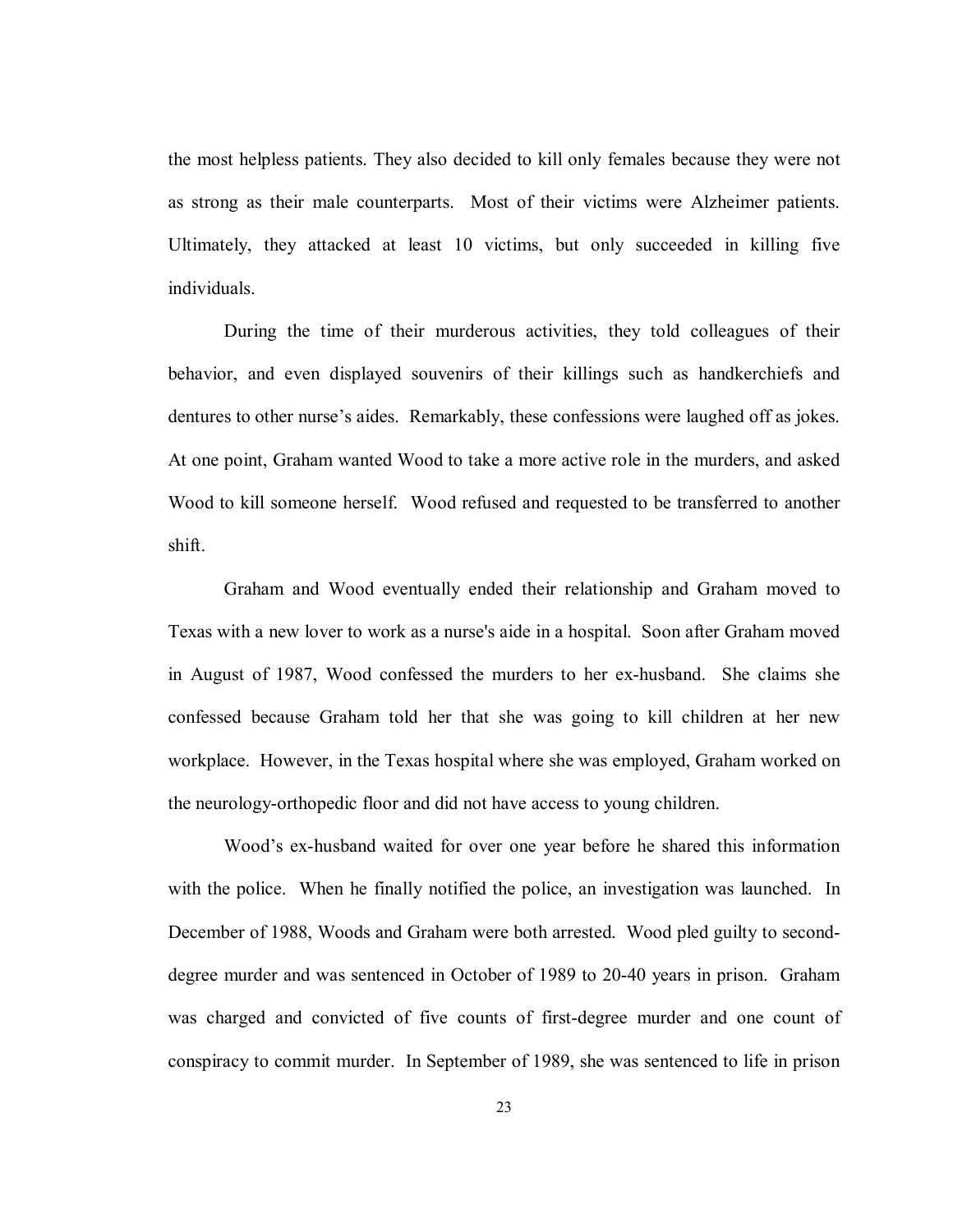without the possibility of parole. She is currently serving her sentence in Western Wayne Correctional Facility in Michigan (Ex-Nursing Home Aide, 1989; Kelleher & Kelleher, 1998; Lane & Gregg, 1995; Linedecker & Burt, 1990).

#### *Donald Harvey*

On August 15, 1952, Donald Harvey was born in a small town in Ohio. A White male, he is the oldest of three children and grew up in a very poor family. When he was born, his mother was 17 years old and his father was 32 years old. Harvey's father was rarely at home. He worked various constructions jobs where he traveled an average of three weeks out of the month. Harvey's mother stayed at home with her children. She was very ill and suffered from post-partum depression. Because of his mother's illnesses, Harvey and his siblings were raised by their maternal grandparents.

Harvey's life did not start out well. He claims that he was sexually abused by his uncle and a neighbor for years, starting at the age of five. He was an unhappy child who was not well liked by his peers. He preferred to play with girls and enjoyed doing housework. Harvey was also very close with his mother. Because of these characteristics, Harvey was often teased and called a "sissy" or "mama's boy". Despite the negative attention he received, he performed well in school.

Harvey's family was so financially depressed that Harvey had to quit school and work in a factory to help support the family. During this time, his relationship with his parents was very strained due to the realization that Harvey was homosexual. He did finish high school however, and at age 17, left home to visit his grandfather in Kentucky. During this visit, Harvey met a young hospital orderly who helped get him a job. He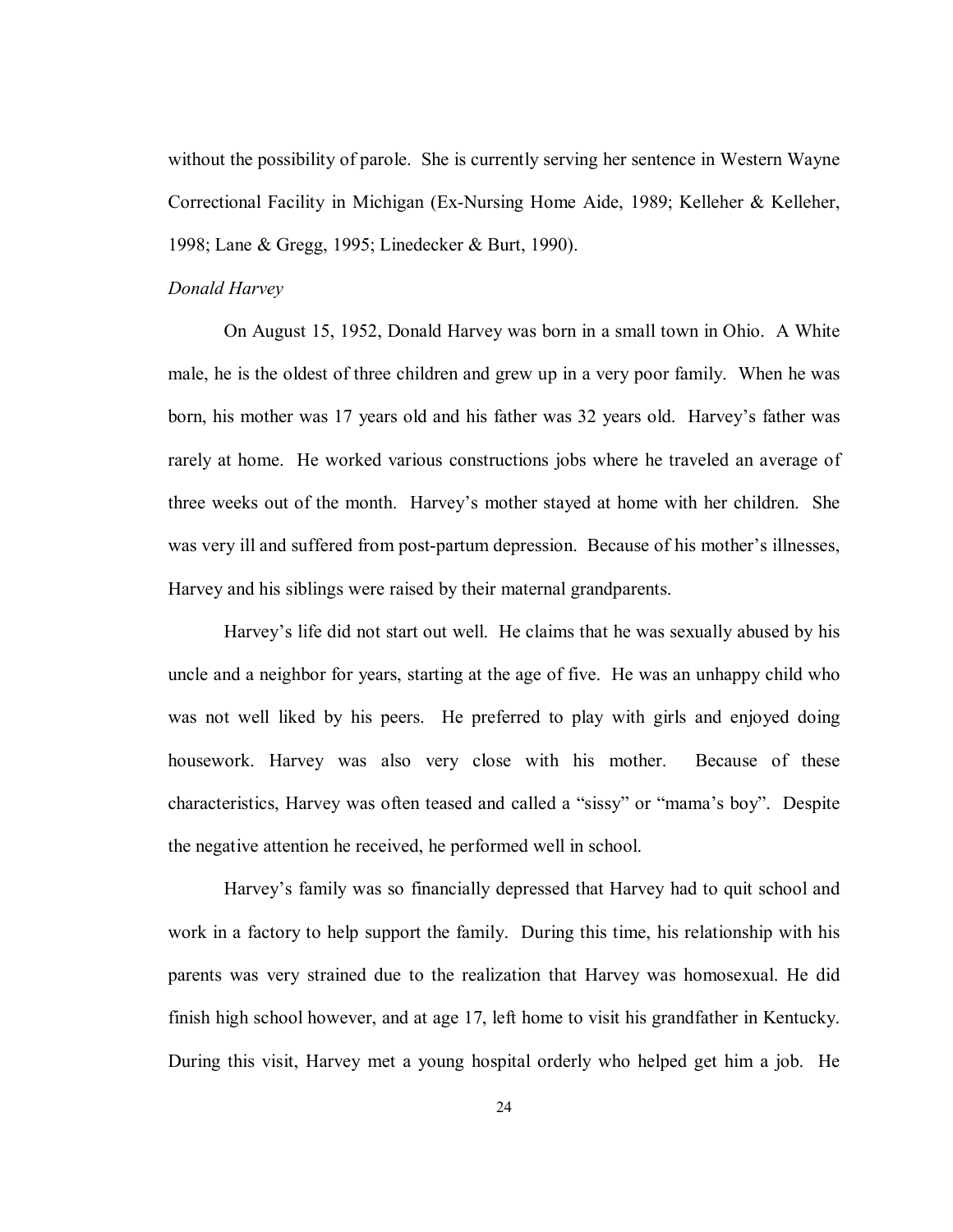began working in a hospital as a ward clerk. Harvey had dreamed of becoming a doctor as a child, but was unable to fulfill this goal when he was forced to drop out of school to help his family.

In 1971, less than two years after Harvey began his hospital career, he burglarized one of his neighbors and set a fire in another apartment. However, these acts did not compare to the 13 murders he had already committed while working at the hospital. Unfortunately, these murders would go unnoticed until he was arrested many years later for another set of murders. He was arrested for the burglary and arson, and, upon his father's urging, enlisted in the Air Force at the age of 18. He entered as a clerk/typist, but his Air Force career did not last long because he overdosed twice on drugs. In March of 1972, Harvey was discharged due to a character/behavior disorder.

He returned home where he attempted suicide by overdosing on medication because his family was so ashamed of his actions while he was enlisted in the Air Force. After this incident, Harvey entered a hospital inpatient psychiatric ward for four months. He continued with outpatient services for an additional eighteen months.

When his psychiatric treatment ended, Harvey worked in a few different hospitals. In 1975, he began working in a veteran's hospital in Ohio. It is here that he allegedly killed 17 patients over a period of two years.

After working as a ward clerk, he accepted the position of autopsy assistant, a position that he held for eight years. During this time, Harvey is not believed to have committed any murders.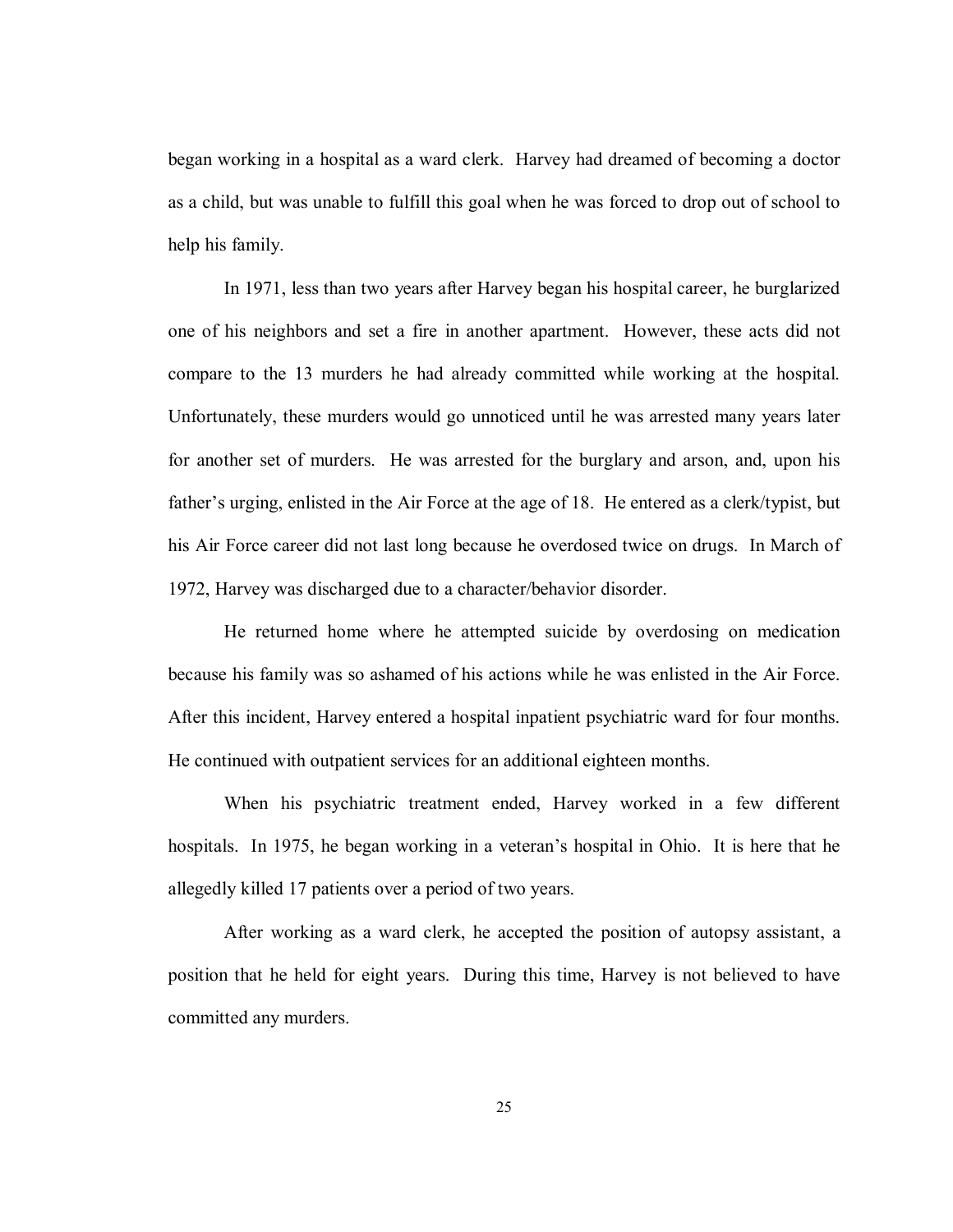Harvey began dating and living with Carl Hoeweler in 1978, around the time of his fourth year as an autopsy assistant in the morgue. Some time after they started dating, Harvey began poisoning Hoeweler with arsenic. He later confessed that his intention was only to sicken Hoeweler to the point where he would be forced to stay home.

Hoeweler rented apartments in his home. As later confessions would reveal, one of his tenants, Helen Metzger, proved to be Harvey's next victim. After Metzger argued with Hoeweler over bills and repairs to her apartment, Harvey put arsenic into the whipped topping of a piece of pie he gave her. Metzger died from the poison.

Harvey's next victim was Hoeweler's father, an elderly man who was being treated in a hospital. Harvey put a fatal dose of arsenic into a pudding that he served the elder Hoeweler, causing his death. Harvey then moved on to Hoeweler's mother and began putting small doses of arsenic in her food. Mrs. Hoeweler, however, did not succumb to Harvey's attempts at murder.

Harvey became jealous of a female employee of Hoeweler's and, in 1984, stole a sample of Hepatitis from the hospital with which he contaminated the woman's drink. She was hospitalized from the incident, but managed to survive.

Harvey's next victim was another tenant of Hoeweler's. Edgar Wilson was 81 years old, and when he realized that he had been paying the hot water bill for both his apartment and Hoeweler's, he confronted Hoeweler about the issue. This confrontation proved fatal. Within a few days, Harvey offered Wilson an over-the-counter remedy for an upset stomach that was laced with arsenic. Wilson remained ill and Harvey gave him a second bottle of the deadly medicine. Eventually, Wilson was hospitalized and died.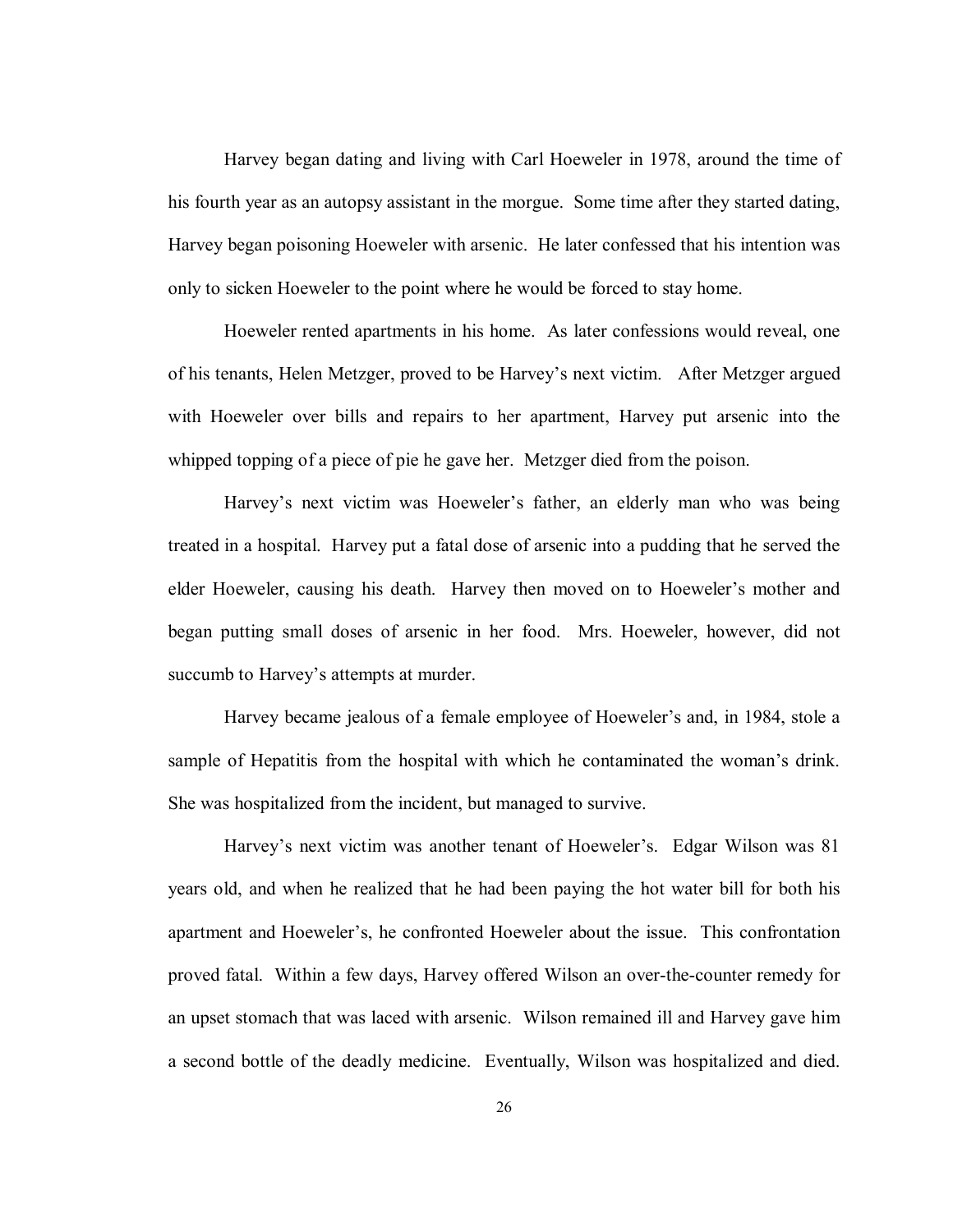Harvey then poisoned Wilson's dog. Months later, Harvey fatally poisoned another acquaintance by lacing pudding with arsenic and serving it to his victim.

By 1985, Harvey and Hoeweler's relationship was ending. That same year, Harvey lost his job as an autopsy assistant when slides of human tissue, books pertaining to the occult, several syringes, and a gun, among other suspicious items, were found in his possession.

In 1986, Harvey applied for a job as a nurse's aide at another hospital in Cincinnati. With no check of his background, Harvey was hired. This hospital treated mainly terminally ill patients and many were elderly. Within two years, Harvey had killed 21 patients.

Other nurses at the hospital began to get suspicious as the death toll rose. They voiced their suspicions to supervisors, but were ignored. The nurses then decided to present the information they had gathered to a local news channel. After a few months of conducting its own investigation, the news channel aired a story about the suspicious deaths at the hospital. The matter could no longer be ignored. Deaths at the hospital were formally investigated and after finding cyanide in the stomach of one victim, Harvey confessed to the murders.

He confessed to over 60 murders, but after further investigation, the number of victims that he could be charged with killing was between 54 and 58. However, investigators found a list of potential victims whom Harvey was planning on murdering. Most of his victims were elderly males who were killed by injecting poison such as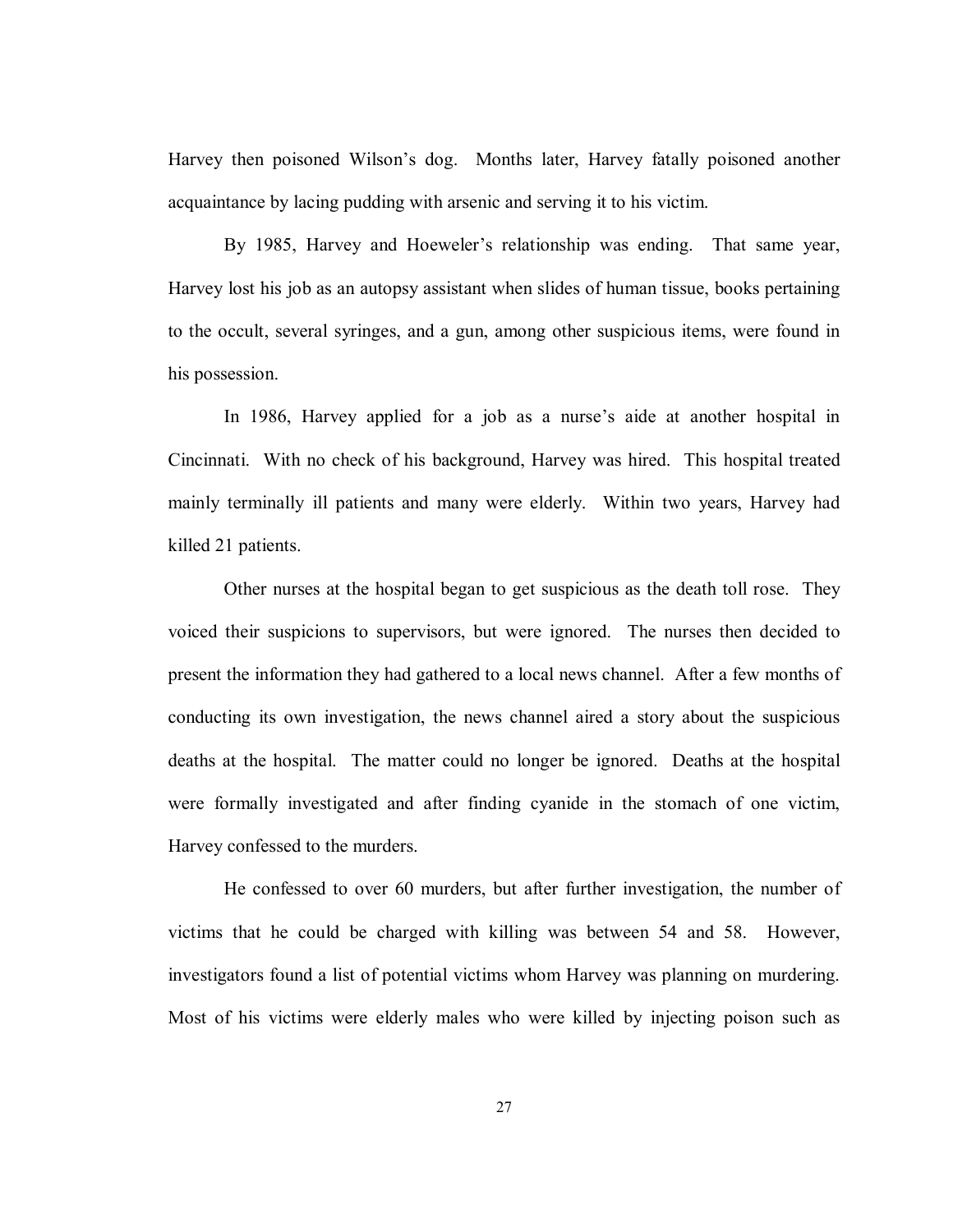Cyanide, Arsenic, and cleaning fluids into their intravenous lines. If poison was not readily available, Harvey would suffocate his victims.

Harvey was found sane and competent to stand trial. The psychiatrist who conducted Harvey's evaluation concluded that he was murdering to relieve tension. To avoid the death penalty, Harvey was allowed to plea-bargain and consequently confessed to 37 murders. He was sentenced to four consecutive life sentences and fined \$270,000 for his murders in Ohio and Kentucky.

Harvey has been incarcerated in the Warren Correctional Institute in Lebanon, Ohio, since 1987. He is not eligible for parole until May of 2043 (Kirby, 1998; Lane & Gregg, 1995; "Hospital Death Charges", 1988; Linedecker & Burt, 1990; "Mysterious Deaths", 1998).

#### *Genene Jones*

Genene Jones is a White female, born in July of 1950 in San Antonio, Texas, where she spent her childhood. Immediately after her birth, she was adopted. Her adoptive parents, Dick and Gladys Jones, had already two adopted children, and would adopt one more child within the next two years.

Jones grew up in a large house with a swimming pool and private tennis courts. Her father provided well for his family and owned several businesses while Jones was growing up, including a nightclub and a restaurant. Jones and her siblings attended Catholic schools and all learned how to play the piano.

Jones, although a bright, child adept at many skilled activities, was homely and overweight. She was often jealous of her brothers and sisters. She craved attention at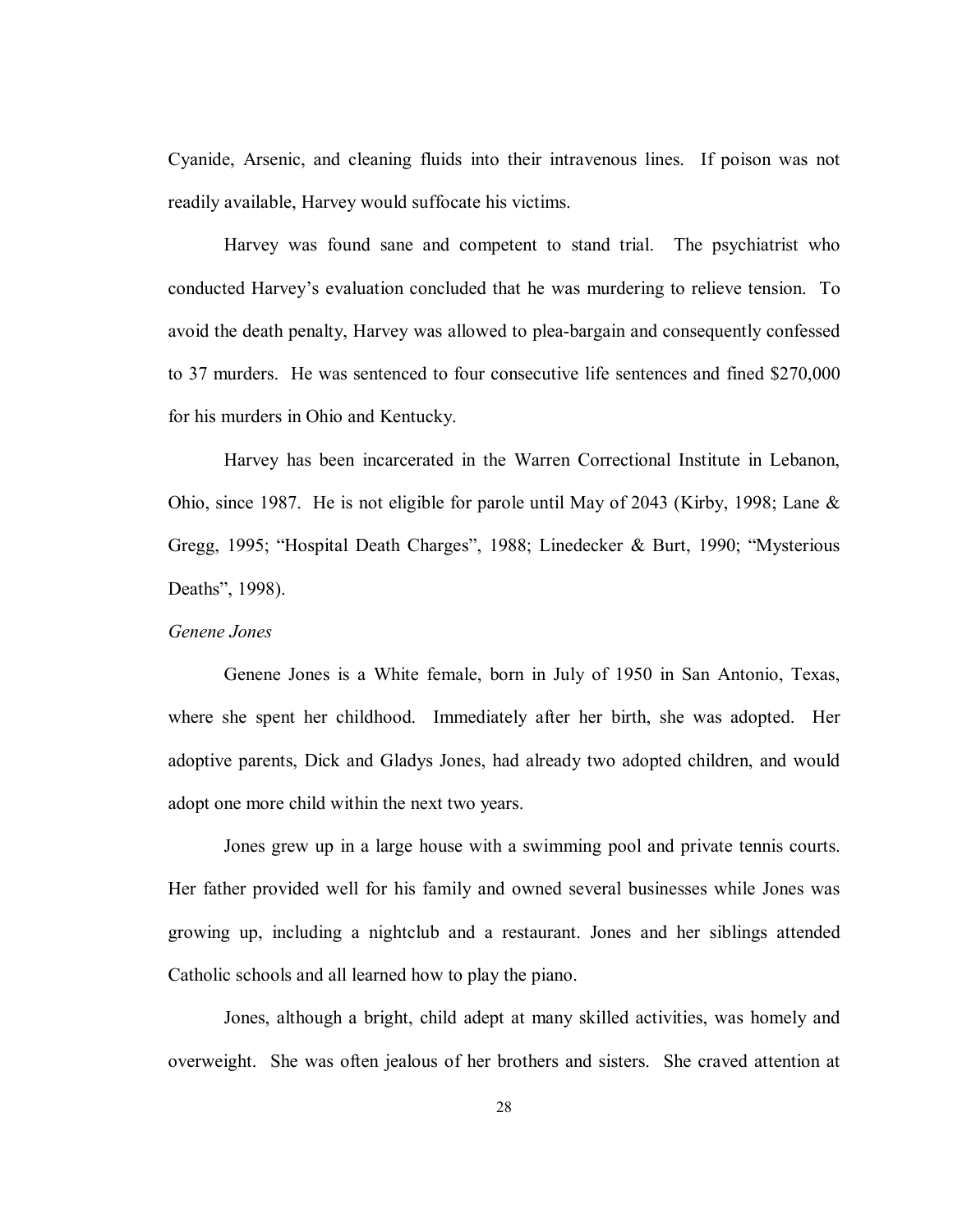school and would often make up stories. After attending a Catholic elementary school, Jones began high school at a public country school. There she was an average student whom teachers recall as not living up to her potential. Other students also remember her as bossy and sometimes obnoxious. All told, Jones was not a popular teenager, especially with the boys in her school.

Her best friend was her younger brother, Travis. When Jones was 16 years old, Travis accidentally killed himself with a homemade pipe bomb. Jones was devastated; however, she returned to school the very afternoon of her brother's funeral. Classmates recall thinking that she relished the attention she was receiving.

After the death of her brother, her family was never quite the same. Jones claimed that she felt unloved. She and her mother argued frequently, but she had a good relationship with her father. As Jones began her senior year of high school, her father became ill and was diagnosed with cancer. He refused all medical treatment and in January of 1968, he died.

Soon after the death of her father, Jones began discussing marriage. She told her mother that she wanted to marry Jimmy DeLany, a boy who had attended the same high school as Jones, but had dropped out during his senior year. Jones' mother refused to sign a consent form allowing her daughter to marry. Her mother did not approve of the relationship and wanted Jones to wait until she had graduated from high school before she married.

In June of 1968, Jones graduated from high school and married DeLany. They were married in a Catholic Church and enjoyed a lavish wedding reception in the party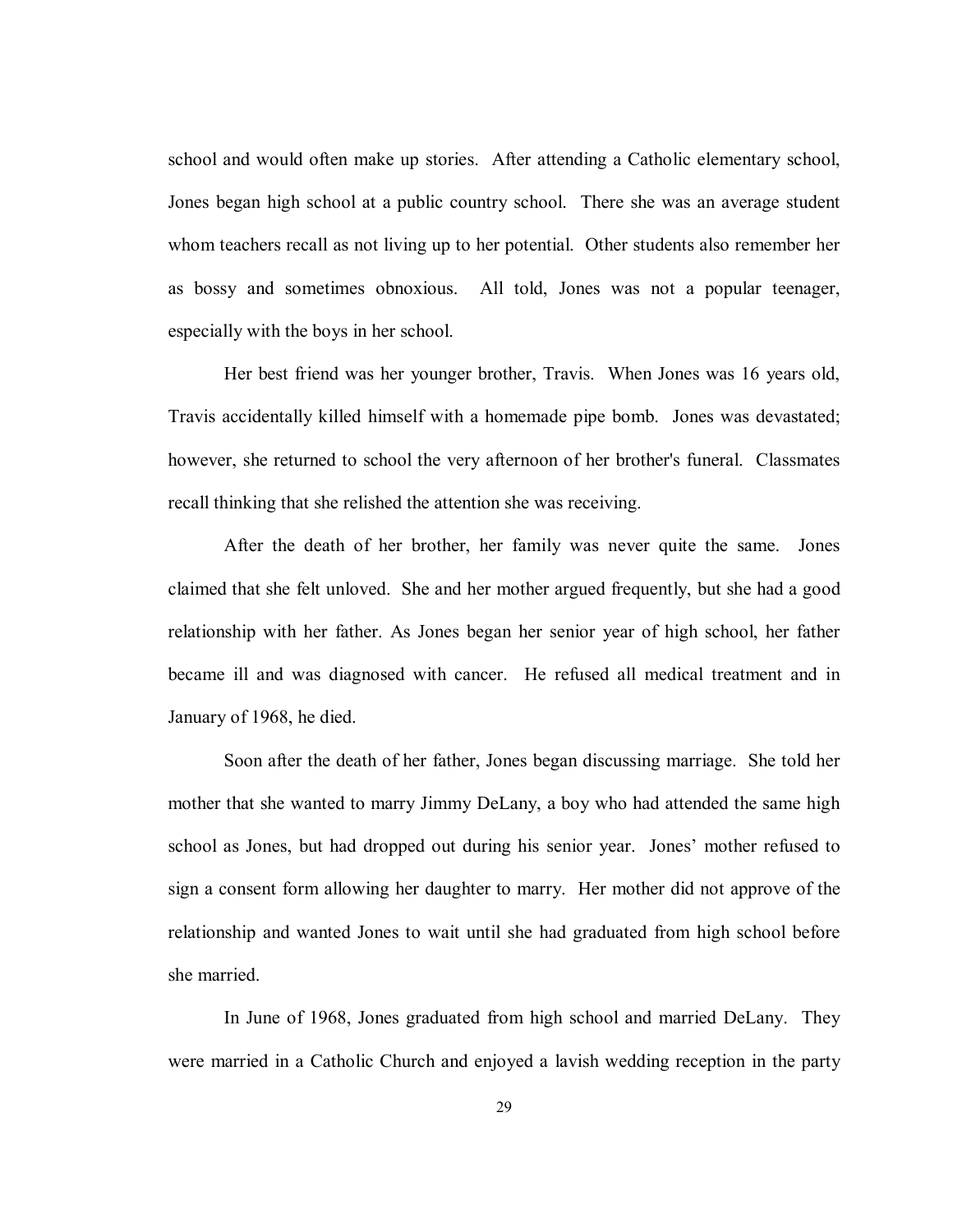house on the Jones' estate. After their honeymoon, Jones and DeLany moved into the guest house on her mother's property. Jones stayed at home as a homemaker and DeLany worked as a mechanic for seven months until he enlisted in the Navy. Jones was unfaithful to DeLany while he was away at boot camp. However, when DeLany learned of his wife's infidelities, he chose to ignore the situation. The couple had a son and eventually divorced. By June of 1974, Jones was legally divorced and living with her mother.

Following her divorce, Jones' older brother, Wiley, died of cancer. Jones later allegedly developed a skin allergy to chemicals that she worked with at her job as a beautician. She feared that she had cancer and acquired a phobia of the disease. Consequently, she ended her career as a beautician and began studying to be a nurse.

When she entered the local school of vocational nursing, she was pregnant. The father of the child was a mystery. She told her friends that her ex-husband had fathered the child during a brief period of reconciliation. However, she told her mother that the father of her child was deceased.

Jones excelled in the nursing program. The grades that she received were the best in her life and although she was not very studious, she managed to graduate with honors. She graduated from the nursing program in May of 1977. In July she gave birth to her second child, a daughter.

Her first job after graduation was at a Methodist hospital where she formally worked as a beautician. After only eight months on the job, she was fired because of a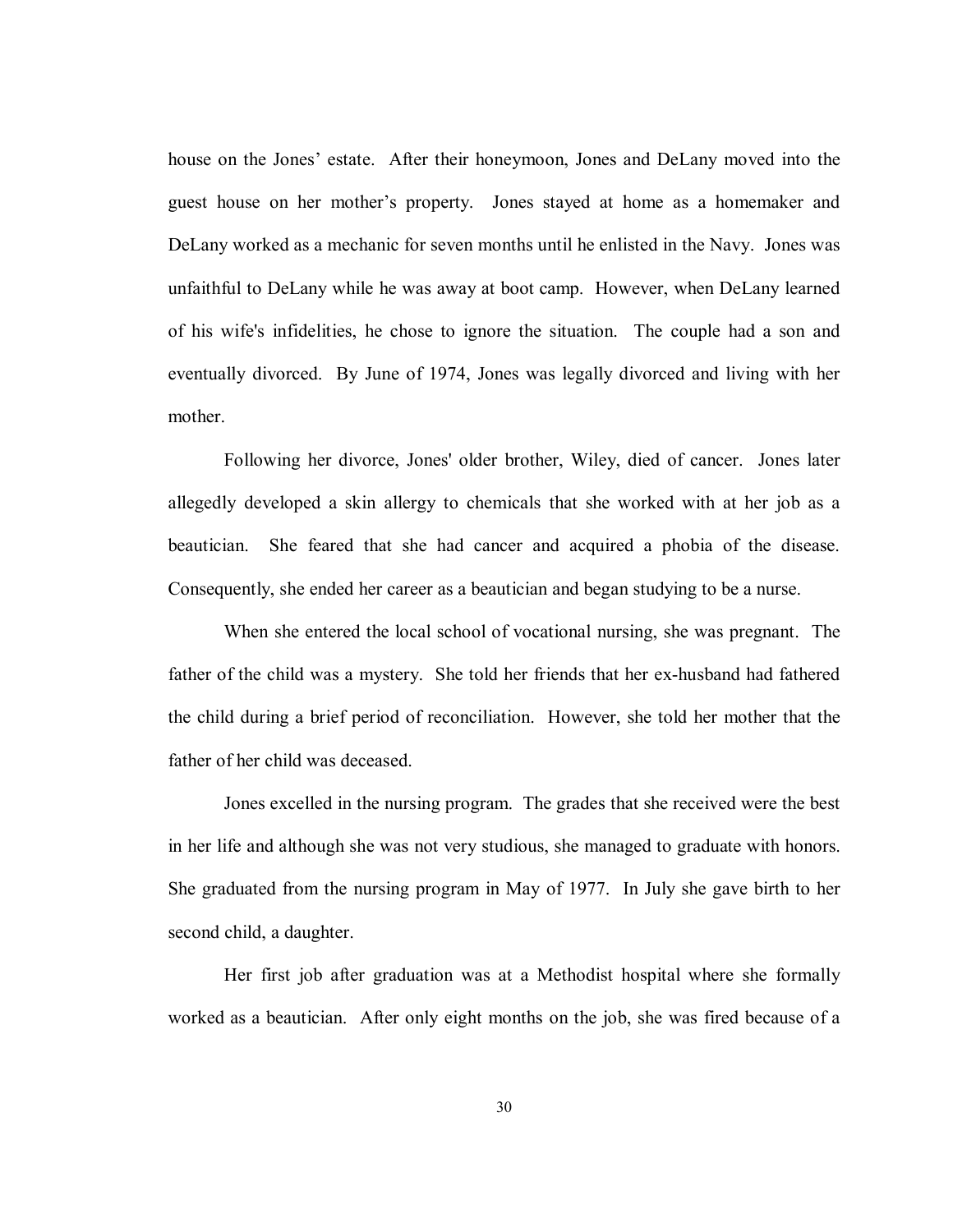patient's complaints. In a performance review, her supervisors stated that she often made decisions that she was not authorized to make in her position.

After being terminated from her first position, it took Jones only a few weeks to find another job, this time in an obstetrics/gynecology unit of another hospital. She held this position for less time than her last. In October, she chose to have a bilateral tubal ligation so she would not be able to have any more children. As this procedure was not a medically necessity, and Jones had not accrued enough sick time to cover the surgery and post-operative recovery, she had to leave her position.

Jones was then hired by a public hospital to work in the pediatric intensive care unit. For the first three months of her employment in the pediatric intensive care unit, Jones worked the 11 p.m. to 7 a.m. night shift. She was then transferred to the shift of her choice, the 3 p.m. to 11 p.m. shift. Although the head nurse was fond of Jones, many of the other nurses were not. Jones had several incidents in the unit that were eligible for disciplinary action; however, none was taken. Jones would often make decisions that were out of her realm of knowledge and expertise. Several times she ignored doctors' orders because she felt that the doctors were wrong.

After two years in this position, Jones moved out of her mother's house and into her own apartment, although her mother continued to watch her two children. During this time, Jones began admitting herself frequently to the hospital. In the first 27 months of employment at the hospital, she visited the emergency room a total of 30 times.

Jones' unusual behavior at work continued. She began requesting only the most ill patients. When a child would die, she would pick up the body and rock with it while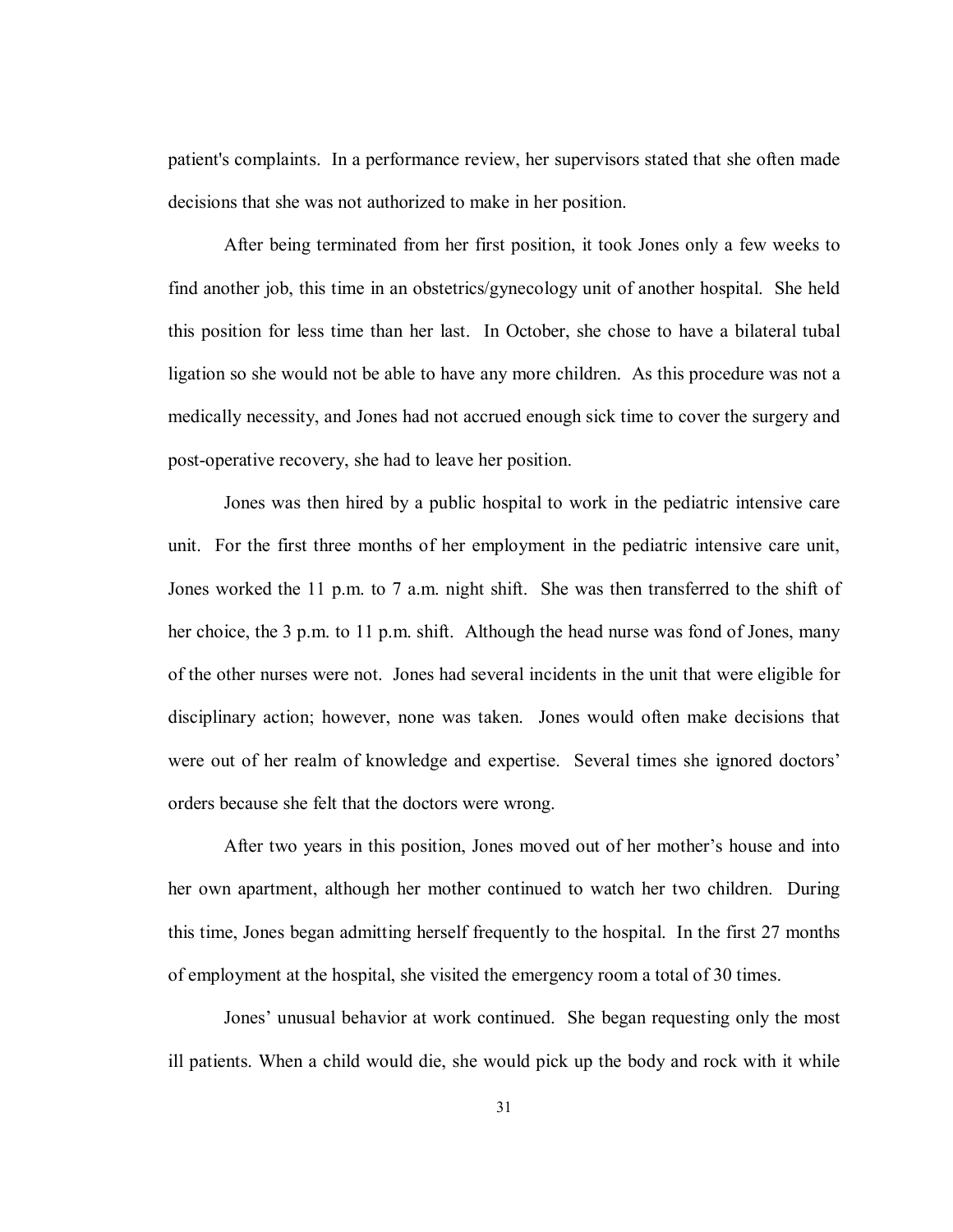sobbing. She would volunteer to transport bodies to the morgue. Normal protocol for transporting bodies was to use a cart on wheels. However, Jones would carry the bodies in her arms.

Beginning in May 1981, employees in the pediatric intensive care unit began noticing that an unusually high number of children were dying in their unit. After investigating the situation, it was apparent that the majority of the deaths were occurring on the 3 p.m. to 11 p.m. shift. Although the nurses talked among themselves about the possibility of Jones being connected to the deaths, no one approached the head nurse because of her relationship with Jones.

It was not until October of 1981 that anyone admitted their suspicions to the head nurse. The nurse who came forward had researched the deaths in the unit and found that the number of deaths on the 3 p.m. to 11 p.m. shift was astonishingly high. The head nurse had no choice but to relay these concerns to the intensive care unit's medical director. Several hospital officials were notified; however, although many people were highly suspicious of Jones, there was no official evidence that she was to blame for the deaths.

The most common problem the children were experiencing was unexplained bleeding. A likely cause was the drug Heparin, an anticoagulant. However, even if the children were receiving overdoses of the medication, there were other possible explanations other than purposeful overdose. The medical director had several bottles of the medication tested, but all of the results were normal. Intravenous bottles and tubing were also tested for bacteria, and again, the results did not indicate anything unusual.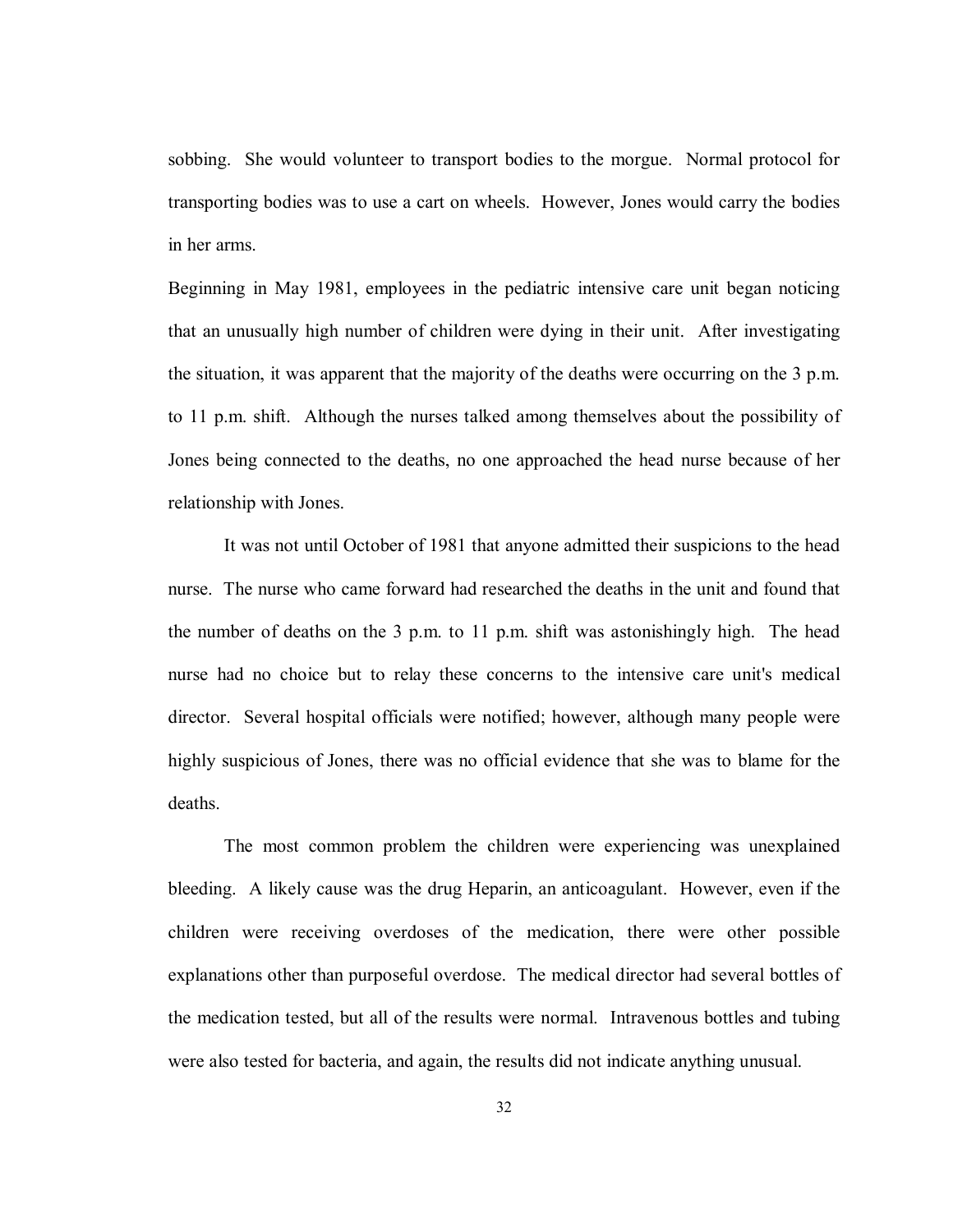One day in early October, there were eight emergency situations in the pediatric intensive care unit. This large number was strange by itself, but what proved to be even stranger was that all of the emergency code situations involved Jones' patients. On October 15, Jones was stopped before she gave a child approximately 300 times the amount of Heparin needed. After this incident, the staff was told to pay close attention to the Heparin supply and usage and nurses were ordered not to give Heparin to any patient without another nurse present. Also, residents were instructed to take blood samples from any child who died.

Jones continued to exhibit strange behavior. Her personal visits to the hospital became more frequent. At one point, she spent 17 days in the hospital. During this time, no children died in the pediatric intensive care unit. Although hospital officials were still monitoring the situation in the unit, no direct actions were taken. During this time, a clerk began complaining about missing supplies in the unit. This same clerk also noted that on about ten separate occasions, the crash cart was open when no emergency situations had occurred.

December was another bad month in the pediatric intensive care unit. That month, seven children died; six of whom died on the 3 p.m. to 11 p.m. shift. In January of 1982, blood tests from one sick child revealed that the child had received two overdoses of Heparin on two separate days, both during the 3 p.m. to 11 p.m. shift. A review of patients' charts however, was ruled inconclusive and the investigation continued.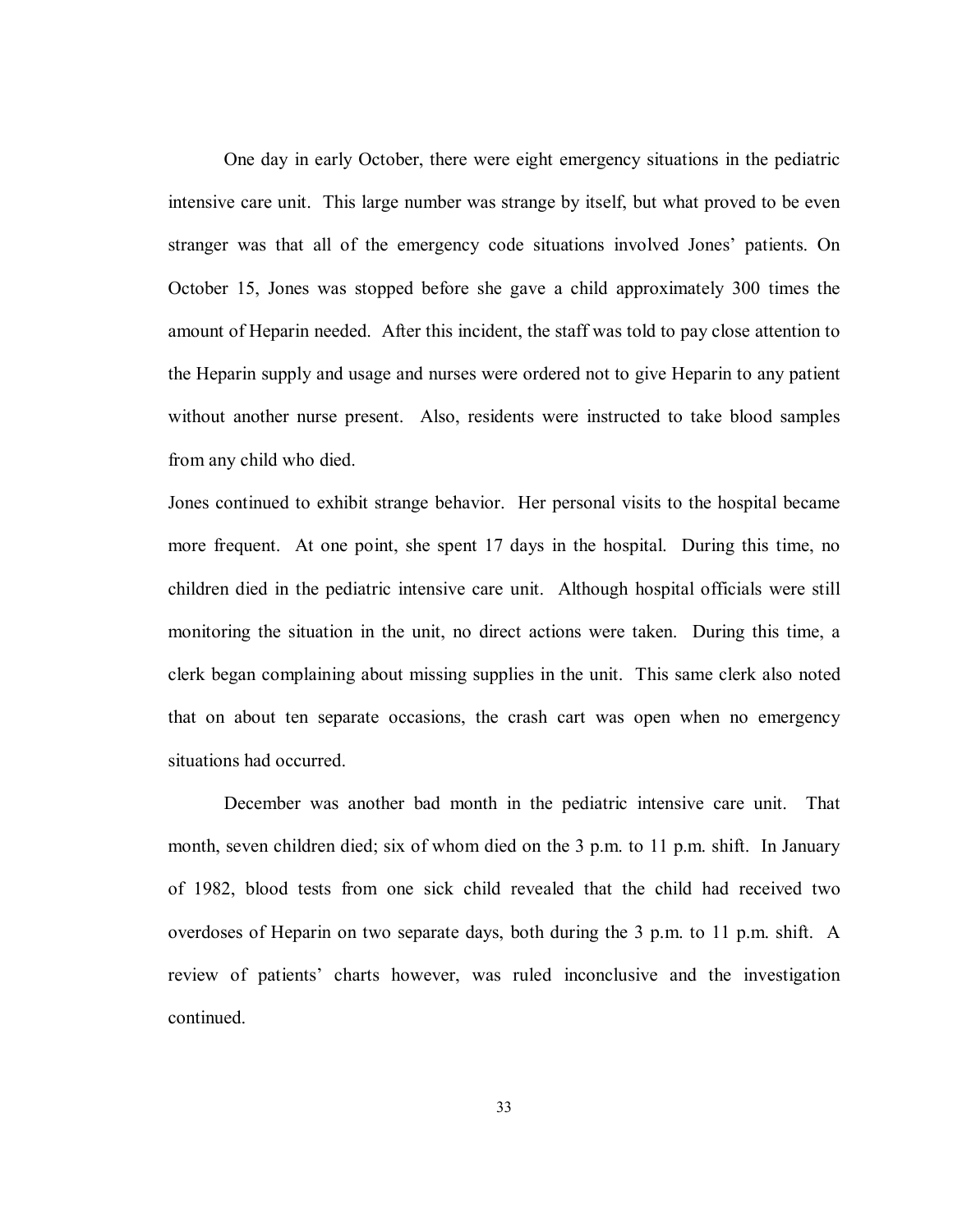Later that month, in a meeting with hospital officials and a lawyer, the medical director of the pediatric intensive care unit voiced his concerns about Jones. The final decision was not to terminate Jones because of the potential for a lawsuit. Instead, the committee decided to convert to an all registered nurse staff in the unit. All licensed vocational nurses were offered other positions at the hospital.

Jones elected not to stay at the hospital. One of the residents there was about to start her own clinic and asked Jones to join her staff. There was a six month period between Jones' resignation from the hospital and the time when she would begin her new job at the clinic. In this time, she first took temporary positions and then was offered full-time work at a hospital. She only stayed at this position for about one month before she resigned.

The new clinic in which Jones was employed opened at the end of August 1982. By October, several children had stopped breathing, experienced seizures, and were rushed to the nearest hospital while from the pediatrics office during routine visits. One child died after her second visit to the clinic and her second emergency trip to the pediatric intensive care unit at the nearby hospital.

Because of the high number of emergencies at the clinic in such a short time, an investigation was initiated. Jones' employer found a bottle of Succinylcholine with needle holes in the top. However, to her knowledge, this drug had never been used in her clinic. She also found invoices for the purchase of three bottles of the drug, although she could only find two bottles at the clinic. Both Jones and her employer, Dr. Holland, agreed to take polygraph tests about the emergencies at the clinic. Both were found to be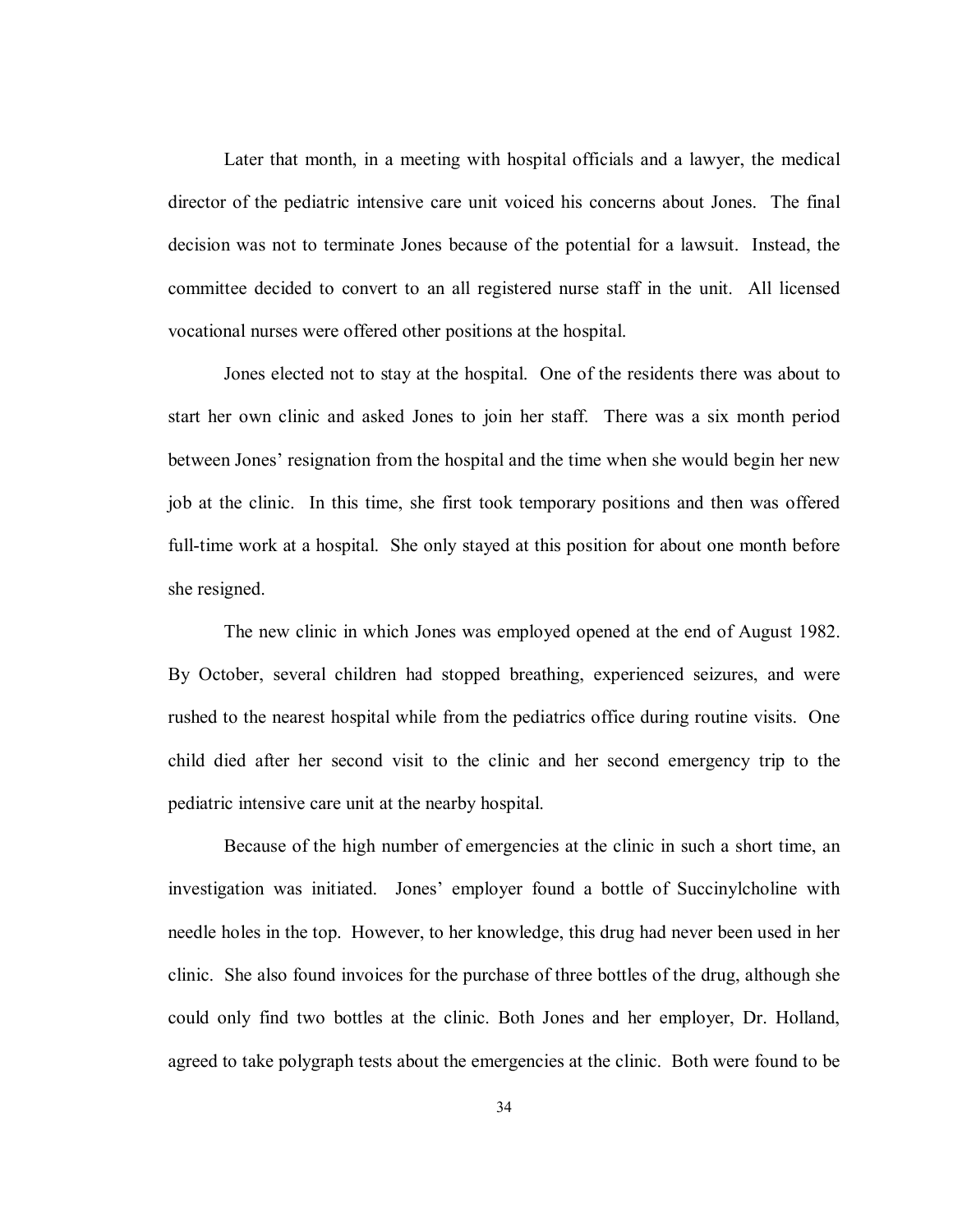untruthful on many of the questions posed. However, later in another polygraph examination, Dr. Holland was found to be truthful when asked similar questions. Jones was told that under the circumstances she would not be able to work in the clinic any longer. As suggested by her lawyer, Jones left the town where she had been living and working for such a short time and moved about 200 miles away. Jones began working at a state school for mentally retarded adults. In April, Jones married a 19 year old nurse's aide.

In the course of the investigation, tests for Succinylcholine were performed on the body of the child who died after her visit to the clinic where Jones worked. The results indicated that the drug was present in the child's body before her death. Authorities also investigated other deaths at the hospital where Jones worked in the pediatric intensive care unit.

After a Grand Jury hearing, eight indictments were issued against Jones. She was charged with seven counts of injury to a child and one count of murder. At her arraignment, Jones pled not guilty to all eight charges. Her bond was set at \$225,000. After a request for decreased bond was denied, Jones' family paid the entire amount to release her from jail. Jones was eventually found guilty of one count of murder and one count of injury to a child. She was later sentenced to 159 years in prison (Davis, 2001; Elkind, 1989; Hickey, 2002; Kelleher & Kelleher, 1998; Lane & Gregg, 1995; Linedecker & Burt, 1990).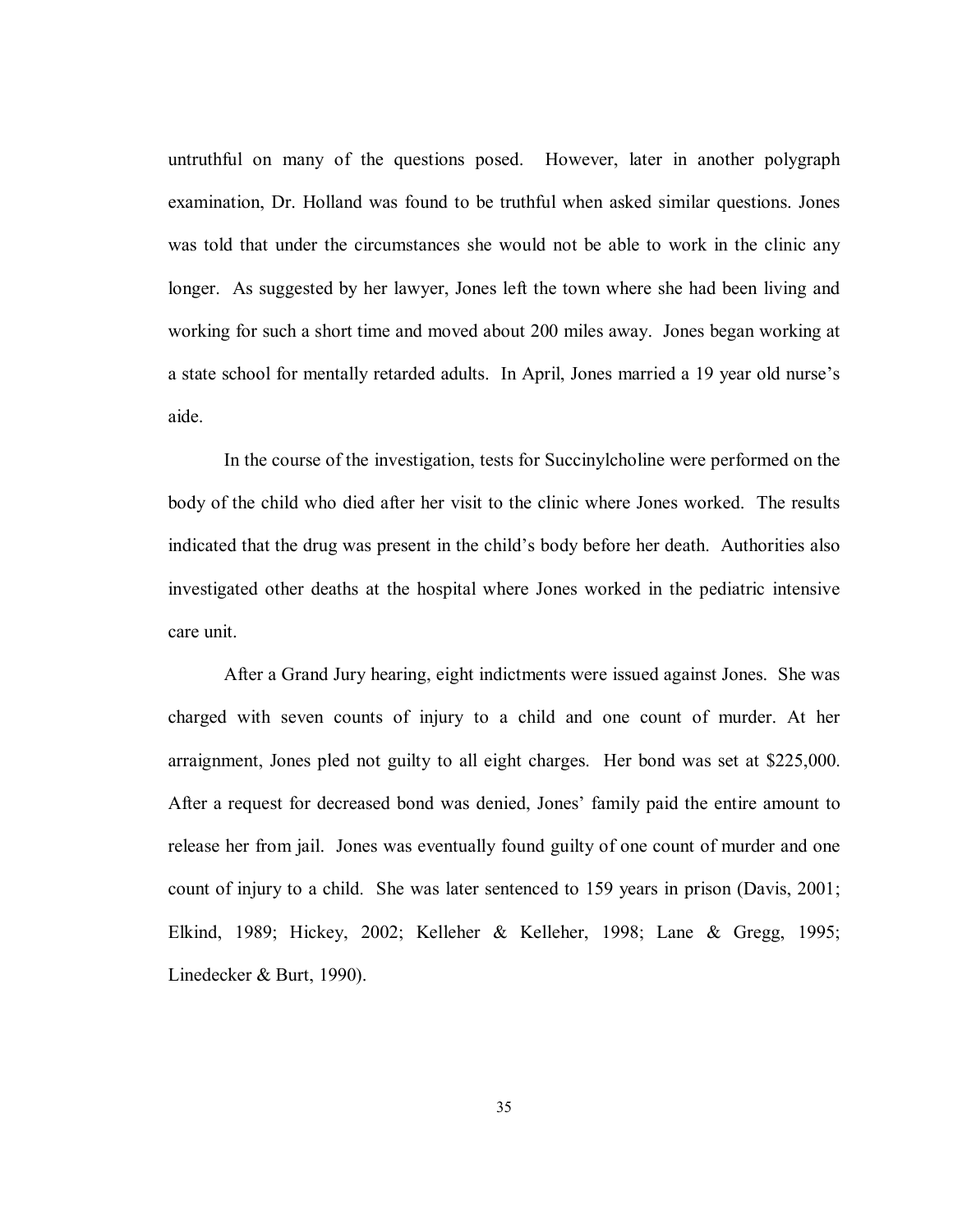## *Terri Rachals*

Terri Rachals, a White female, was born in 1962 in Hopeful, Georgia. At two years of age, Rachals was adopted by a couple by the name of Maples who lived in Albany, Georgia after her birth mother had a nervous breakdown. Rachals was the only child of her adoptive parents. Her adoptive father was a retired Naval officer and her adoptive mother was employed by the Marine Corps. in a civil service position. When Rachals was six years old, she moved back to Hopeful from Albany with her adoptive parents.

As a child, she was described as caring, shy, and self-conscious. Childhood friends also described Rachals as compassionate. She performed very well in school and was a studious child. When Rachals was 11 years old, her adoptive mother died of a stroke. Her adoptive father did not deal well with this loss and became an alcoholic.

As Rachals progressed into adolescence, she formed close relationships with several of her friends' mothers. She knew that she wanted to be a nurse from childhood and she was an active volunteer with the elderly and the sick. As a teenager, Rachals continued to excel in school. Prior to her senior year in high school, she left her home to live with a cousin in Albany. She continued her stellar academic record and completed her senior year of high school.

After graduation, she enrolled in Albany Community College where she studied nursing. During this time, she joined a local church and met her future husband, Roger Rachals. The two were married in 1980. One year later, Rachals received her Associate's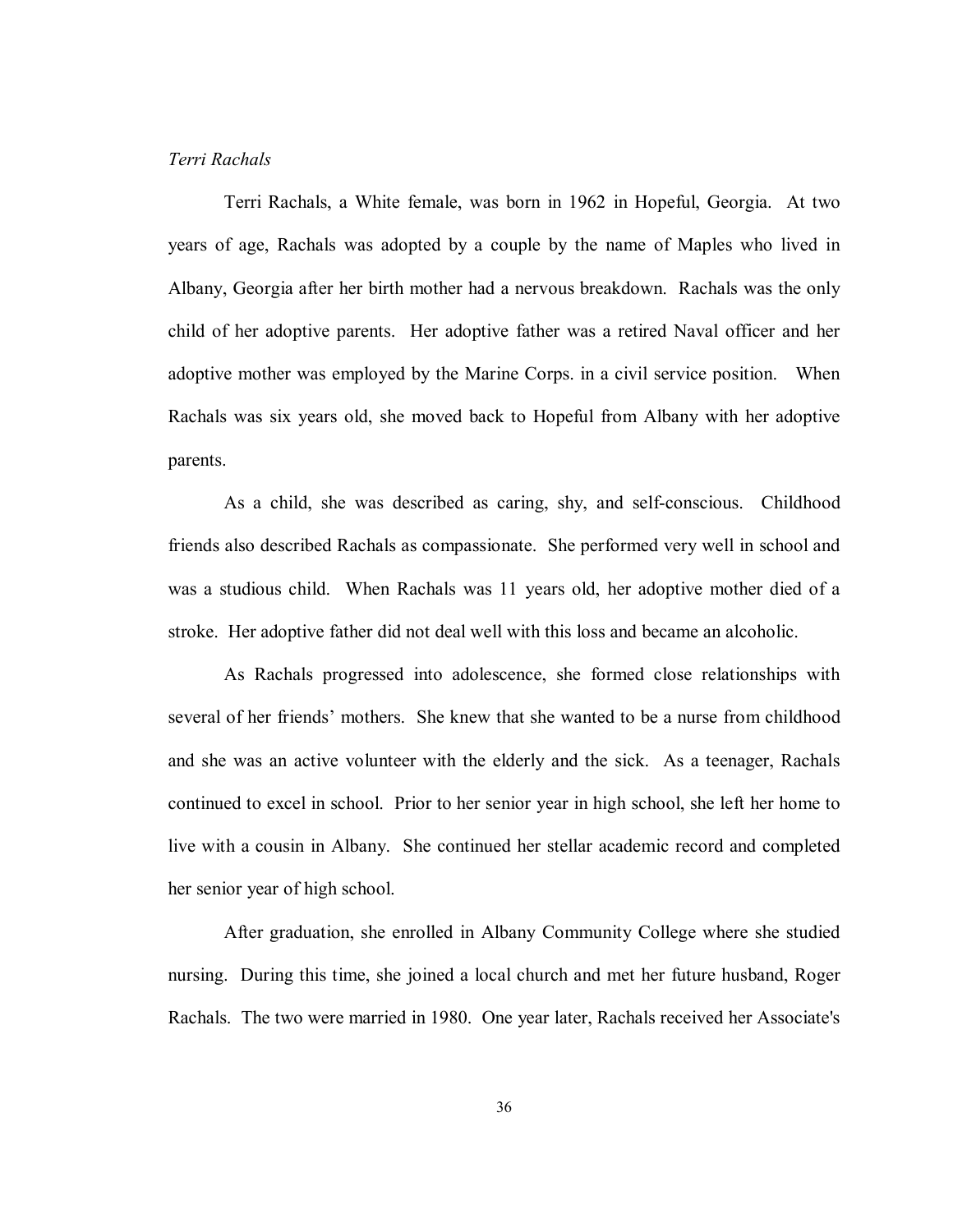Degree in nursing and began working at a local hospital in the surgical intensive care unit.

After about four years of marriage, the Rachals had a son. She continued employment at the hospital and usually worked the 3 p.m. to 11 p.m. shift. Around this time, Rachals approached a colleague and confessed that her husband was beating her. Other than this accusation of domestic violence, Rachal's life seemed to be uneventful.

 However, in the fall of 1985, the hospital began experiencing a higher than usual death rate in the surgical intensive care unit. All of the deaths were attributed to cardiac arrest. An internal investigation was launched. At this point however, the investigation focused on the possibility of faulty equipment and produced no viable leads.

In November, the death toll rose to its highest rate. Further investigation produced evidence that Rachals was on duty and usually present at all of the deaths. Drugs were tested to insure that they contained the correct ingredients. In several blood samples, traces of Potassium Chloride were found. However, during this time of heightened security, no additional suspicious deaths were occurred, so this finding was not investigated further.

 The months of December and January were uneventful, and it seemed as if things were back to normal in the unit. Security measures were terminated at the end of January but, by the first of February, another suspicious cardiac arrest had occurred. At that time, an investigation by the Georgia Bureau of Investigation focused in on Rachals.

 In the middle of March, Rachals was arrested and charged with one count of murder. The investigation continued; however, before law enforcement had concluded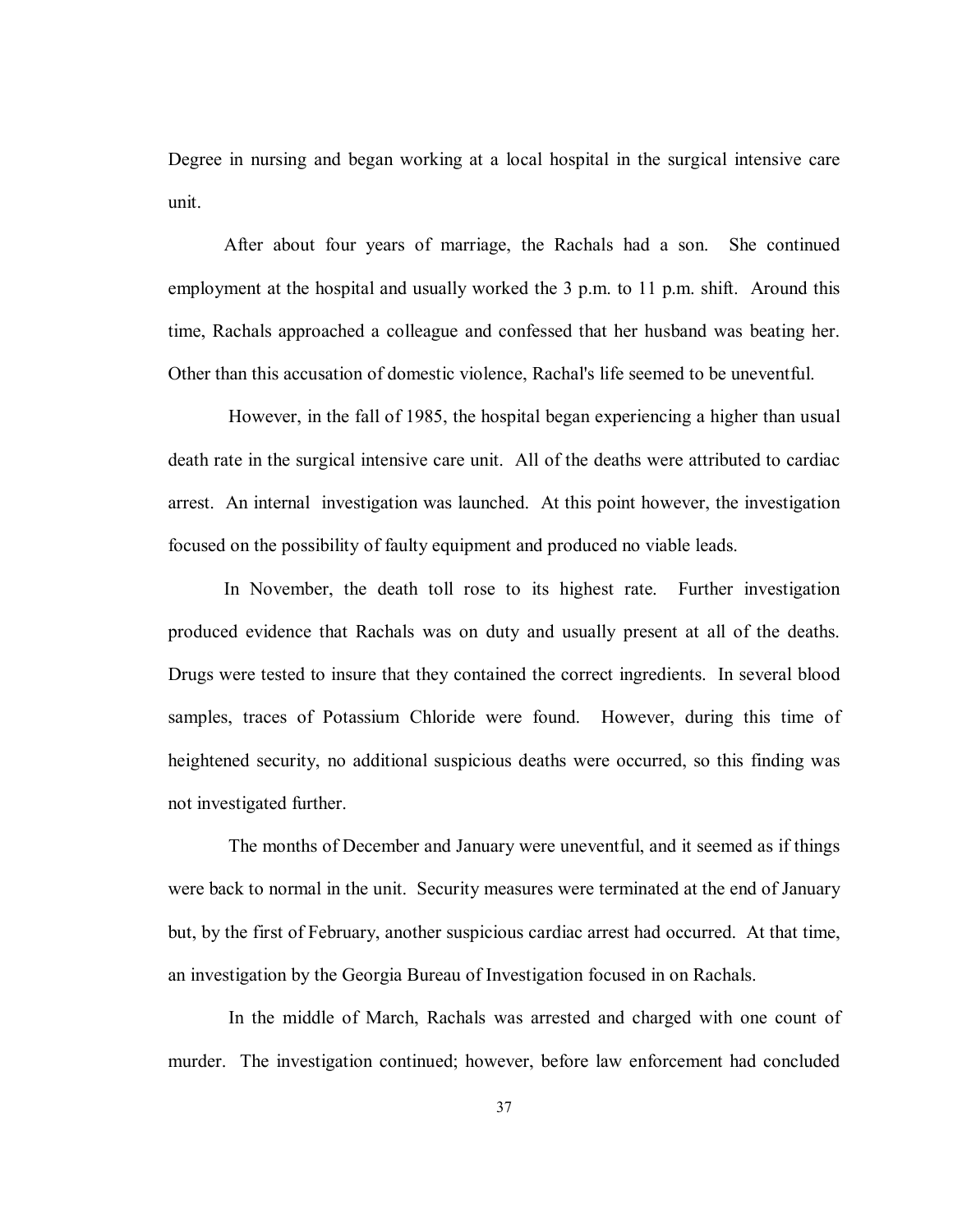their investigation, Rachals confessed to injecting five patients with lethal doses of Potassium Chloride. Soon after her confession, Rachals was formally indicted on six counts of murder and twenty counts of aggravated assault. No pattern of victim selection was discovered. The victims ranged in age from young children to elderly patients.

 During her trial, Rachals remitted her confession and stated that she was confused by investigators. She told of childhood sexual abuse by her adoptive father, a claim that he denied. Rachals also stated that she suffered from fugues in which she would experience amnesia about what she had done and where she had been at certain times.

 The defense psychiatrist concluded that Rachals suffered from a dissociative disorder which, when under stress, causes periods of amnesia and personality change. He testified that individuals who suffer from this disorder are very open to suggestion and this could be the reason for Rachal's early confession.

 However, the psychiatrist for the prosecution disagreed with the defense psychiatrist's diagnosis. He explained the Rachal's suffered from low self-esteem and depression but he found no symptoms of any type of dissociative disorder. In his opinion, Rachals knew right from wrong when she was injecting patients at the hospital.

In the end, Rachals was convicted of one count of aggravated assault. She was acquitted of six counts of murder and nineteen counts of aggravated assault. At 25 years old, Rachals was sentenced to 17 years in prison (Hickey, 2002; Kelleher & Kelleher, 1998; Linedecker & Burt, 1990).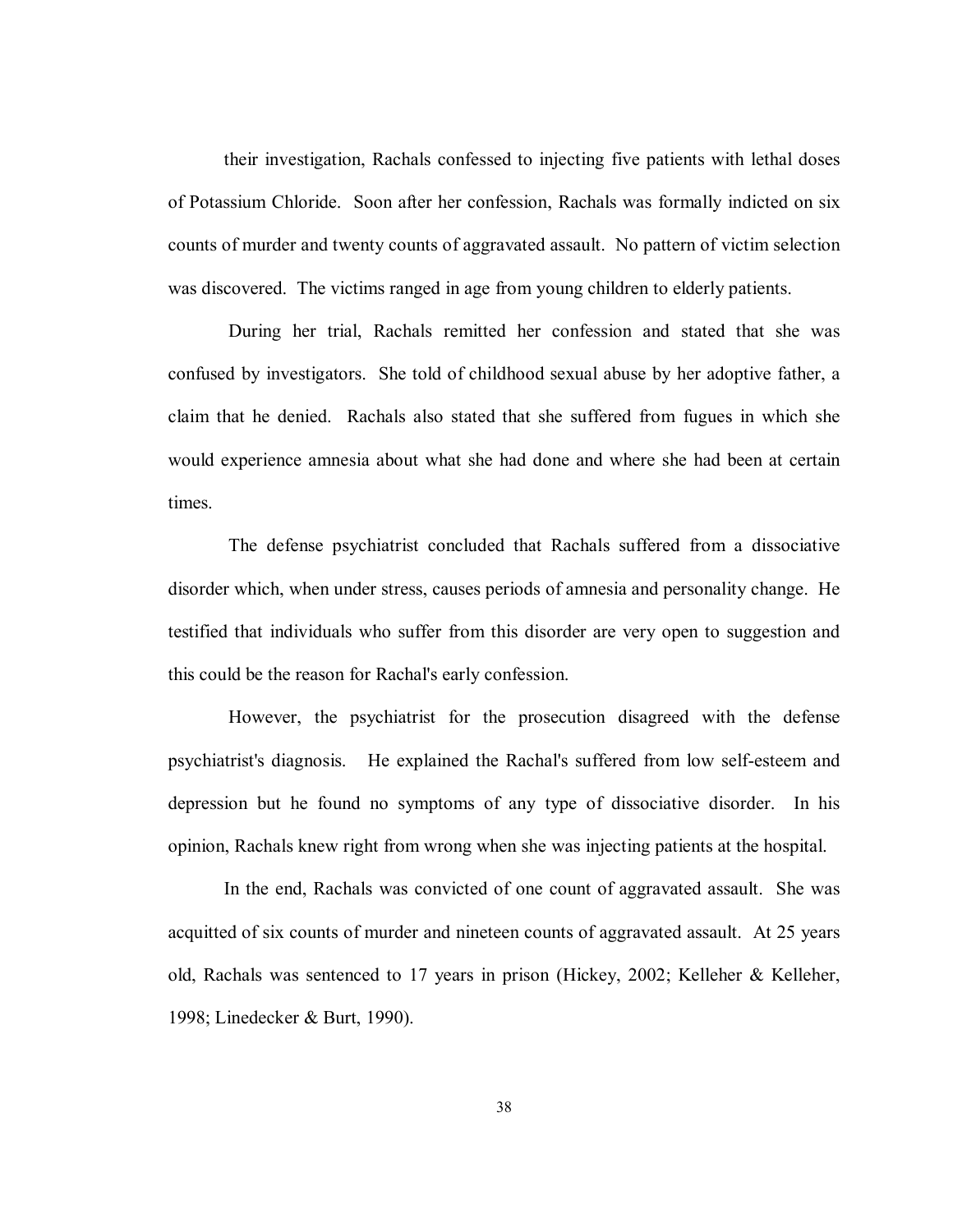# *Bobbie Sue Robinson*

Bobbie Sue Robinson is a White female who was born in October of 1952 in Woodlawn, Illinois. She and her six siblings grew up in a trailer in an economically deprived area. Four of her five brothers suffered from Muscular Dystrophy and two of them died before Robinson reached her mid-thirties. Neighbors recall that Robinson was devastated by these tragedies.

Robinson is remembered as a shy, loving, and trusting child with few school friends. She was overweight and suffered from Myopia. However, she received good grades in school, was a member of the choir, played the organ, and was very religious.

After graduating from high school in 1973, Robinson attended nursing school with the intention of becoming a geriatric nurse. After three years in nursing school, she graduated with a registered nurse degree and began working in towns near her home.

Robinson married Daniel Dudley after becoming a nurse. Soon after their marriage, the couple wanted to have a child. Robinson was extremely upset when she learned that she was unable to have children, and became very depressed. This depressed state lifted when the couple adopted a child. However, it was not long before Robinson again became depressed and eventually sought professional help. She was diagnosed with Schizophrenia and prescribed medication for her condition. The medication, however, only seemed to worsen her condition.

Robinson's son was hospitalized, and according to her husband, Robinson was to blame because she had given her child an overdose of her medication. Her husband also claimed that this was not the first overdose their child had suffered at the hands of his mother. In fact, Dudley accused Robinson of giving their son overdoses of medication on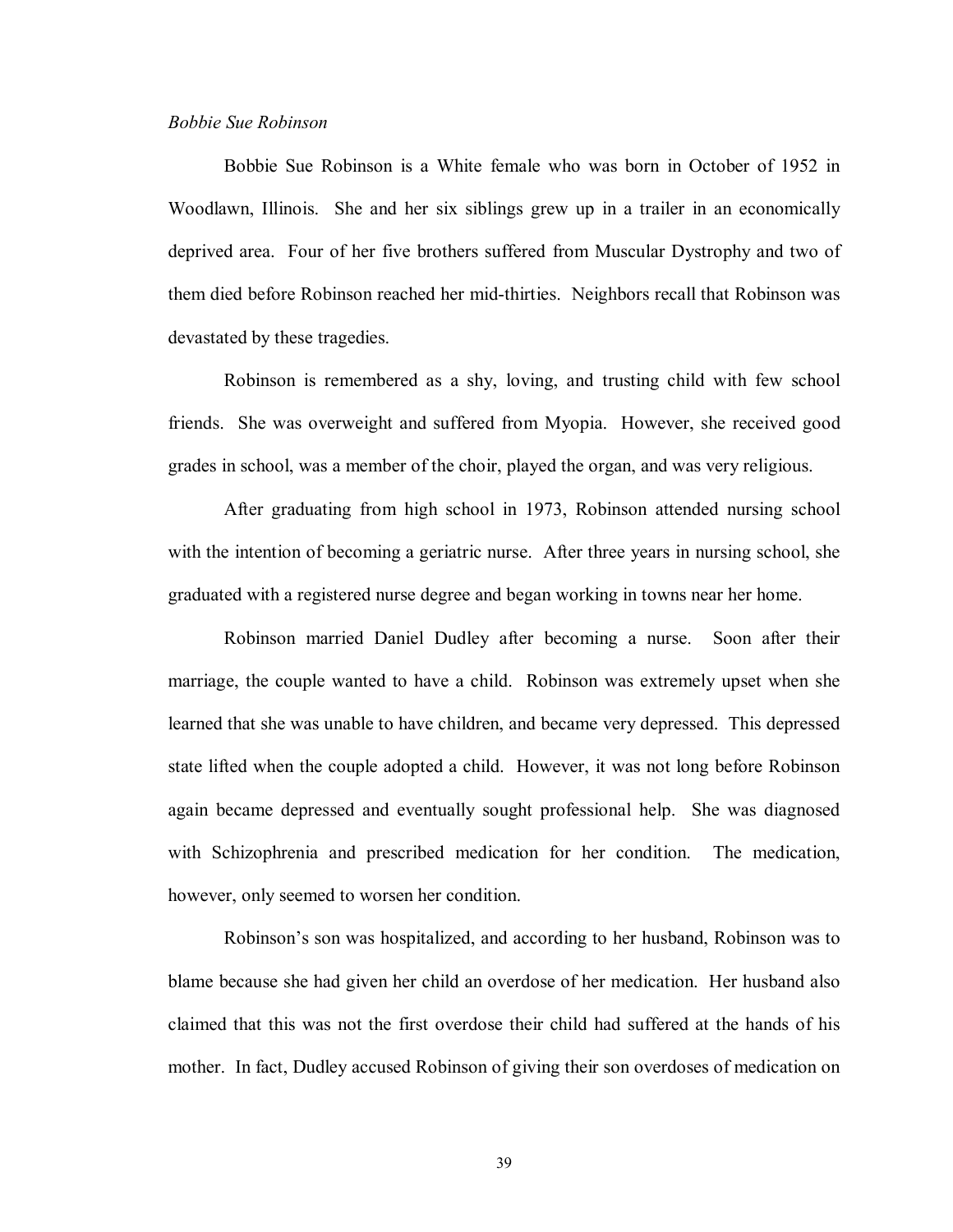at least three other occasions. Subsequently, Dudley filed for divorce and was awarded full custody of their son.

In the next few years, Robinson suffered from many physical and psychological problems. She was in and out of the hospital and had many surgeries. She also spent over a year in a state mental health facility. When she was released she felt better and began working as a nurse again.

The first non-temporary job she held was at a nursing home in Greenville, Illinois. Soon after she began employment there, other staff members noticed that she exhibited strange behavior. Most notably, Robinson began fainting while on duty. After a few of these incidents where doctors could find nothing wrong with Robinson, the nursing home staff began to postulate that she was faking the fainting spells to get attention. Next, Robinson used scissors to stab her vagina repeatedly and had to be rushed to the hospital. She was terminated from her job at the nursing home and was urged to seek professional mental help.

Instead of heeding the advice to see a doctor, Robinson applied for a nursing license in Florida and moved to St. Petersburg. She found a church in the area and attended regularly: However, she still suffered from unknown medical problems and continued to frequently visit to the hospital. She first accepted short-term positions in the Tampa Bay area and eventually was hired by a nursing home in St. Petersburg. She began working as the shift supervisor on the 11 p.m. to 7 a.m. shift.

Soon after Robinson was hired, patients began dying at the nursing facility. However, because so many of the residents were terminally ill, the growing number of deaths was not suspicious. Then, on the evening of November 26, 1984, five patients

40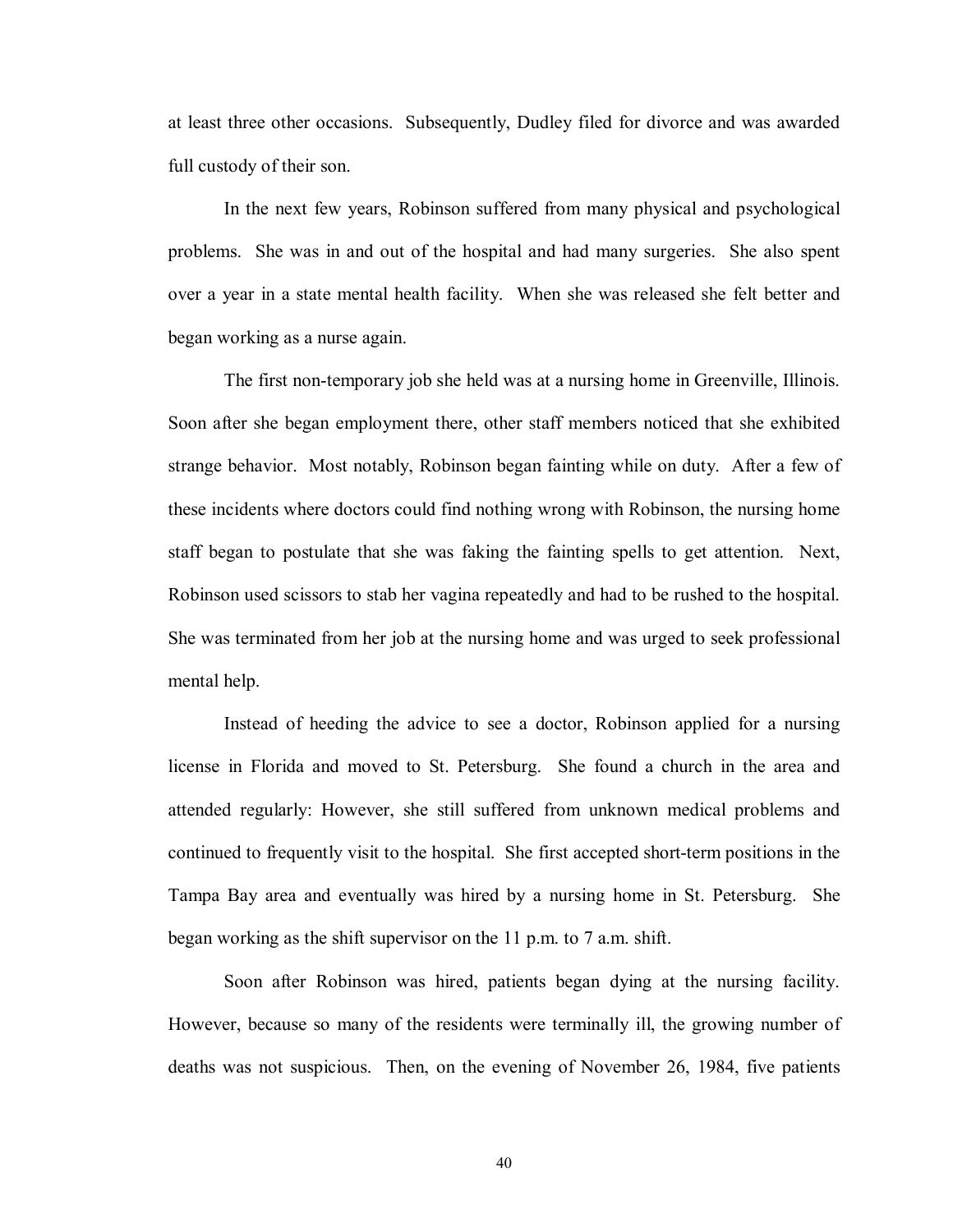died. That night, local police received an anonymous call from a woman stating that a serial murderer was operating at the nursing home. The next morning, Robinson suffering from a stab wound in her ribs, claimed that she was attacked by an intruder in the nursing facility.

Police began investigating Robinson after her claims of an attacker did not produce any leads. They discovered her history of Schizophrenia, undiagnosable illnesses, and termination from her job in Illinois. When investigators shared the information they gained with Robinson's supervisors, she was fired from her job as nightshift supervisor.

Robinson responded by filing a worker's compensation claim against her former employer because of the stabbing incident that allegedly occurred while she was on duty. The psychiatrist who evaluated Robinson for the nursing home's insurance company described her as suffering from borderline Schizophrenia and Munchausen Syndrome, and concluded that she most likely stabbed herself.

Robinson was not doing well psychologically, so she admitted herself to a local hospital for treatment. While in the hospital, her nursing license was temporarily suspended because she was believed to be a danger to herself and others.

After her release, Robinson met and married Rob Terrell, an unemployed plumber. The couple moved into a one-room apartment in downtown Tampa. They adopted a dog that Robinson subsequently overdosed with heartworm medication. However, after being rushed to an emergency veterinarian's office, the dog survived.

Shortly after the couple's move to Tampa, Robinson was again admitted to a local hospital for psychiatric treatment. At this time, her nursing license was suspended for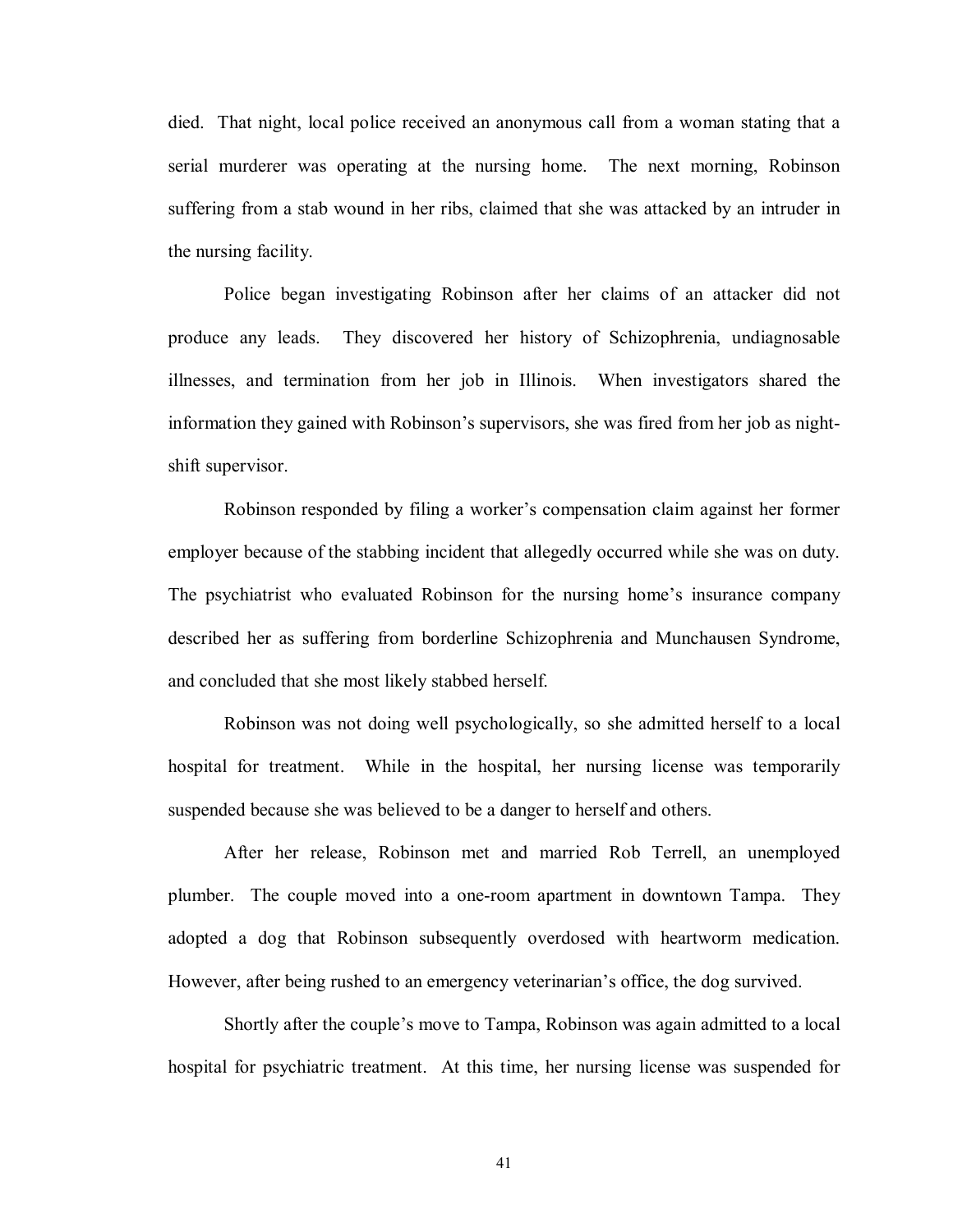five years, and it was specified that she would not get it back unless she could prove that she was not a threat to herself or the public and that she was able to work competently in the field.

With neither Robinson nor her husband employed, the couple could not afford to keep their apartment, so they moved into a tent. However, they did not stay in this residence very long because Robinson was arrested and charged with two counts of murder and one count of attempted murder at the St. Petersburg facility where she was formally employed. An investigation had been initiated after Robinson's stabbing incident and authorities had gained information regarding Robinson's entire career, from Illinois to Florida. She was officially charged with four counts of murder and one count of attempted murder by asphyxiation and/or drug overdose. All of the attacks had occurred in November of 1984.

Robinson's case never went to trial. Instead, she accepted a plea bargain and was sentenced to 65 years in prison for second degree murder and an additional 30 years in prison for first degree attempted murder. She is currently incarcerated in Florida and is scheduled to be release in February of 2022 (Kelleher & Kelleher, 1998; Linedecker & Burt, 1990).

# *Efren Saldivar*

 Efren Saldivar was born in September of 1969 in Brownsville, Texas. He was born to Mexican immigrants who had one other child. When Saldivar was a very young child, the family moved to Los Angeles where Saldivar's father worked as a handyman and his mother was a seamstress. His mother was a Jehovah's Witness and taught her children that the only way to get into Heaven was by doing good deeds in life.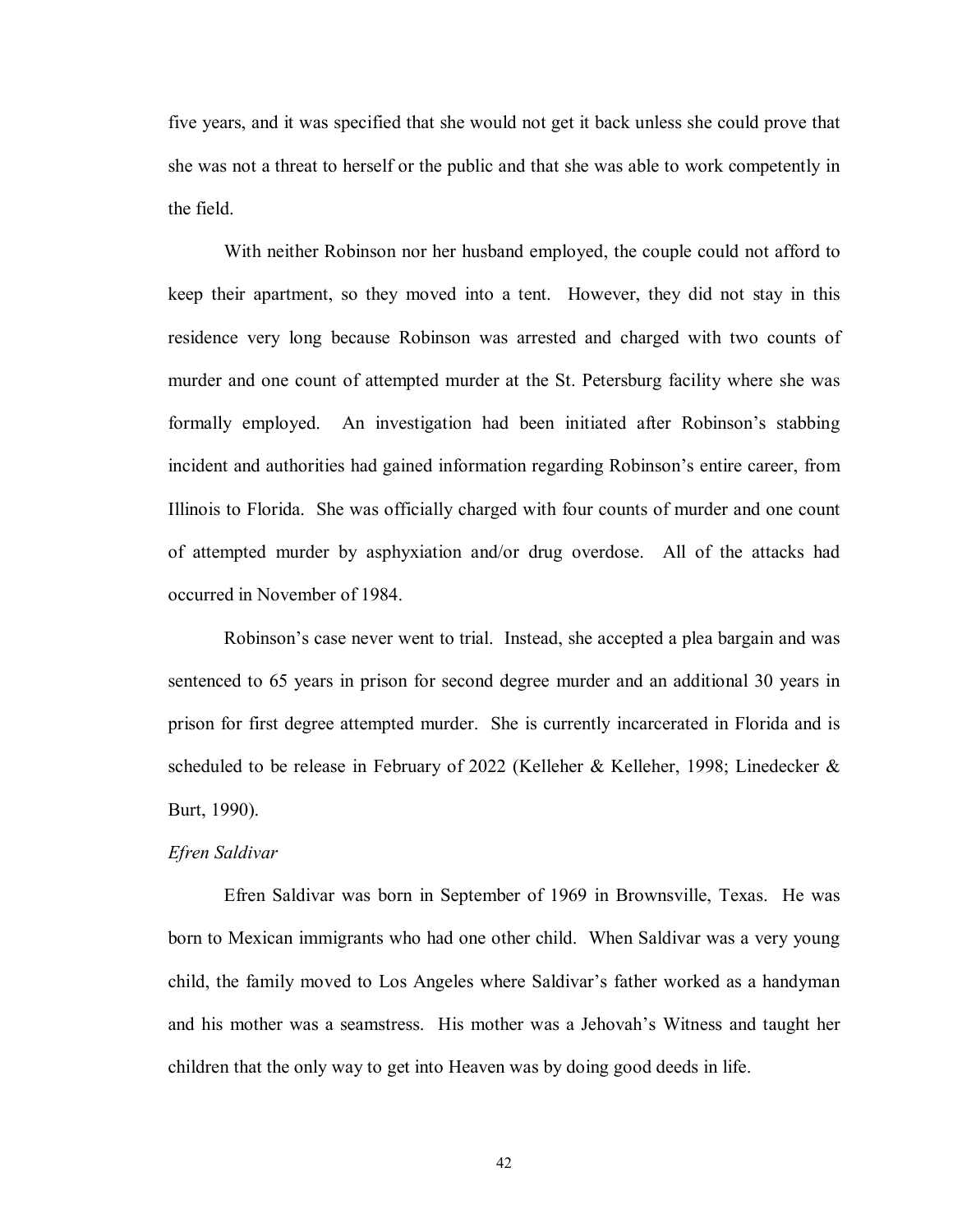As a child, Saldivar had an extroverted personality. By all accounts, he was well liked by his teachers but noted as an underachiever. However, when Saldivar entered high school, he did not fit in well with his peers. He joined the school band, but did not have many friends. He was overweight and, although he tried to impress the girls at his school, his efforts were not rewarded. He became withdrawn and failed out of his senior year of high school.

 At this point, Saldivar did not know what he wanted to do with the rest of his life. Within one year, however, he had made a decision. After seeing a friend who was enrolled in a technical healthcare school, Saldivar became interested in the healthcare field. He attained his high school equivalency diploma and enrolled in the same school where his friend was taking classes: The College of Medical and Dental Careers in North Hollywood.

Within one year, Saldivar had completed his training as a respiratory therapist and began working the 11 p.m. to 7 a.m. shift at Glendale Adventist Hospital. Although he was employed in the healthcare field, Saldivar was not interested in helping others. He was concerned only with the technical side of his job. In fact, he requested the 11 p.m. to 7 a.m. shift to avoid contact with others.

After some time at the hospital, Saldivar began working part-time for other facilities as well. The next several years seemed uneventful for Saldivar. He continued to work as a respiratory therapist and was considered a competent employee by his colleagues. However, during this time, he stopped taking Zoloft, a medication often prescribed to alleviate depression.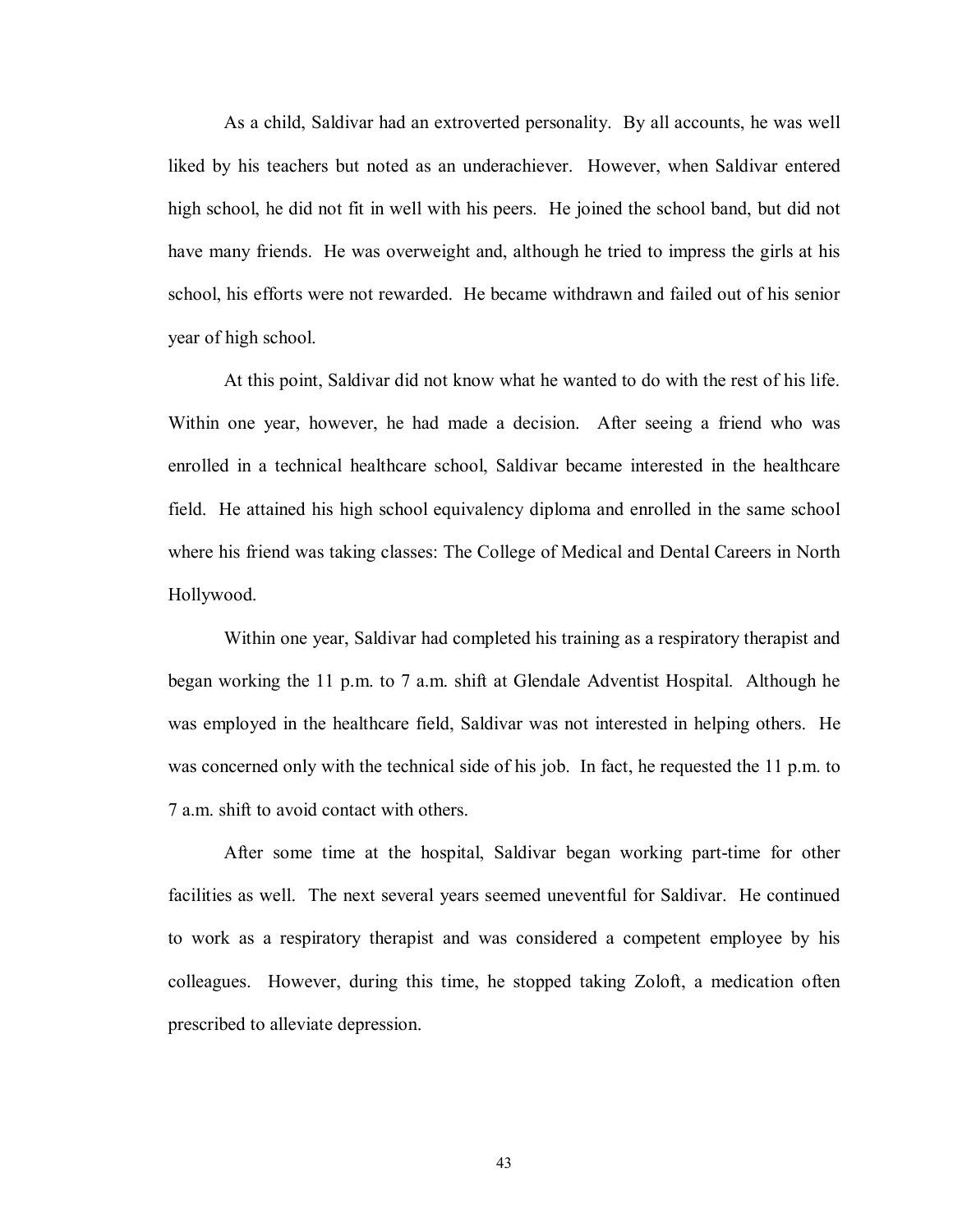In 1997, Saldivar was implicated by a co-worker of harming patients because of the high number of deaths that occurred on Saldivar's shifts. However, after an investigation, no evidence was found to support the co-worker's claims. After this accusation, several other employees became aware of the many deaths on Saldivar's shifts. They began joking that Saldivar had the "magic touch".

 On one of Saldivar's days off, a few of his co-workers decided to play a joke on him and put someone else's clothes in his locker. Inside the locker they found empty syringes, Morphine, Succinylcholine chloride, and Pavulon. There was no reason that Saldivar should have access to any of these materials, let alone have them in his possession. Instead of informing hospital supervisors and the police, the group that found Saldivar's collection of drugs and paraphernalia told no one of their discovery because of the fear that they would be disciplined for breaking into the locker.

After some time, however, one of the respiratory therapists who opened Saldivar's locker told the story to a man she met at a bar. Believing that he could profit from the information, the man called the hospital and reported what he had heard. At this point, the hospital notified the police and an official investigation was launched. When the police questioned Saldivar's co-worker who had accused him a year ago of harming patients, he confessed to breaking into the locker and described the contents of the locker.

 In March of 1998, Saldivar was given a polygraph examination by police. During the examination, he admitted to killing at least 100 patients in nine years, either directly or indirectly. However, he claimed that he did not begin killing patients directly until 1997, approximately eight years after he began working and killed his first victim by indirect means.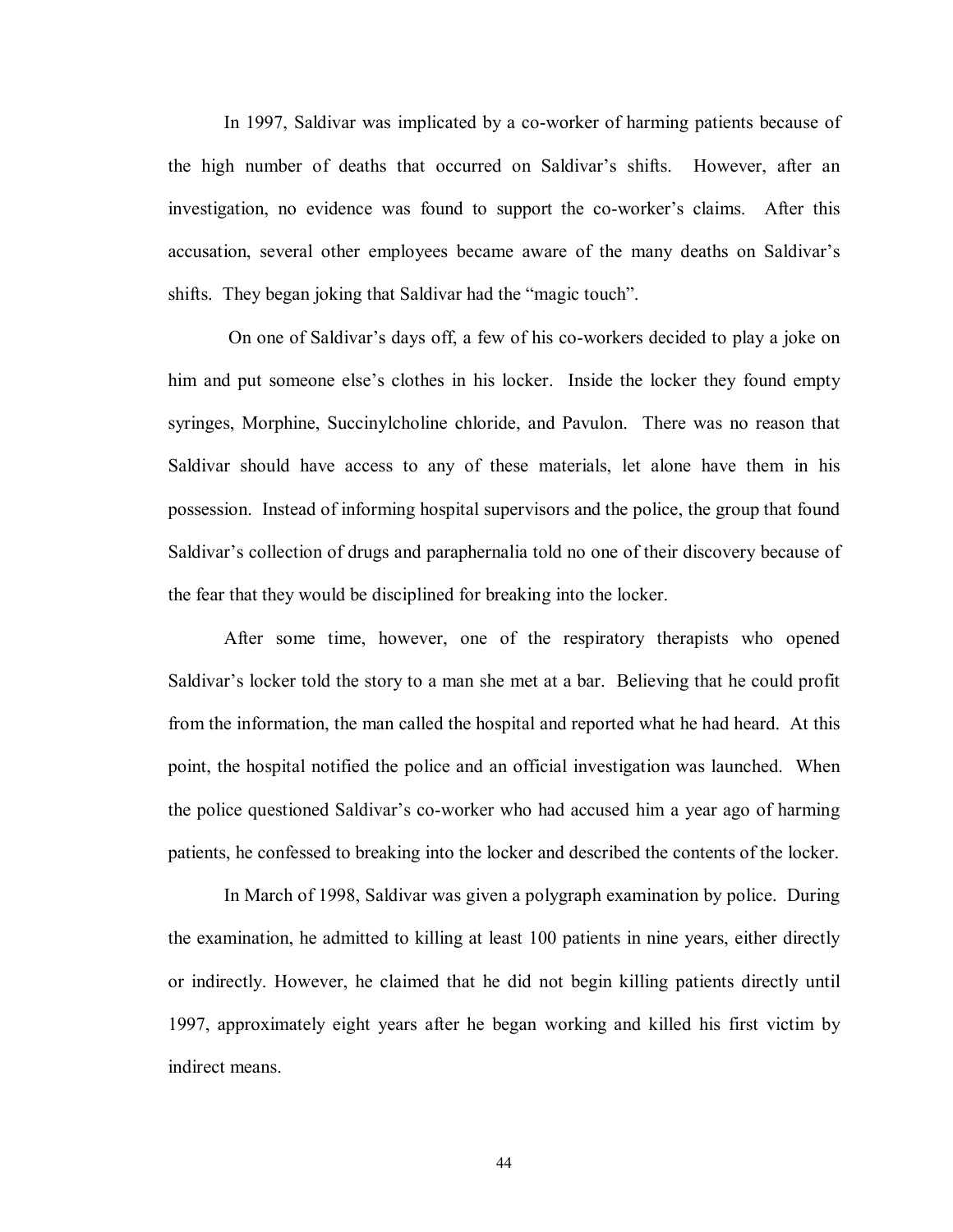He confessed that he had killed one patient by connecting two tubes that caused the patient to suffocate. He also killed a patient by an injection of Pavulon, a paralyzing drug. However, he stated that the majority of the deaths were the result of withholding life-saving medications or procedures. According to Saldivar, all of his killings were mercy killings and his main criteria for choosing which patients would die was whether they were responsive. He claimed that he only killed unresponsive patients.

After his confession, Saldivar was arrested and placed in jail. The following day his home and locker at work were searched, but nothing incriminating was discovered. Because of the lack of evidence, Saldivar was released from jail. After his release, he was fired from his job as a respiratory therapist and his license was suspended. He began speaking publicly about the investigation and denied any wrong doing. He claimed that he had fabricated the confession because of pressure from investigators and his depressed mental state.

The investigation continued as police assembled a list of all patients who had died either on Saldivar's shifts, or within an hour of his shifts. For the next year, investigators worked on this list; speaking with family members and hospital staff in an attempt to put together an inclusive list of possible victims. They began exhuming bodies to look for traces of drugs, but for six weeks, nothing unusual was found in any of the bodies. One of the drugs that was reportedly seen in Saldivar's locker was Succinylcholine Chloride. If Saldivar injected this drug into his victims to kill them, the investigation would be hindered because most likely, there would be no traces left in any of the bodies. Succinclycholine Chloride breaks down very quickly in the body and is virtually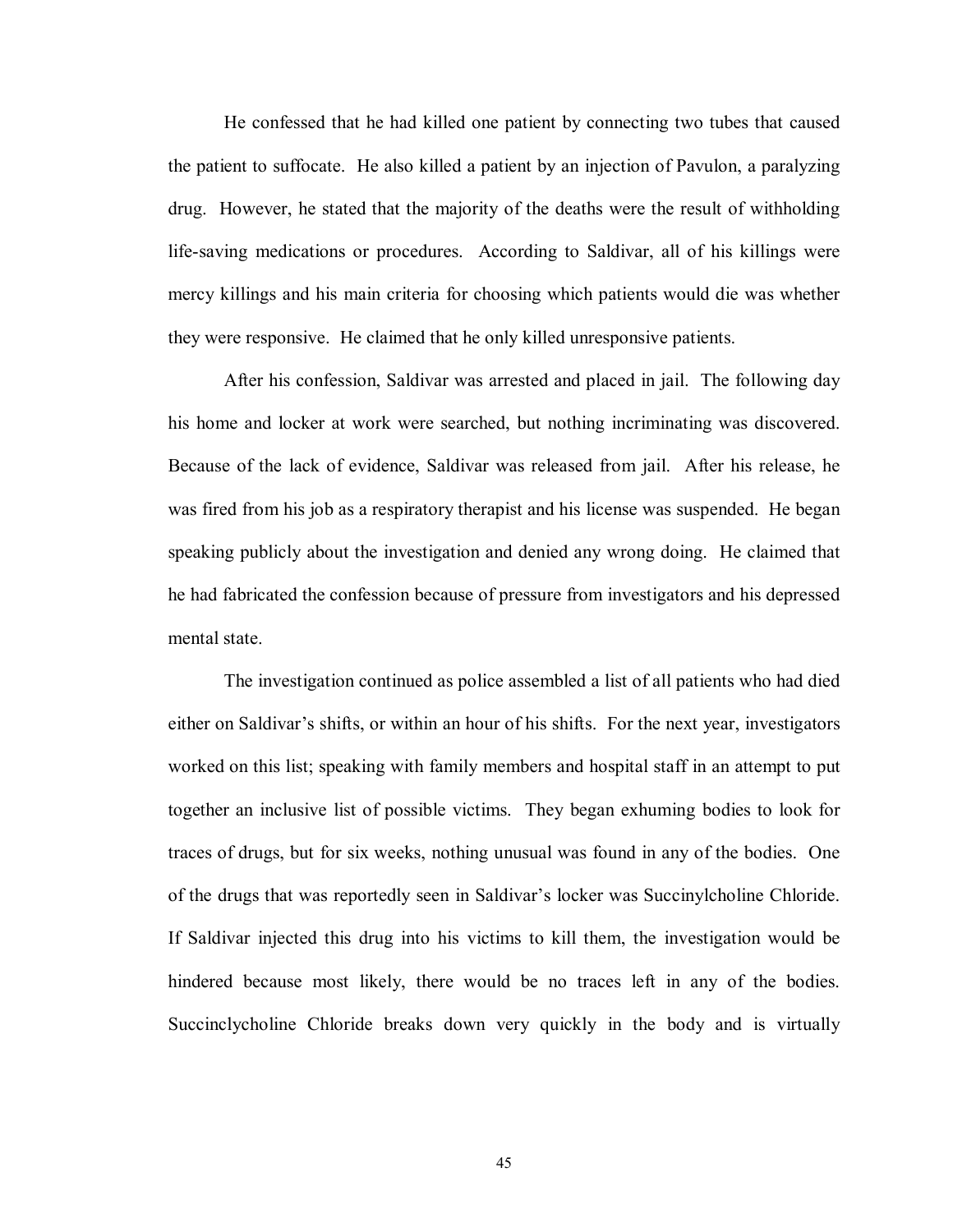undetectable after a period of time. However, by August of 1999, traces of the drug Pavulon had been identified in six bodies.

In January of 2001, Saldivar was arrested. During questioning, he claimed that he did not kill for any personal pleasure. He changed his motive from mercy to the desire to decrease his amount of work at the hospitals. Saldivar claimed that he did not know the exact number of victims because he had stopped keeping track after he had killed 60 victims in 1994, although he thought it was over 100. He confessed to killing approximately two to three individuals at Arcadia Methodist Hospital and approximately ten others at Glendale Memorial, two hospitals were he was employed part-time. Out of a total of nine years of killings, only one potential victim survived Saldivar's attack. He admitted to attempting, but failing, to kill one victim at Glendale Adventist Hospital in 1997. He claimed that two other respiratory therapists had also participated in the killings and that he acted as their "lookout". This claim was never substantiated as both implicated individuals denied the accusation.

With six bodies testing positive for Pavulon, no more exhumations were issued: Investigators had enough evidence to get Saldivar sentenced to life in prison. In March of 2002, in exchange for life in prison instead of the death penalty, Saldivar pled guilty to six counts of first degree murder and one count of attempted murder. He was sentenced to six consecutive life sentences for the killings and 15 additional years for attempted murder. He is currently incarcerated in California's North Kern Prison (Adler, 2001; Lieberman, 2002; Robinson, 2001; Whitaker, 2002).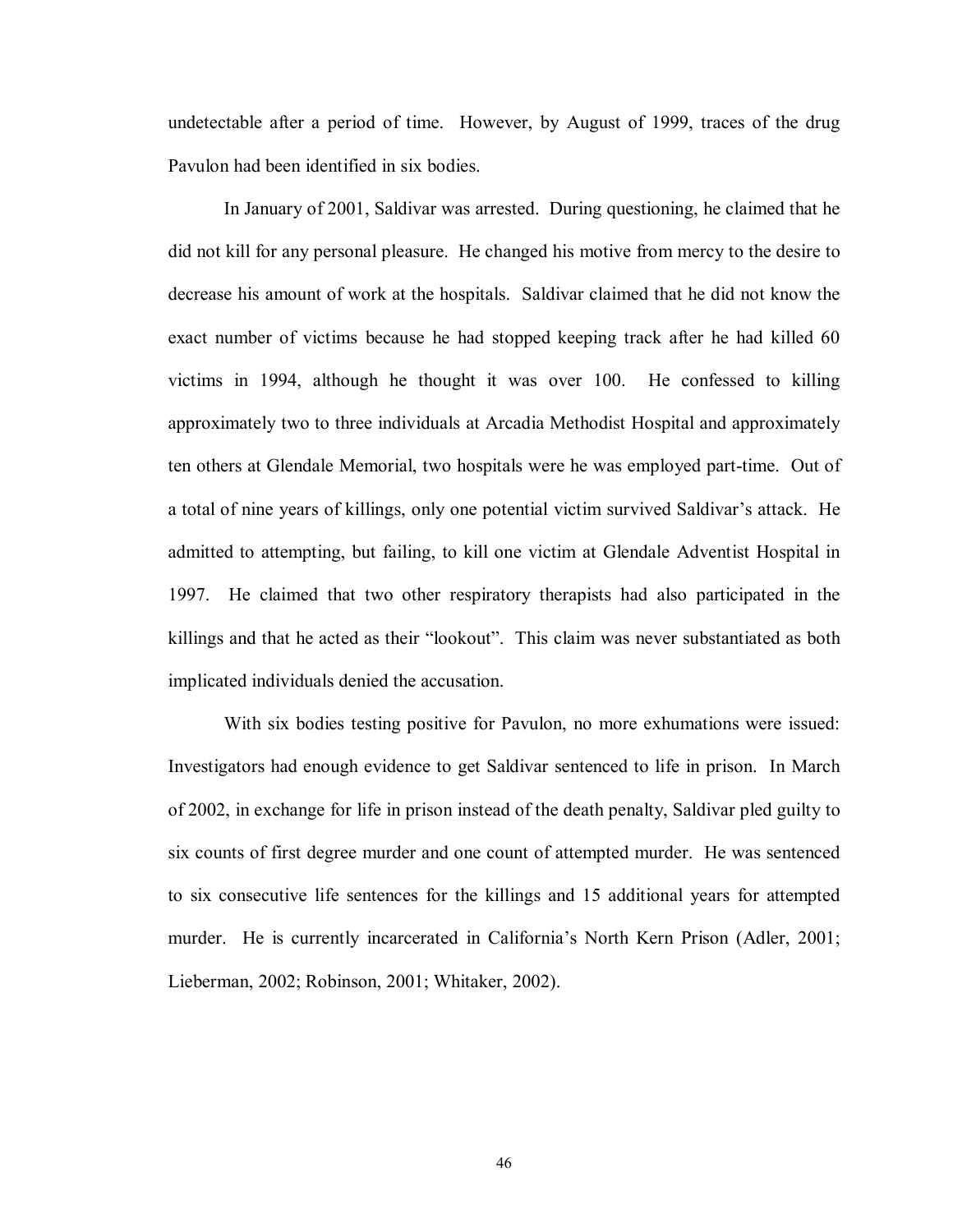# *Jane Toppan*

Born as Nora Kelly in Boston in 1854, Toppan was adopted and given the name Jane after her birth mother died. All accounts of her childhood state that Toppan grew up as a normal child with a loving family. She attended church and performed well in school.

The first signs of mental instability occurred when Toppan was a young adult, after her fiancé left her for another woman. She withdrew from her family and friends and attempted suicide twice.

 At age 26, Toppan entered nursing school at a hospital in Cambridge, Massachusetts, and began working there as well. After a patient under Toppan's care died suddenly, she was fired from this position. Although no accusations were made, it was the opinion of many that Toppan's dismissal was due to the death of the patient. She continued to work in hospitals and is suspected of killing over 100 patients during the next decade.

After working in hospitals for some time, Toppan's next career move was into private nursing, where she spent the next 11 years. In 1901, a family of four died under Toppan's care, one after another, over a period of six weeks. The first to die was Mattie Davis. Toppan was asked to stay and care for the rest of the family who all seemed to be very ill. Toppan's next victim was Davis' daughter, Annie Goodman. Goodman was ill and when her condition began worsening, Toppan called for a doctor. When the doctor arrived, Goodman was already dead. Captain Alden Davis was Toppan's next victim. He was found dead in his bed one morning after Toppan had served him a nightcap the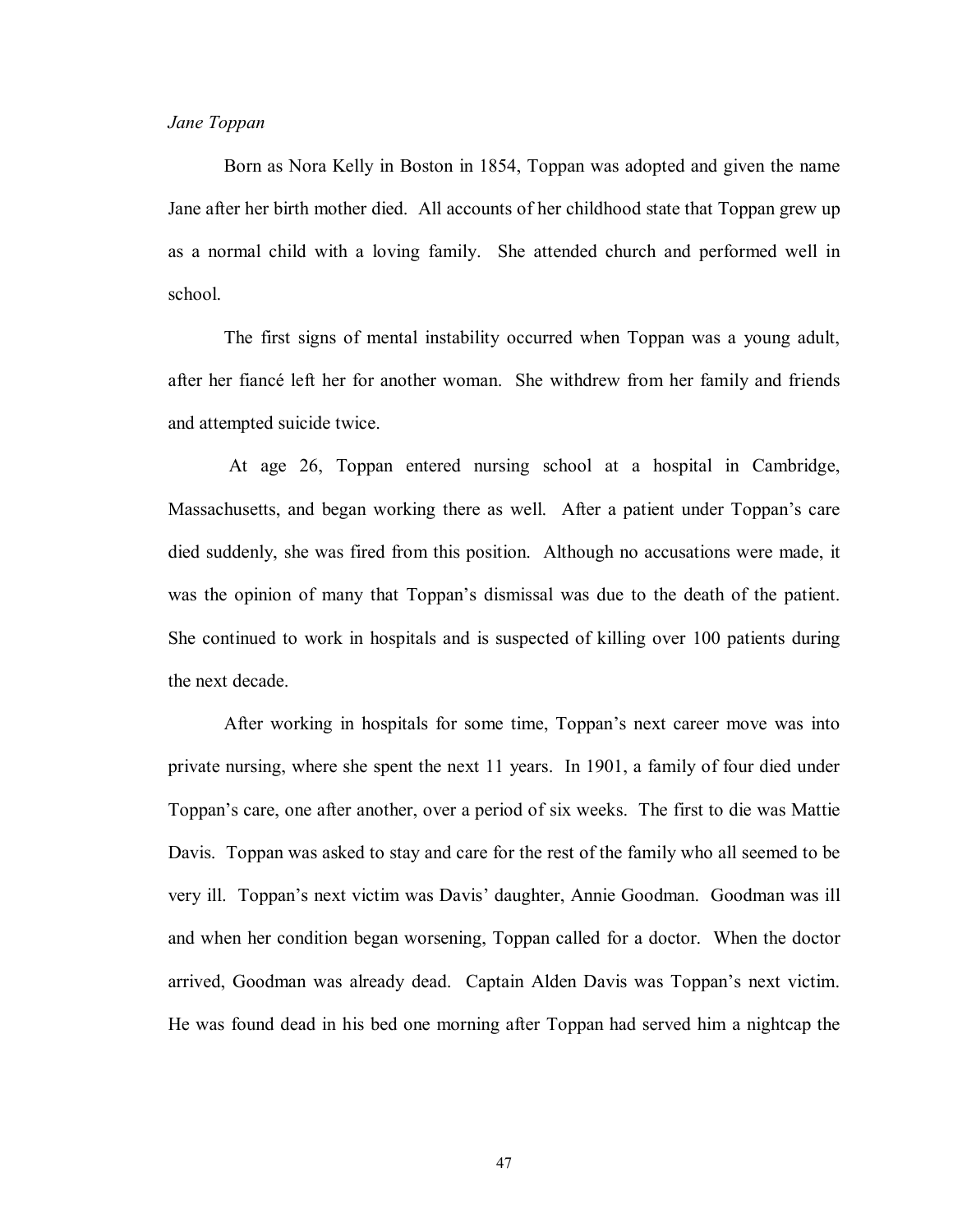previous evening to calm his nerves. Mary Gibbs, another family member, was the next to die.

When Gibb's husband returned home from the sea and learned that Toppan had refused to allow autopsies on the bodies, he became suspicious and notified the police. One of the deceased's bodies was exhumed and when an autopsy was performed, traces of Morphine were found. By this time however, Toppan had moved from the area. When the police found her, she was living in New Hampshire and practicing private nursing.

Police escorted Toppan back to Massachusetts for questioning. Meanwhile, the bodies of Toppan's former patients were exhumed and additional traces of Morphine were found. While in jail in Barnstable County, Toppan confessed to committing up to 70 murders, including that of her foster sister. However, she is suspected of killing over 100 patients.

Her trial was held in June of 1902, where Toppan was diagnosed as insane by the psychiatrist attending the trial. She was sent to Taunton State Asylum for the criminally insane where she spent the rest of her life until her death in August of 1938 (Albright, 2002; Lane & Gregg, 1995).

48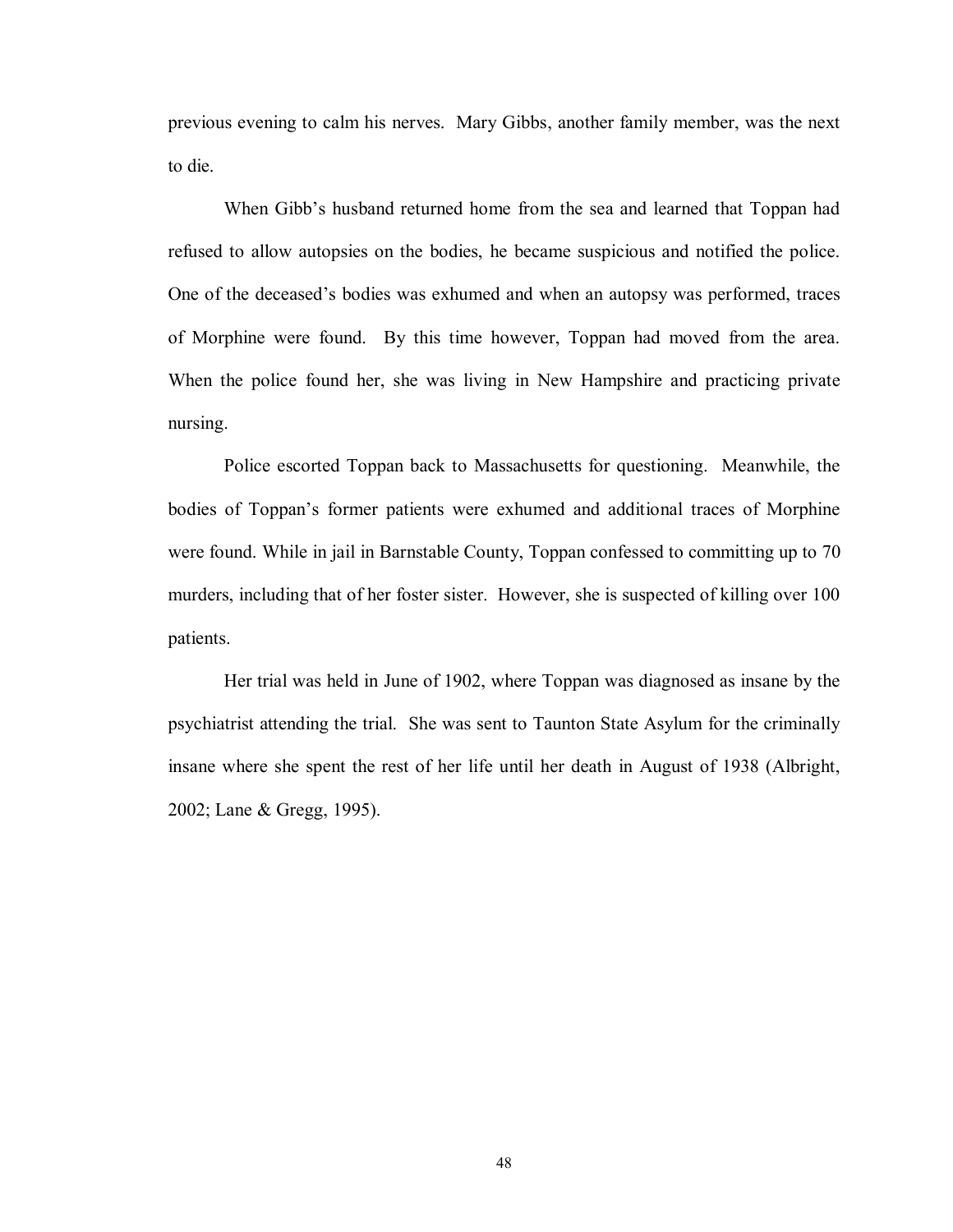#### Results: Sample Characteristics

To facilitate comparisons with the existing research, information was gathered concerning sex, race, age at first murder, childhood family situation, birth order, reported childhood abuse, marital status, occupation, method of murder, number of victims, and victim characteristics. In addition, three other characteristics: sexual orientation, shift worked, and mental disorders were identified for inclusion in this study (see Table 2). Although other characteristics of serial killers have been identified in previous research, only those that apply to this current sample are discussed in this section. Other characteristics will be addressed later in the comparison of the findings of this study and those of previous research.

As shown in Table 2, the group consisted of 10 males and 7 females. Sixteen of the 17 offenders in this sample were White while one individual was Hispanic. Notably, no Black institutional serial killers were identified.

Age was defined as the age of the offender at the time of the first murder. The majority of the sample  $(n = 12)$  committed their first murder between the ages of 20 and 29 years old. The overwhelming majority of the sample  $(n = 16)$  committed their first murder between the ages of 20 and 39 years old.

Sexual orientation was determined for 14 of the offenders. The majority of the sample  $(n = 8)$  was heterosexual, with 5 others identified as homosexual. One individual was reported to be bisexual.

Childhood family situation was defined as the type of household in which the offender was raised. Information for this category was found for 13 of the offenders. The majority  $(n = 8)$  of the individuals in this sample were raised by both of their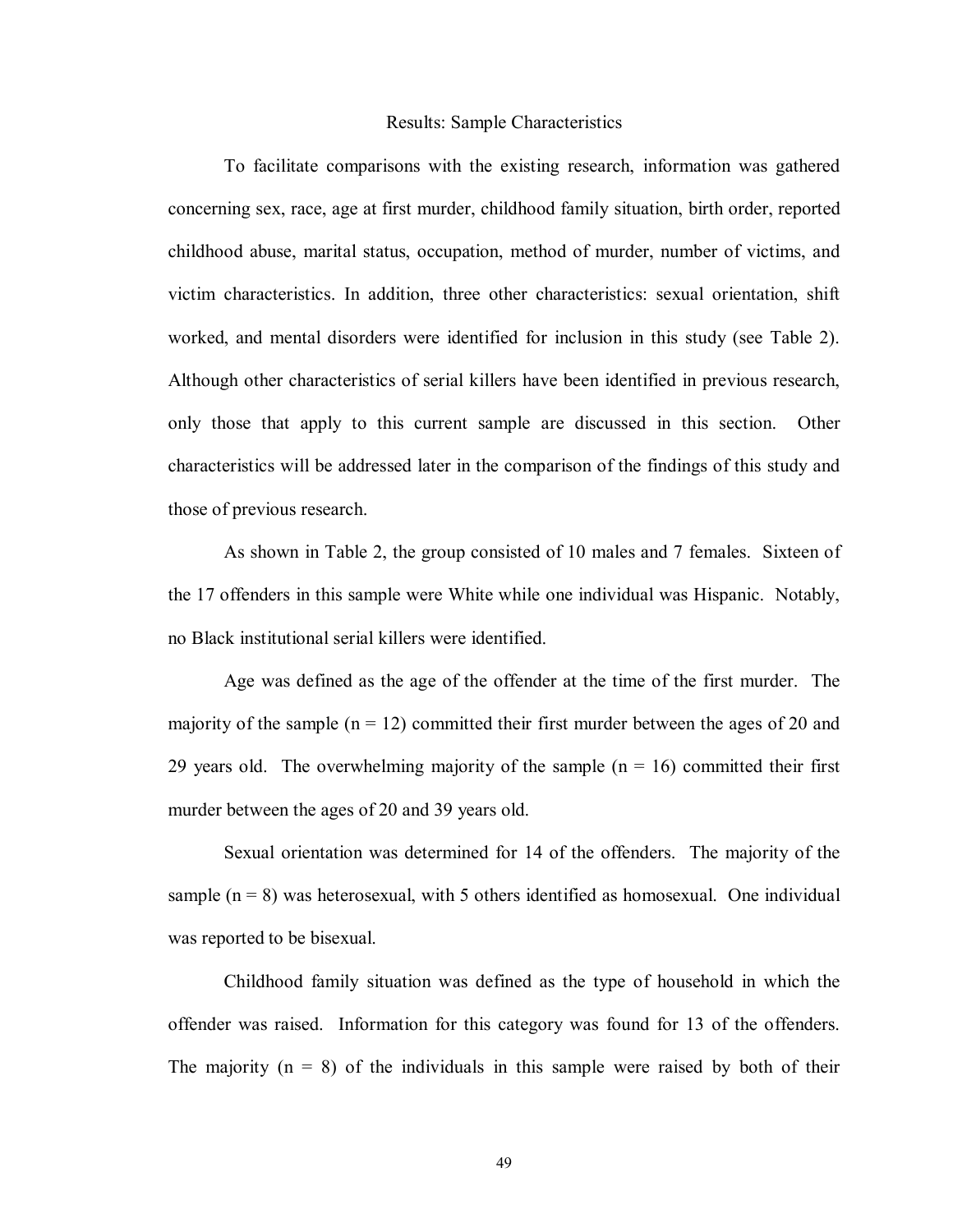biological parents. Three of the offenders were raised by adoptive families, and 2 others were raised in single parent homes by one of their biological parents. One individual in this sample was raised by family members other than his biological parents.

Birth order was determined for 7 of the 17 individuals. Three of the offenders were classified as only children; that is, they did not have any siblings. Two individuals were the third born children in their families. One offender was the first born child in his family and another was the fourth born child in his family.

Information on reported childhood abuse was located for 7 of the 17 offenders. Reported childhood abuse is any type of abuse described by the offender. Claims of abuse were not substantiated in any of the cases. Four individuals in the sample claimed to have experienced some form of abuse as children. Three of those 4 offenders reported experiencing sexual abuse as children. One offender reported verbal/emotional abuse as a child. Three individuals reported no abuse as children.

Reports of mental disorders were identified for 10 of the individuals in the sample. Mental disorders include any disorder described in the *Diagnostic & Statistical Manual of Mental Disorders* (American Psychiatric Association, 1994), as well as time spent in mental institutions. For the other 7 individuals, no mention of mental illness was found in any of the sources reviewed.

 Marital status was determined for 16 individuals in the sample. The majority of the offenders  $(n = 9)$  were single. Four of the offenders were married, while 3 others were divorced.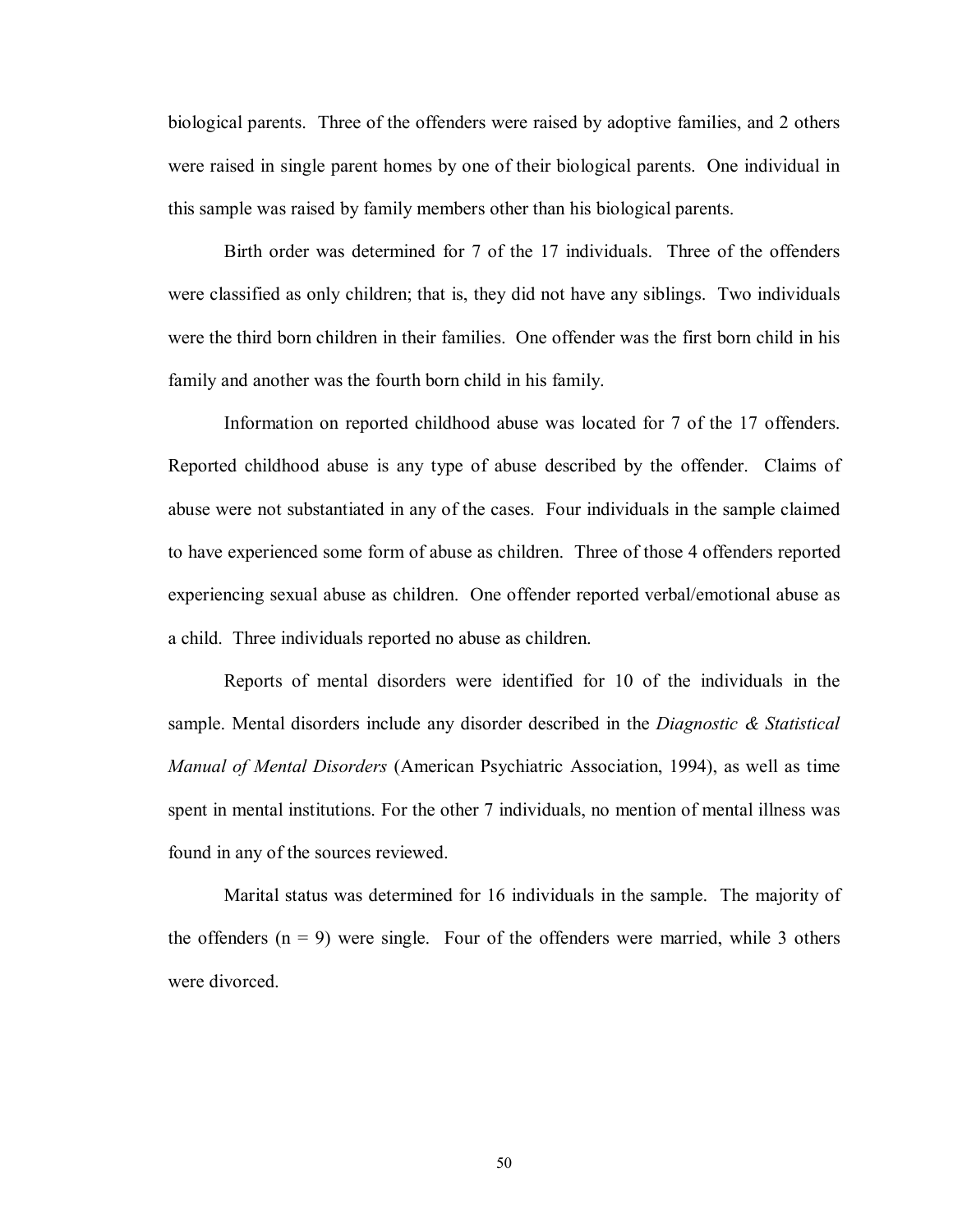Most of the individuals  $(n = 12)$  in this sample were employed as nurses at the time of the murders. Three of the offenders were employed as nurse's aides. One individual was a doctor and another was a respiratory therapist.

 The shift that the offenders worked was mentioned for 8 of the 17 individuals. Four of these offenders worked the evening shift (3 p.m. to 11 p.m.) and 4 others worked the night shift  $(11 \text{ p.m. to } 7 \text{ a.m.}).$ 

The majority of the offenders  $(n = 13)$  used the method of lethal injection to kill their victims. Two offenders used asphyxiation to kill their victims. One individual used both poison and asphyxiation as the method of murder, while another used lethal injection and asphyxiation.

The mean number of victims was 7.80 per offender and was determined using information on 15 of the 17 offenders. Two cases in this sample were not included in this analysis because the individuals had been charged, but not yet convicted, of serial murder at the time of this study. The mean number of victims was calculated using the number of victims that each offender was convicted of killing. However, many offenders in this sample were strongly suspected of many more murders. Because of this, the mean number of victims must be treated with considerable caution because the actual number is, in all probability, higher.

 A common characteristic in serial murder is evidence of sexual assault by the offender (Hickey, 2002; Ressler, Burgess, & Douglas, 1988). However no reports of sexual assault were found for any of the 17 individuals in this current sample.

 Regarding victim age, information was found for 15 of the 17 offenders. The majority of the offenders  $(n = 9)$  murdered only elderly victims. The term elderly is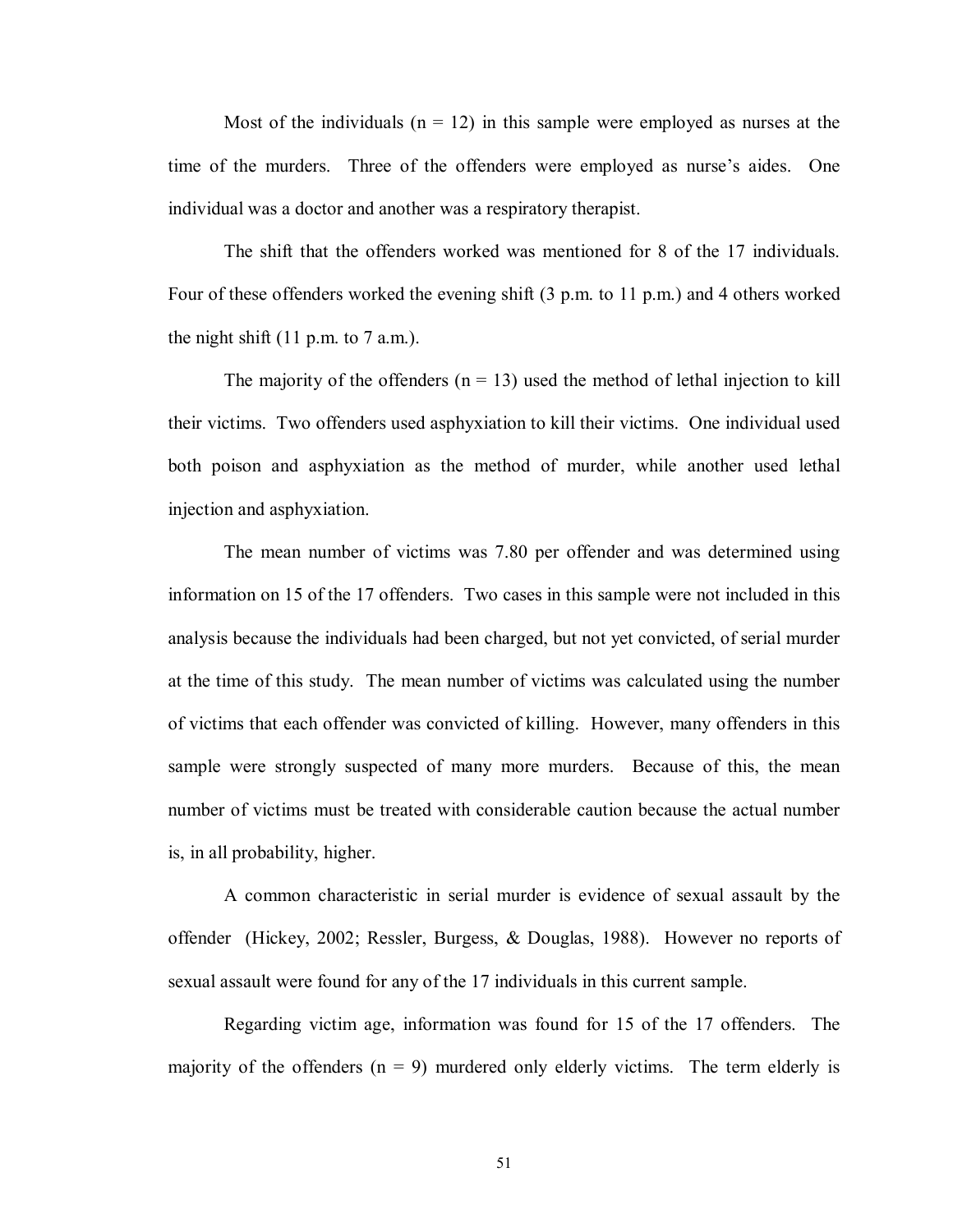defined, for the purpose of this study, as individuals of post-retirement age. Five individuals murdered victims of many different age groups while one individual murdered only children.

For victim sex, the majority of the offenders  $(n = 14)$  murdered both males and females. One individual murdered only males and another individual murdered only females. One individual, although convicted only of the murder of one male patient, was strongly suspected of many other deaths of both male and female victims.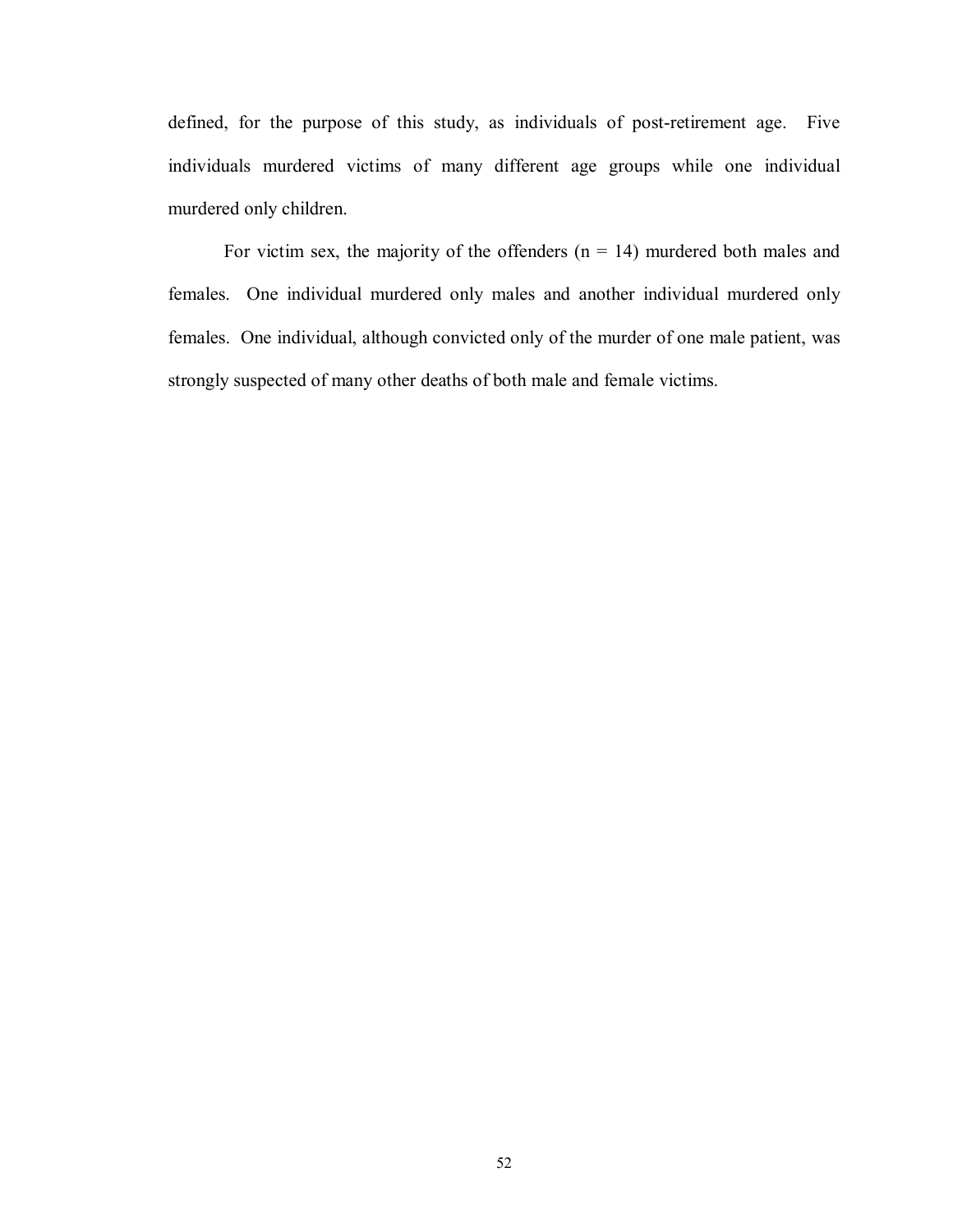| Sample                     | Sex          | Method                            | Occupation      | Location                         | Number of<br>Charged<br>Victims | Number of Victims<br>Convicted.             | Number of<br>Suspected<br>Victims | Characteristics<br>Victim                                                 |
|----------------------------|--------------|-----------------------------------|-----------------|----------------------------------|---------------------------------|---------------------------------------------|-----------------------------------|---------------------------------------------------------------------------|
| Joseph Akin                | Σ            | Lethal Injection                  | Nurse           | (possibly<br>Alabama<br>Georgia, |                                 |                                             | $\overline{17}$                   | 32 year old male<br>paraplegic                                            |
| Richard Angelo             | $\geq$       | Lethal Injection                  | Nurse           | but not proven)<br>New York      | $\circ$                         | 4                                           | $\circ$                           | Elderly                                                                   |
| Robert Diaz                | Z            | Lethal Injection                  | Nurse           | California                       | $\overline{2}$                  | $\overline{2}$                              | Over 60                           | Elderly                                                                   |
| Jeffrey Feltner            | Σ            | Asphyxiation                      | Aide<br>Nurse's | Florida                          | $\mathbf{\Omega}$               | $\mathbf{\Omega}$                           | $\overline{ }$                    | Elderly                                                                   |
| Kristen Gilbert            | щ            | Lethal Injection                  | Nurse           | Massachusetts                    | 4                               | 2 counts of attempted<br>4 counts of murder |                                   | Male veterans                                                             |
| Gwendolyn<br>Graham        | $\mathbf{L}$ | Asphyxiation                      | Aide<br>Nurse's | Michigan                         | 5                               | murder<br>$\sim$                            |                                   | Most vulnerable victims<br><b>Elderly females</b>                         |
| Donald Harvey              | Σ            | Lethal Injection/<br>Asphyxiation | Aide<br>Nurse's | Kentucky &<br>Ohio               | 37                              | 37                                          | Admitted to<br>over $60$          | 2 neighbors, lover's father,<br>terminally ill patients<br>(many elderly) |
| Vicki Jackson              | 圧            | Lethal Injection                  | Nurse           | Texas                            | 4                               | Trial pending                               | $\overline{0}$                    | Mostly elderly                                                            |
| Genene Jones               | Щ            | Lethal Injection                  | Nurse           | Texas                            |                                 |                                             | Up to $47$                        | Infants & young children                                                  |
| Orville Majors             | Σ            | Lethal Injection                  | Nurse           | Indiana                          | Γ                               | $\circ$                                     | Up to $100$                       | 4 females<br>2 males<br>Elderly                                           |
| Continued on the next page |              |                                   |                 |                                  |                                 |                                             |                                   |                                                                           |

Table 1

53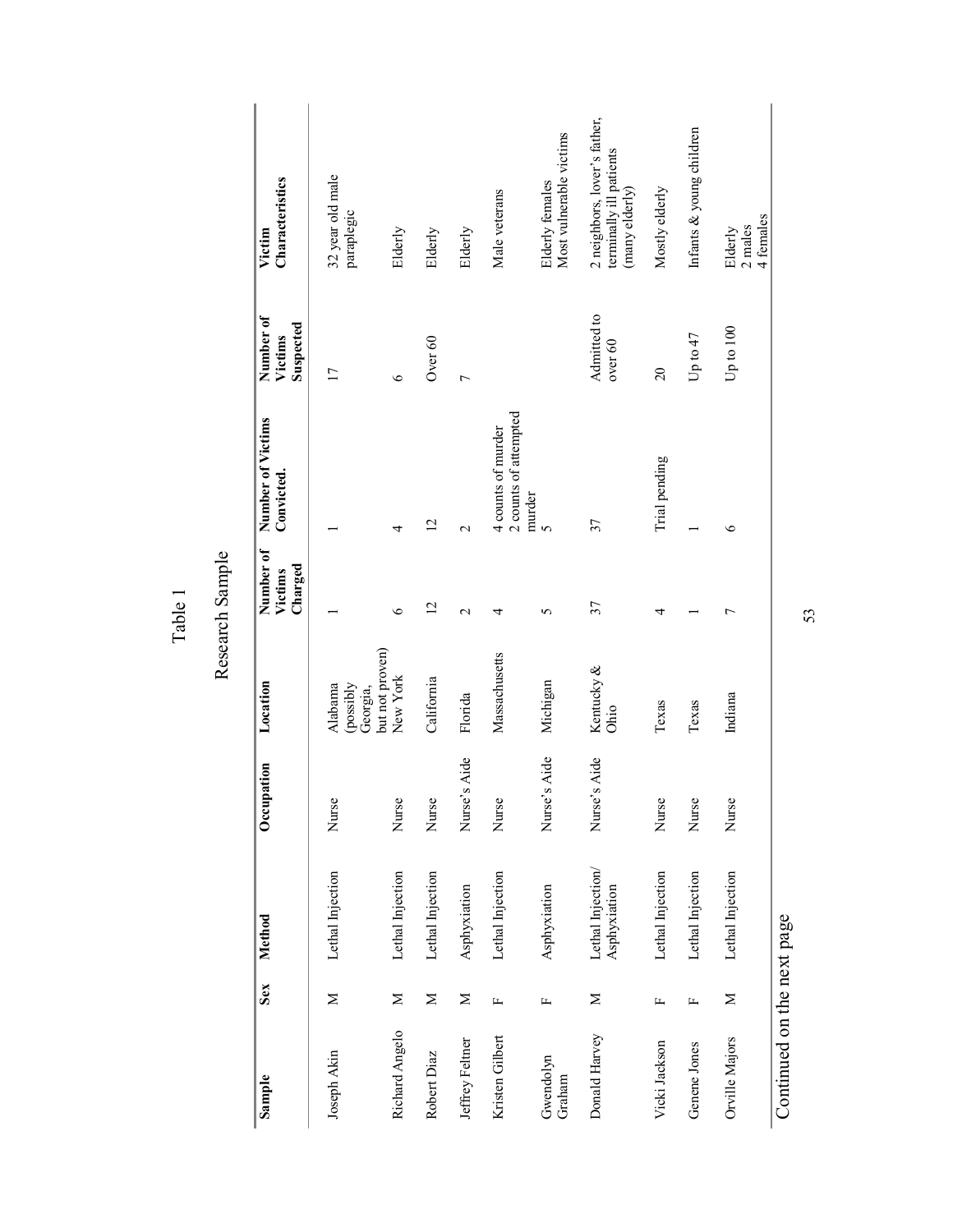| Sample                 | Sex          | Method                              | Occupation               | Location           | Number of<br>Charged<br>Victims                      | Number of Victims<br>Convicted                                        | Number of<br>Suspected<br>Victims                                                                       | Characteristics<br>Victim                                                                                                                                                                       |
|------------------------|--------------|-------------------------------------|--------------------------|--------------------|------------------------------------------------------|-----------------------------------------------------------------------|---------------------------------------------------------------------------------------------------------|-------------------------------------------------------------------------------------------------------------------------------------------------------------------------------------------------|
| Terri Rachals          | щ            | Lethal Injection                    | Nurse                    | Georgia            | ৩                                                    | 1 aggravated assault                                                  | Up to 20                                                                                                | surgical intensive care unit.<br>victims range in age from<br>young children to elderly.<br>elderly. Other suspected<br>All were patients on the<br>aggravated assault was<br>The victim of the |
| Bobbie Sue<br>Robinson | щ            | Lethal Injection                    | Nurse                    | Florida            | attempted<br>4 counts<br>1 count<br>murder<br>murder | 4 counts 2 <sup>nd</sup> degree<br>1 count attempted<br>Plea bargain: | $\overline{c}$                                                                                          | Elderly                                                                                                                                                                                         |
| <b>Brian Rosenfeld</b> | $\geq$       | Lethal Injection                    | Nurse                    | Georgia            | 3                                                    | 3                                                                     | Up to $201$                                                                                             | Elderly                                                                                                                                                                                         |
| Efren Saldivar         | Σ            | Lethal Injection/<br>Asphyxiation   | Respiratory<br>Therapist | California         | ७                                                    | 1 count attempted<br>6 counts murder<br>murder                        | Admitted up to<br>200                                                                                   | 1 victim was retarded<br>Elderly                                                                                                                                                                |
| Michael Swango         | $\geq$       | Lethal Injection                    | Doctor                   | New York &<br>Ohio | 4 (3 in Long<br>Island, 1 in<br>Ohio)                | 4                                                                     | in U.S. & Africa.<br>Charged with<br>killing 5 victims<br>Suspected of 23<br>in a Zimbabwe<br>hospital. |                                                                                                                                                                                                 |
| Jane Toppan            | $\mathsf{L}$ | Lethal Injection                    | Nurse                    | Massachusetts      | $\overline{31}$                                      | No trial, diagnosed<br>institutionalized<br>"insane" and              | Over 100                                                                                                |                                                                                                                                                                                                 |
| Williams<br>Richard    | Σ            | Lethal Injection<br>Succinylcholine | Nurse                    | Missouri           | $\overline{a}$                                       | Trial pending                                                         | Up to 41                                                                                                | 1 female<br>9 males<br>Elderly                                                                                                                                                                  |
|                        |              |                                     |                          |                    |                                                      |                                                                       |                                                                                                         |                                                                                                                                                                                                 |

Table 1 (continued) Table 1 (continued)

54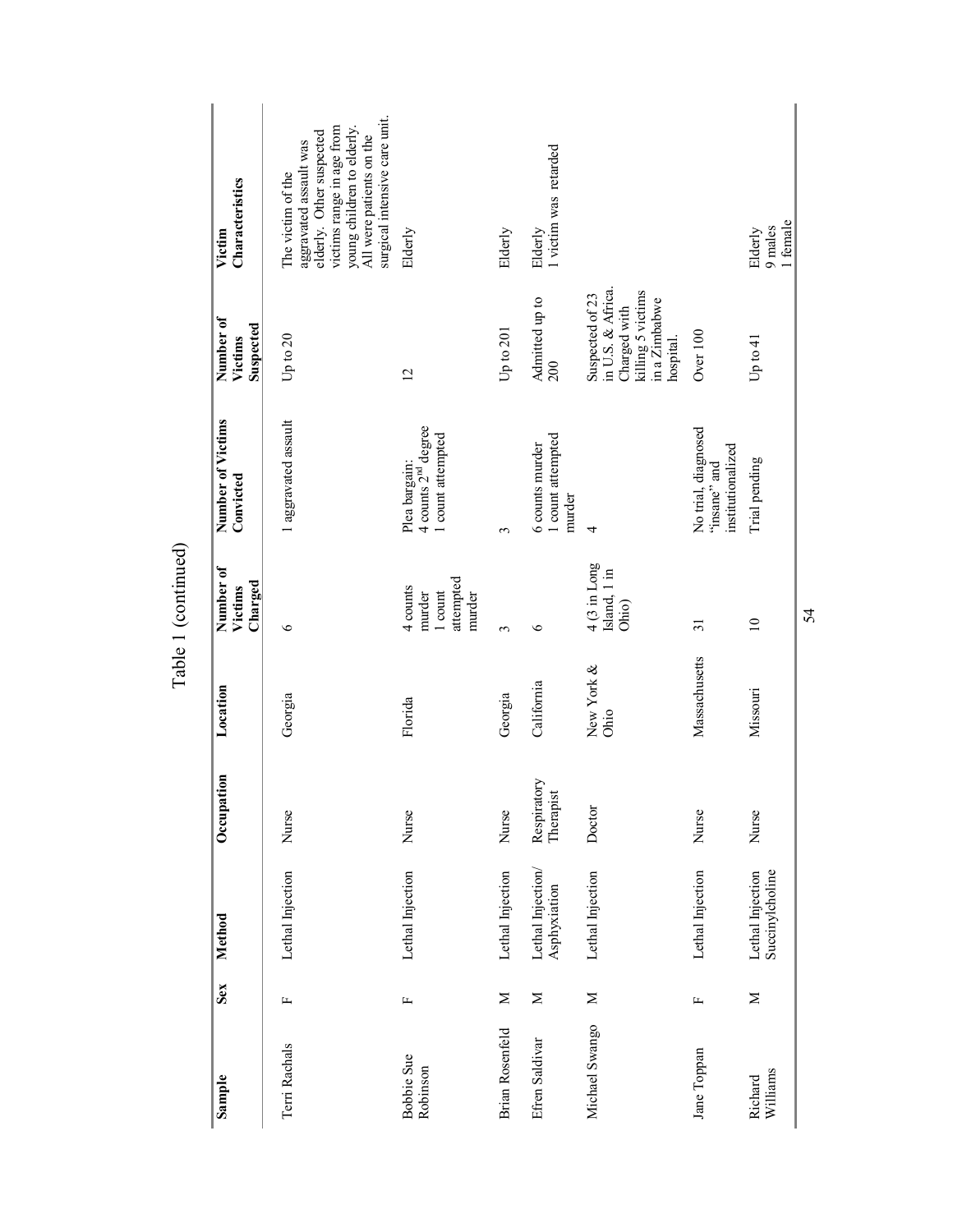#### Results: Comparison to Existing Data

 Through previous research, a set of characteristics of serial killers was generated and used as the basis for collecting information on the sample in this current research (Hickey, 2002; Holmes & Holmes, 1998; Kelleher & Kelleher, 1998; Ressler, Burgess, & Douglas, 1988). The following characteristics were identified for this current sample and compared with previous research findings: sex, race, age at first murder, childhood family situation, birth order, reported childhood abuse, marital status, occupation, stalking, method of murder, type of offender (organized or disorganized), type of goal (affective or instrumental), number of victims, sexual assault on victims, and victim characteristics.

 Research has identified serial murder as a predominantly male crime. In his analysis of serial killers, Hickey (2002, chapter 5) reported that roughly 90% of the cases he reviewed involved male offenders. Of the 17 offenders included in this analysis, 10 (58.8%) were male. Although the number of males in this sample was greater than the number of females, the *proportion* of females was much greater than in other serial murder cases. This indicates that females may be participating in institutional serial killing at a much higher rate than other types of serial killing.

 Investigations into the race of serial killers have found that most serialists are White (Hickey, 2002; Holmes & Holmes, 1998; Ressler, Burgess, & Douglas, 1988). This current analysis supports this conclusion, with 16 (94.1%) of the 17 offenders being White. However, the proportion of White serialists in this study is much higher than in other research.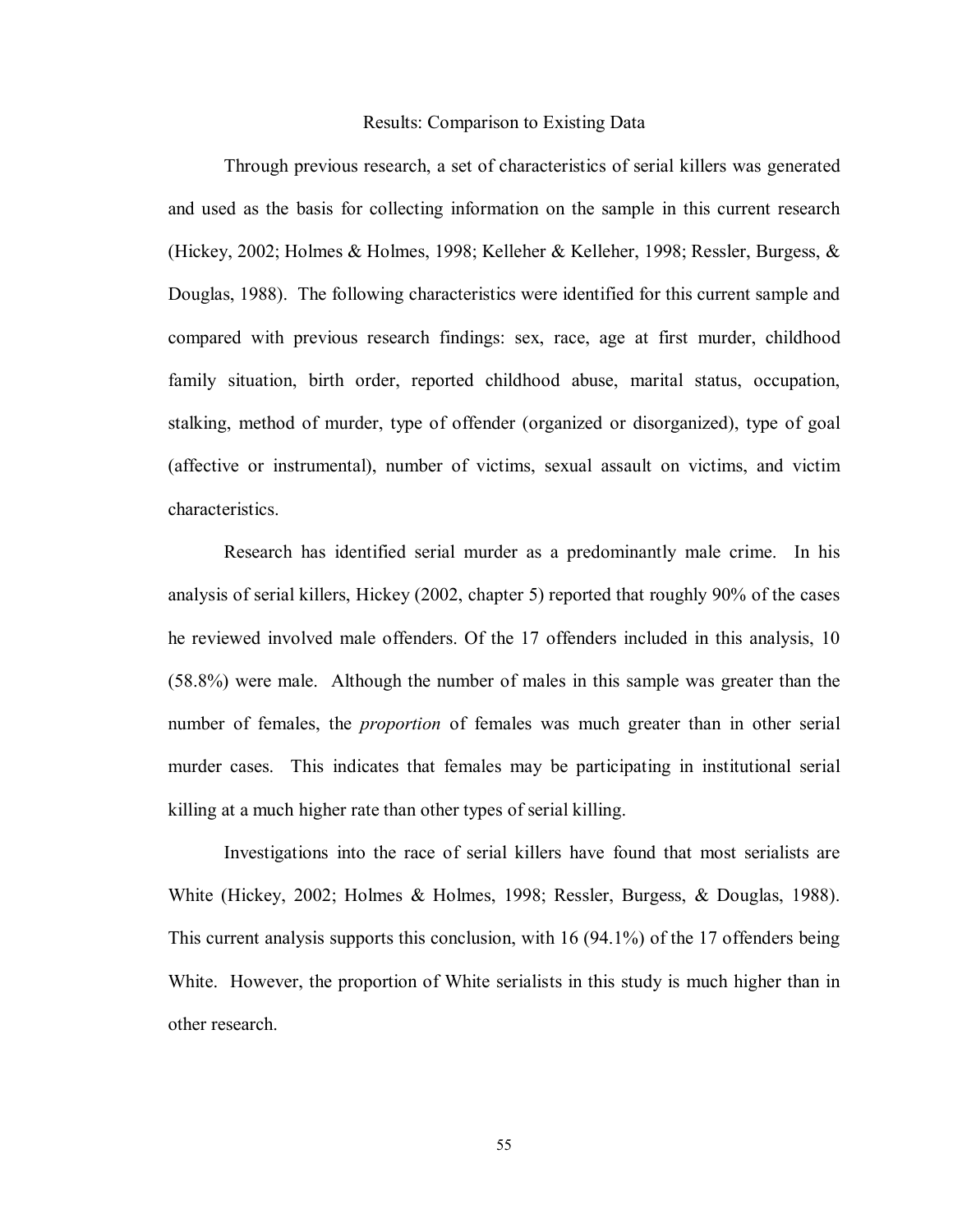Most serialists were between the ages of 25 years and 35 years old when they committed their first murder (Hickey, 2002; Holmes & DeBurger, 1988; Keeney, 1992). This finding is generally true for institutional serial killers. Twelve (70.6%) of the 17 offenders studied were between 25 and 35 years of age when they committed their first murder. The mean age of this current study's sample when they committed their first murder was 28.76 years.

 Research has found that serial killers are likely to have been raised in nontraditional family situations, such as single parent households or adopted families (Hickey, 2002; Keeney, 1992). This finding was not supported by the current study. Information on childhood family situations was found for 14 of the 17 individuals in this current sample. Of the 14 individuals, 8 were raised by both of their biological parents, 3 were adopted as children, and 2 others were raised in single parent households by one of their biological parents. One offender was raised by family members other than his biological parents. Consequently, institutional serial killers appear to have come from more traditional family backgrounds than the larger population of serial killers.

 Research has suggested that serialists are often the first born or oldest children in their families (Ressler, Burgess, & Douglas, 1988). This finding was not replicated in this current study. However, information on birth order was established for only 7 of the 17 offenders in this current sample. Of those 7 offenders, only 1 individual was the first born child in his family. Three of the 7 offenders were the only children in their families.

 Childhood abuse and/or neglect has been reported in the cases of many serial killers (Hickey, 2002; Holmes & DeBurger, 1988; Ressler, 1992; Ressler, Burgess, & Douglas, 1988). Information on this topic was inconclusive because data on abuse and/or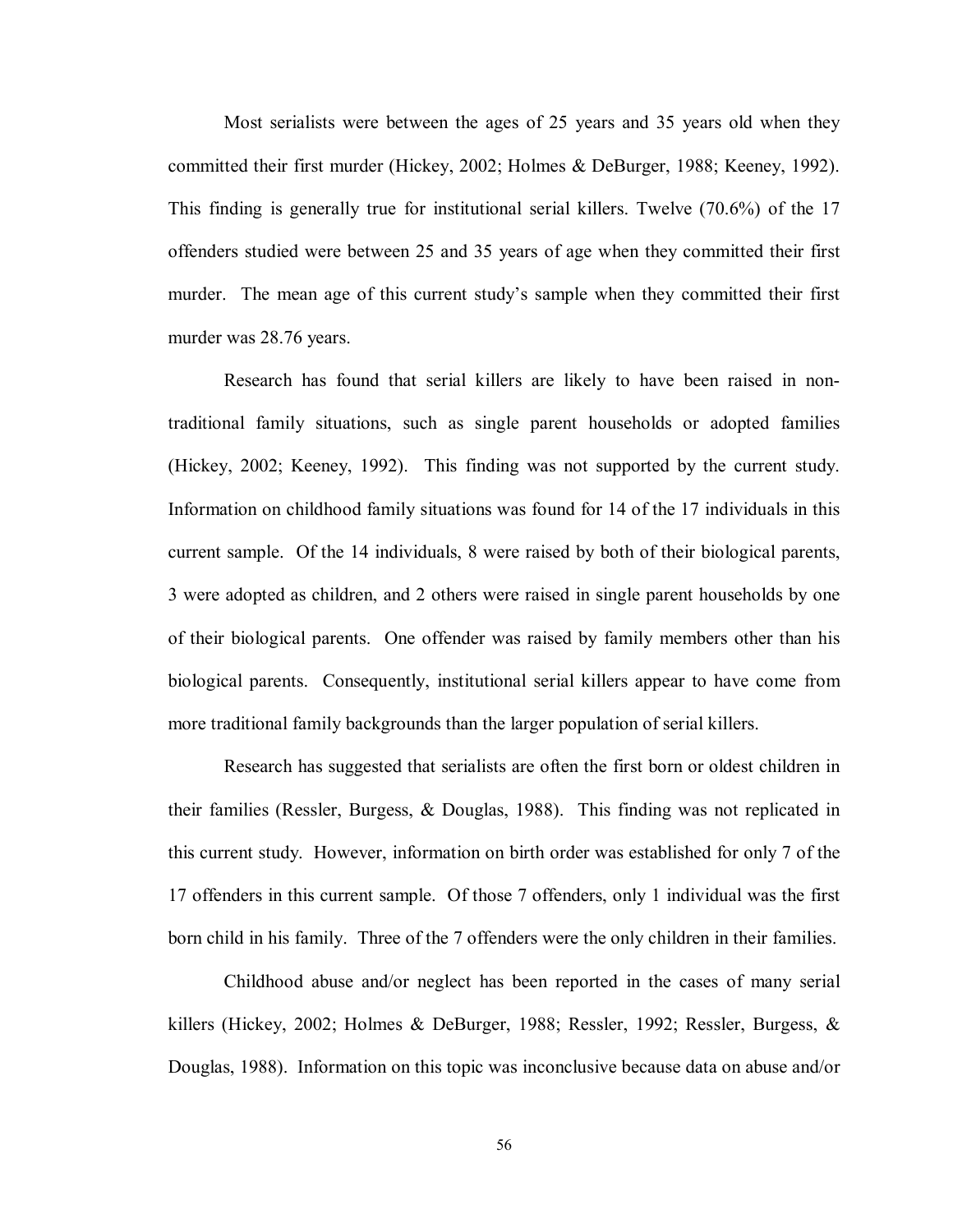neglect was only found for 7 of the 17 individuals. Of those 7 offenders, 4 reported experiencing some type of abuse or neglect as children, while 3 reported no history of abuse.

 Serial murder offenders have been found to be of varied marital statuses (Hickey, 2002). Marital status was identified for 16 of the 17 institutional serialists and found to reflect that pattern. The majority of offenders  $(n = 9)$  were single, while 4 offenders were married, and 3 were divorced. Thus, there appears to be no unique aspect to the marital status of institutional serial killers when compared to serial killers in general.

 Research has found that serial killers often engage in stalking behaviors before killing their victims (Hickey, 2002; Ressler, Burgess, & Douglas, 1988). Stalking can be displayed in different forms such as stranger stalking and stalking fantasy (Hickey, 2002). Stalking behavior, per se, was not mentioned in any of the depicted cases of institutional serial killers. Further, evidence of stalking fantasy, described as mentally acting out the murder before it is actually committed (Hickey, 2002), was not discovered among this sample.

 Methods of murder have been found to differ between male and female serialists (Hickey, 2002; Keeney, 1992; Kelleher & Kelleher, 1998). While males usually use overt methods, such as stabbing or bludgeoning (Hickey, 2002), female serialists generally use covert methods of murder such as poisoning, lethal injection, or asphyxiation (Hickey, 2002; Holmes & Holmes, 1998; Kelleher & Kelleher, 1998). The findings of this current study do not support the previous data in that all 17 offenders in this sample used covert methods of murder to kill their victims, most notably the injection of a lethal substance. Given the setting, this is not surprising. In fact, it was the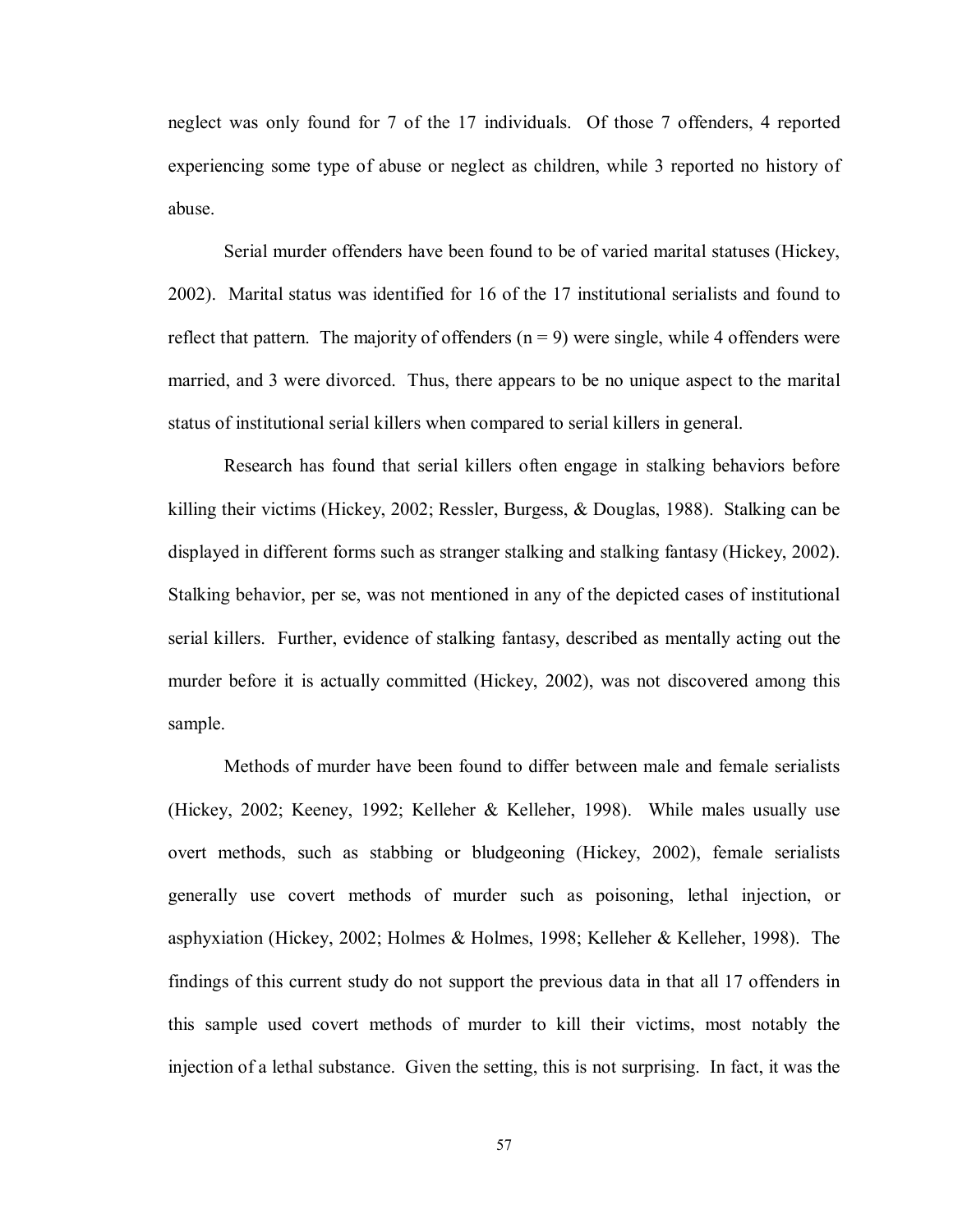covert nature of their killings that allowed a number of the offenders to engage in their activities over a sustained period of time.

 Research has identified two types of serialists, organized and disorganized offenders. As described by Ressler, Burgess, and Douglas (1988), organized offenders are usually of average to above average intelligence, socially competent, employed in skilled professions, and demonstrate some premeditated plans in their lethal behaviors. In contrast, disorganized offenders are usually of below average intelligence, socially immature, and employed in unskilled professions. The findings of this current study seem to suggest that professional caregivers who kill in institutional settings are organized offenders. Twelve of the 17 offenders in this current study were employed at the time of the murders in nursing, a skilled profession that requires a minimum of average intelligence.

 Two types of goals have been identified for committing serial murder: affective/psychological and instrumental/practical. Research has found that males are likely to be motivated by affective goals (Hickey, 2002; Holmes & DeBurger, 1985; Ressler, 1992), while females have been found to be motivated by both types of goals (Hickey, 2002; Keeney, 1992). Institutional serialists appear to be motivated by affective goals. Several of the offenders confessed that they enjoyed the emergency situations that surrounded an overdose or death. No financial motive and/or gain was discovered for any of the offenders in this current study.

 Because the majority of the male offenders in this sample remained in one geographic area while committing their murders, they are classified as place-specific serialists. Hickey (2002) reported that for male place-specific serial killers, the average

58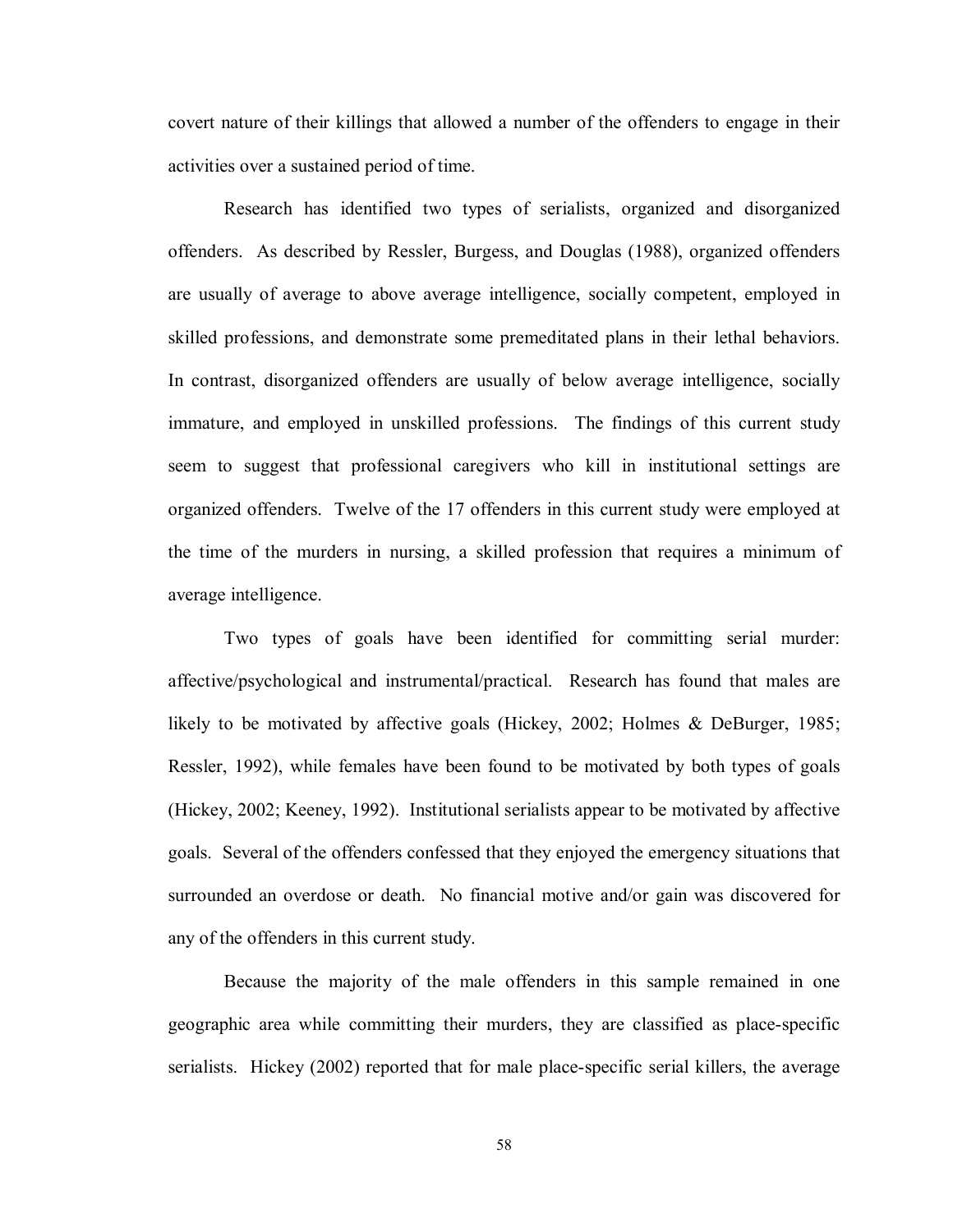number of victims ranged from 12-20. For female serialists, the average number of victims ranged from 7-9. This current study supports Hickey's finding on female serialists, but is lower than his finding on male place-specific serialists. The average number of victims for this study was calculated using 15 of the 17 offenders. Two individuals had been charged, but not yet convicted, of serial murder at the time of this study. The average number of victims in the current study was 7.80. For males, the average number of victims was 8.22, slightly higher than the average of 7.17 for female serialists. These conclusions were calculated using the number of victims that each offender was convicted of killing. The actual number of victims may be much higher for both males and females because many of the offenders, although convicted of only a few murders, were strongly suspected of many more murders.

 Research has found that sexual assault is often a characteristic of serial murder (Ressler, Burgess, & Douglas, 1988). Even recent research on males who kill elderly victims exclusively found that sexual assault is often present (Hickey, 2002). However, no evidence of sexual assault on any victim was mentioned for any of the 17 individuals in this current sample.

Victim characteristics have been found to differ between male and female serialists (Hickey, 2002). For male serialists, young females seem to be the most likely victims. Females in general are often targeted by male serial killers. In fact, Hickey (2002) found that approximately 40% of the males in his study murdered females exclusively. Children and the elderly have also been found to be popular targets for male serial killers (Hickey, 2002). For female serialists, patients in institutional settings have been found to be the most likely victims (Hickey, 2002).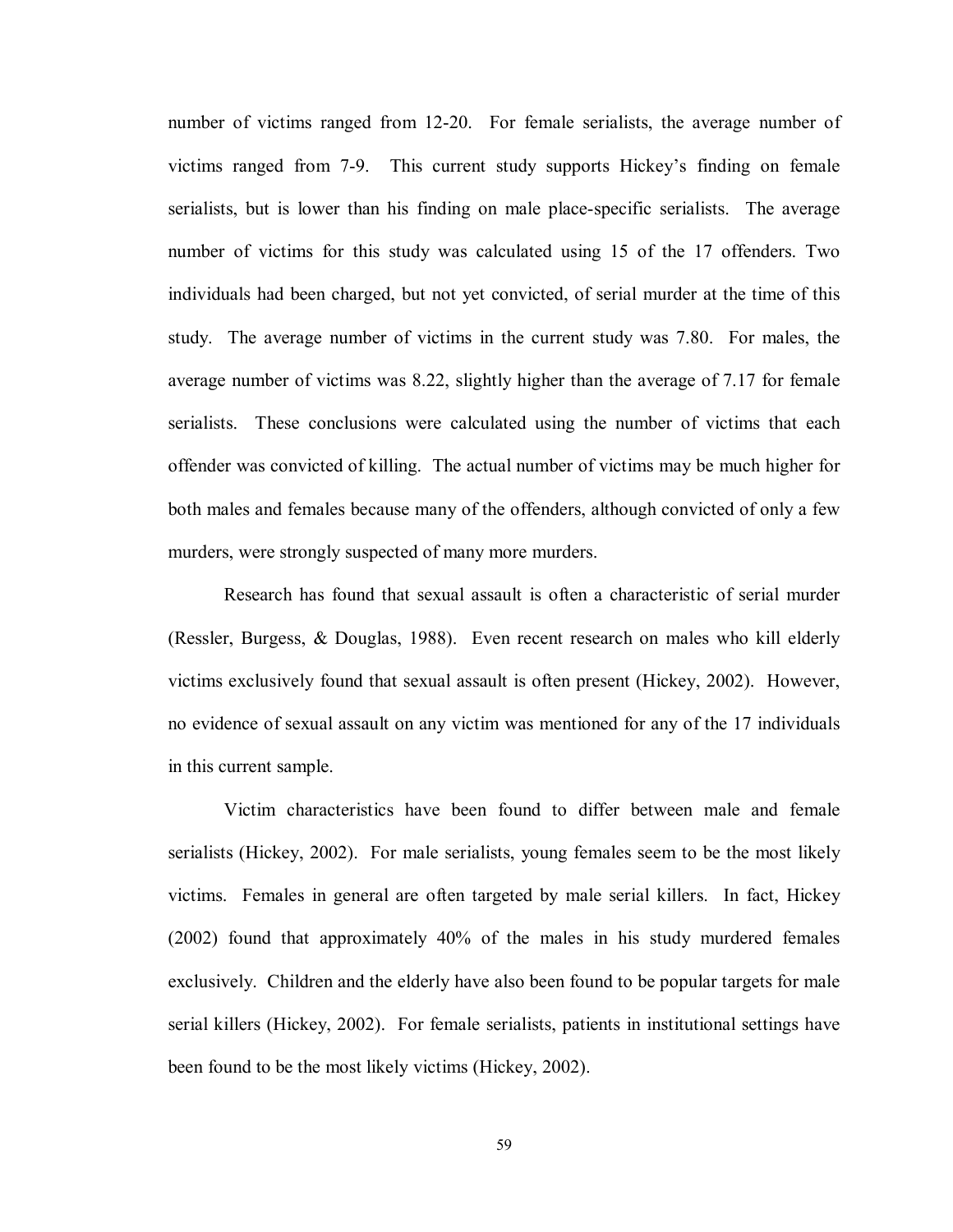The findings of this current study support one of the previous research findings on victim characteristics in that 58.8% of the sample murdered exclusively children or the elderly. Of the 17 offenders in this sample, victim age groups were established for 15 individuals. Of these 15 offenders, 9 murdered elderly victims exclusively, while 1 offender murdered only children. Hickey (2002) found that many serialists chose their victims by vulnerability. This finding appears to be supported by the victim age groups in this current study.

 Previous findings on victim sex selection were not supported with this current research. In fact, of the 15 offenders for whom victim age groups were established, 12 killed both male and female victims. One individual, although convicted only of the murder of one male patient, was strongly suspected in many other deaths of both male and female victims. These results may provide support for Hickey's (2002) finding on the role of vulnerability in victim selection. If the offenders in this current study chose their victims based on vulnerability, it is likely that no pattern of victim sex selection would be established.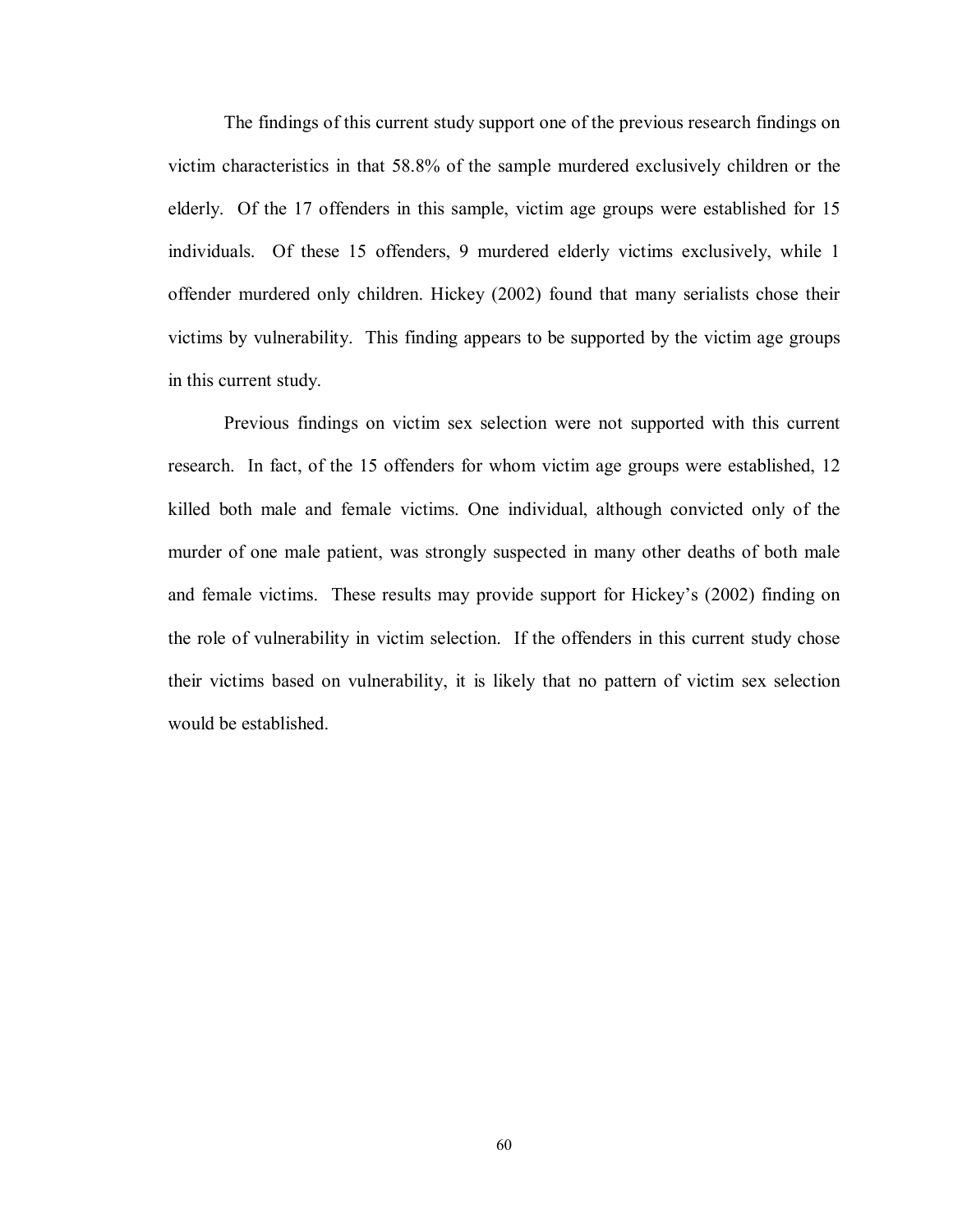# Table 2

| Sample Characteristics ( $n = 17$ ) |  |
|-------------------------------------|--|
|                                     |  |

| Category                                                      | n (percentage)              |  |
|---------------------------------------------------------------|-----------------------------|--|
|                                                               |                             |  |
| <b>Sex</b>                                                    |                             |  |
| Male<br>Female                                                | $10(58.8\%)$<br>$7(41.2\%)$ |  |
|                                                               |                             |  |
| Race                                                          |                             |  |
| White                                                         | $16(94.1\%)$                |  |
| Hispanic                                                      | $1(5.9\%)$                  |  |
| Age                                                           |                             |  |
| $20 - 29$                                                     | $12(70.6\%)$                |  |
| 30-39                                                         | $4(23.5\%)$                 |  |
| $40+$                                                         | $1(5.9\%)$                  |  |
| Mean Age                                                      | 28.76                       |  |
| <b>Sexual Orientation</b>                                     |                             |  |
| Heterosexual                                                  | $8(47.1\%)$                 |  |
| Homosexual                                                    | $5(29.4\%)$                 |  |
| Bisexual                                                      | $1(5.9\%)$                  |  |
| Unknown                                                       | $3(17.6\%)$                 |  |
| <b>Childhood Family Situation</b>                             |                             |  |
|                                                               | $8(47.1\%)$                 |  |
| Biological, two parent home<br>Biological, single parent home | $2(11.8\%)$                 |  |
| Raised by other family members                                | $1(5.9\%)$                  |  |
| Adopted                                                       | 3(17.6%)                    |  |
| Unknown                                                       | $3(17.6\%)$                 |  |
|                                                               |                             |  |
| <b>Birth Order</b>                                            |                             |  |
| First born                                                    | $1(5.9\%)$                  |  |
| Third born                                                    | $2(11.8\%)$                 |  |
| Fourth born                                                   | $1(5.9\%)$                  |  |
| Only child                                                    | $3(17.6\%)$                 |  |
| Unknown                                                       | 10 (58.8%)                  |  |
| <b>Reported Childhood Abuse</b>                               |                             |  |
| Yes                                                           | 4(23.5%)                    |  |
| No                                                            | $3(17.6\%)$                 |  |
| Unknown                                                       | 10 (58.8%)                  |  |
|                                                               |                             |  |

Continued on the next page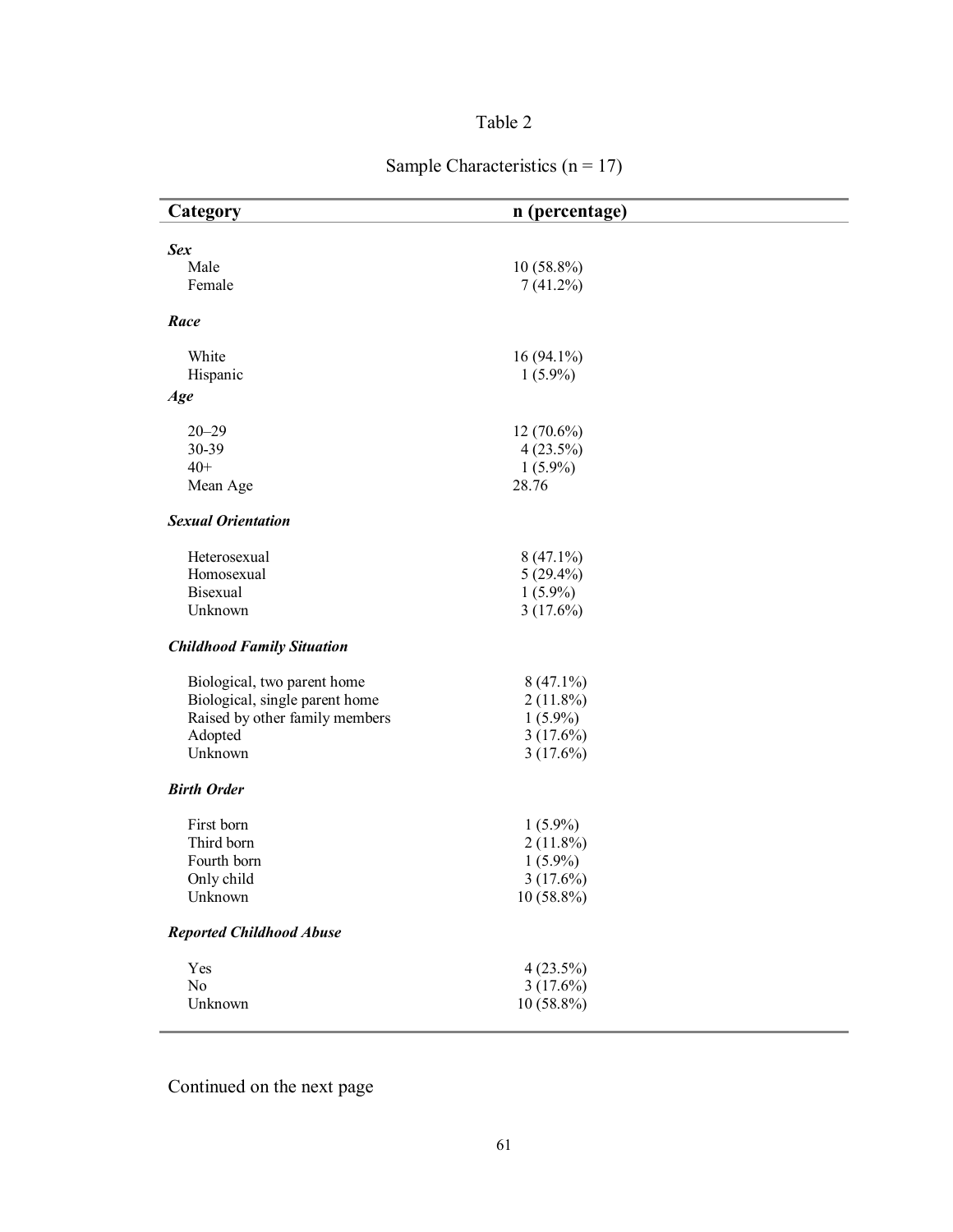| Table 2 (continued) |  |
|---------------------|--|
|---------------------|--|

| Category                         | N (percentage) |  |
|----------------------------------|----------------|--|
| <b>Marital Status</b>            |                |  |
| Single                           | $9(52.9\%)$    |  |
| Married                          | $4(23.5\%)$    |  |
| Divorced                         | $3(17.6\%)$    |  |
| Unknown                          | $1(5.9\%)$     |  |
| <b>Occupation</b>                |                |  |
| Nurse                            | $12(70.6\%)$   |  |
| Nurse's Aide                     | $3(17.6\%)$    |  |
| Doctor                           | $1(5.9\%)$     |  |
| Respiratory Therapist            | $1(5.9\%)$     |  |
| <b>Shift</b>                     |                |  |
| Evening                          | 4(23.5%)       |  |
| Night                            | $4(23.5\%)$    |  |
| Unknown                          | $9(52.9\%)$    |  |
| <b>Method of Murder</b>          |                |  |
| Lethal Injection                 | 13 (76.5%)     |  |
| Asphyxiation                     | $2(11.8\%)$    |  |
| Poison & Asphyxiation            | $1(5.9\%)$     |  |
| Lethal Injection & Asphyxiation  | $1(5.9\%)$     |  |
| <b>Mental Disorder?</b>          |                |  |
| Yes                              | $10(58.8\%)$   |  |
| Unknown                          | $7(41.2\%)$    |  |
| <b>Average Number of Victims</b> | 7.8            |  |
| <b>Victim Characteristics</b>    |                |  |
| <b>Exclusively Elderly</b>       | $9(52.9\%)$    |  |
| <b>Exclusively Children</b>      | $1(5.9\%)$     |  |
| Other                            | $5(29.4\%)$    |  |
| Unknown                          | $2(11.8\%)$    |  |
|                                  |                |  |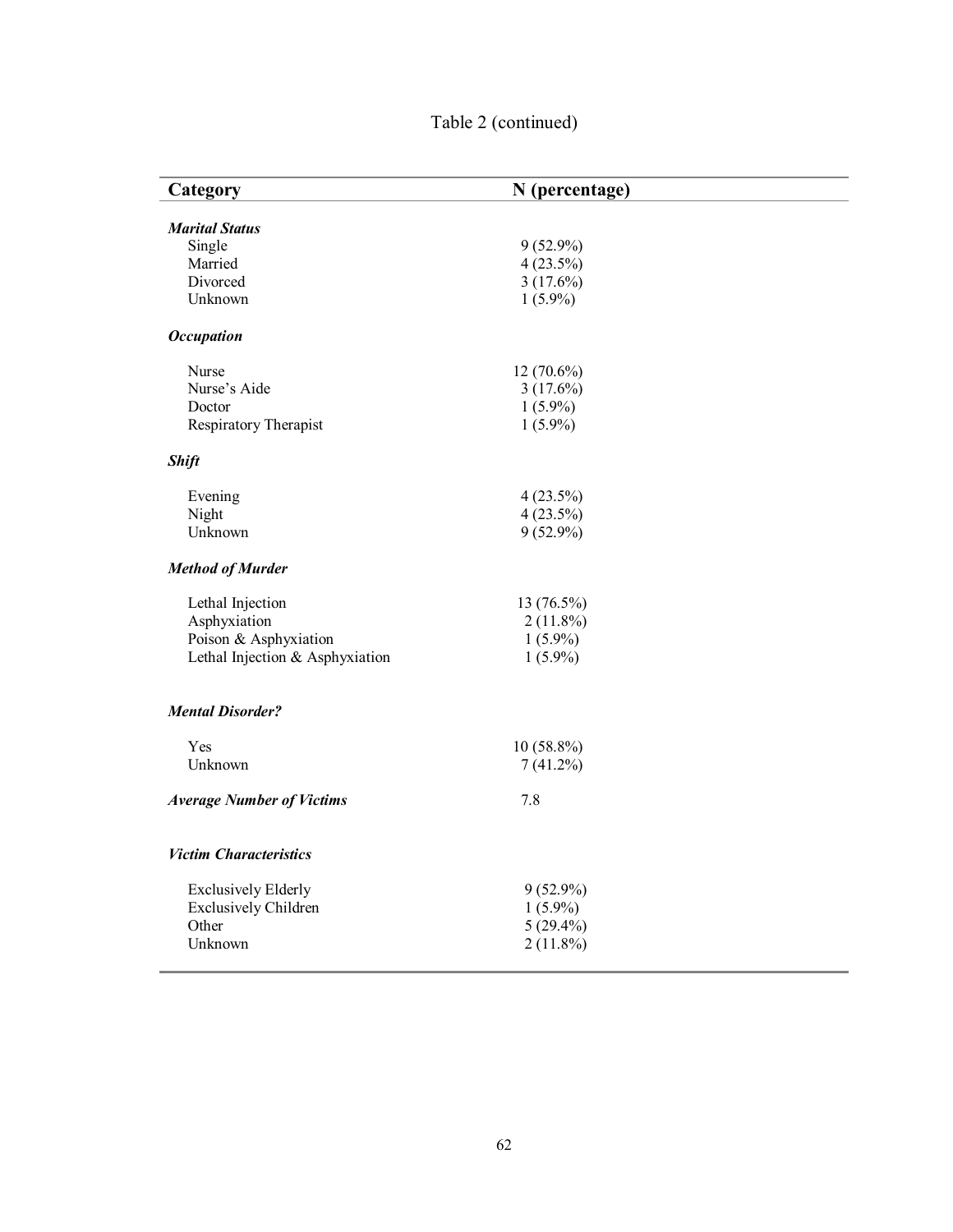## **Discussion**

 This study explored the phenomenon of serial murder in institutional settings. More specifically, it focused on the characteristics of the individuals who commit this type of crime. Once established, these characteristics were compared to those identified in existing research on serial murder.

 The results of this study suggest that professional caregivers who kill in institutional settings share many characteristics with the general population of identified serial killers: However differences between these groups were also discovered. In fact, the characteristics explored in this research were almost equally divided between those that support the existing research findings on serial killers and those that do not. The characteristics of this current sample that were similar to those identified in previous research include sex of offender, race of offender, the offender's age at first murder, marital status of offender, number of victims, and victim characteristics. The characteristics that differed from those identified in previous research include sex of offender, the offender's childhood family situation, the offender's birth order, method of murder, number of victims, and victim characteristics.

There may be more similarities between professional caregivers who kill in institutional settings and other serialists than are evident in the results of this study. For example, this study found that despite the gender division in the sample, all of the offenders used covert methods of murder such as lethal injection or asphyxiation. This finding did not support previous research in that males have been found to use overt methods of murder (Hickey, 2002), while females usually use covert methods of murder (Hickey, 2002; Holmes & Holmes, 1998; Kelleher & Kelleher). This difference may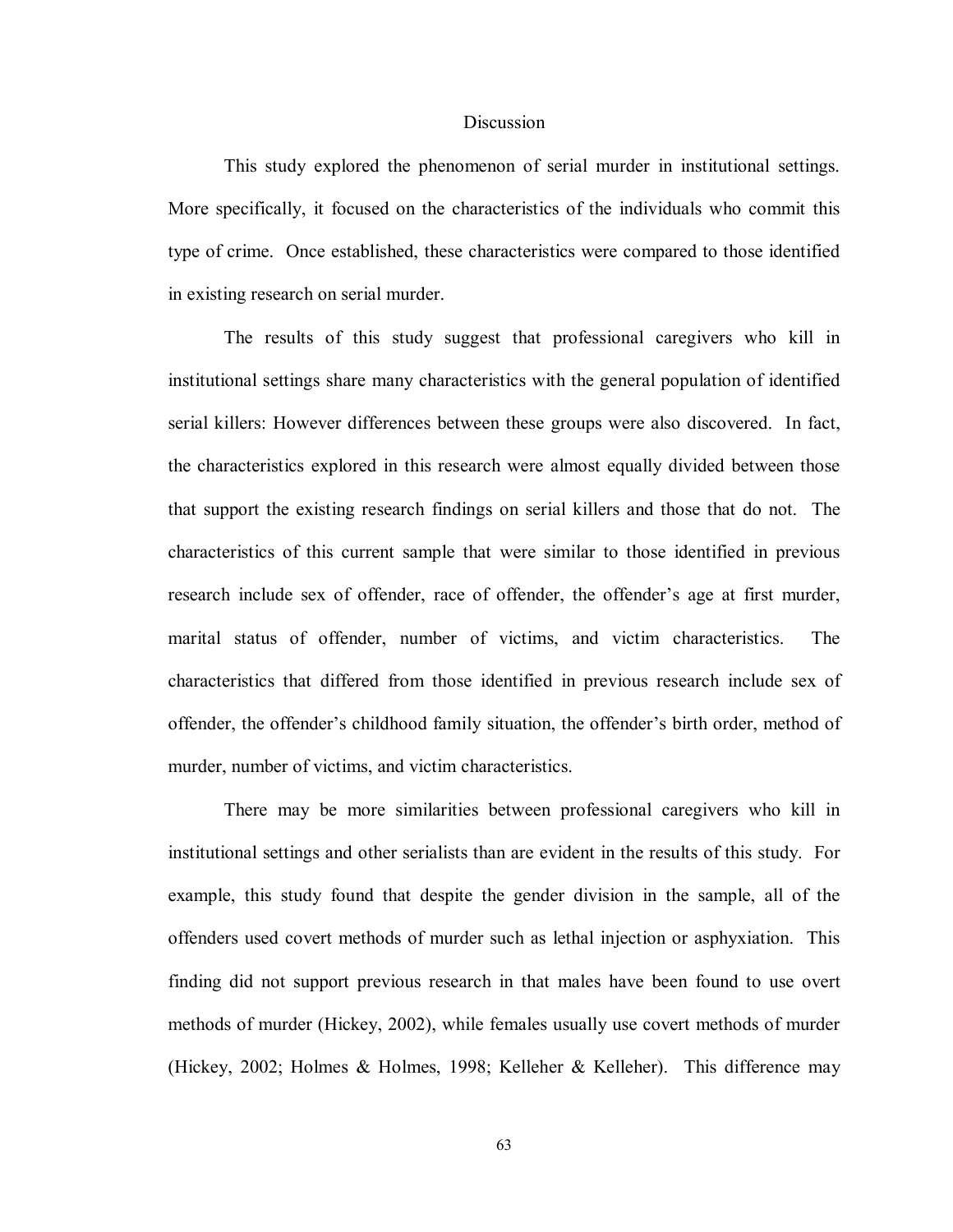actually represent a similarity in how offenders choose their methods of murder. It is possible that for many serialists, the method of murder is chosen out of convenience. For an institutional serialist, the most convenient method of murder could be lethal injection or asphyxiation, whereas another serialist might find other methods more convenient.

Kirby (1998) found that gender identity did not determine the method of murder in her sample of all female serialists and those male serialists who were employed in caregiving positions at the time of the murders. In fact, Kirby concluded that the offender's occupation was the determinant factor for the method of murder, supporting the notion that convenience may be a factor in determining method of murder.

 Another example of an identified difference that could actually represent a similarity is victim sex selection. Research on serialists has found that males often target female victims (Hickey, 2002). However, the results of this current study indicate that most of the offenders, both male and female, killed victims of both sexes and did not seem to specifically target individuals because of their gender. The commonality that exists here may be vulnerability. Although research states that male serialists are likely to target female victims (Hickey, 2002), victim vulnerability has been noted as well (Hickey, 2002; Holmes & Holmes, 1998; Kelleher & Kelleher, 1998). In the general population, females, along with children and the elderly, represent rather vulnerable populations. However, in institutional settings, all patients are vulnerable. Therefore, vulnerability could account for the lack of victim sex selection in institutional serial killers.

 One interesting finding of this study is the prevalence of female institutional serialists. Although male offenders dominated the sample, females accounted for 41.2%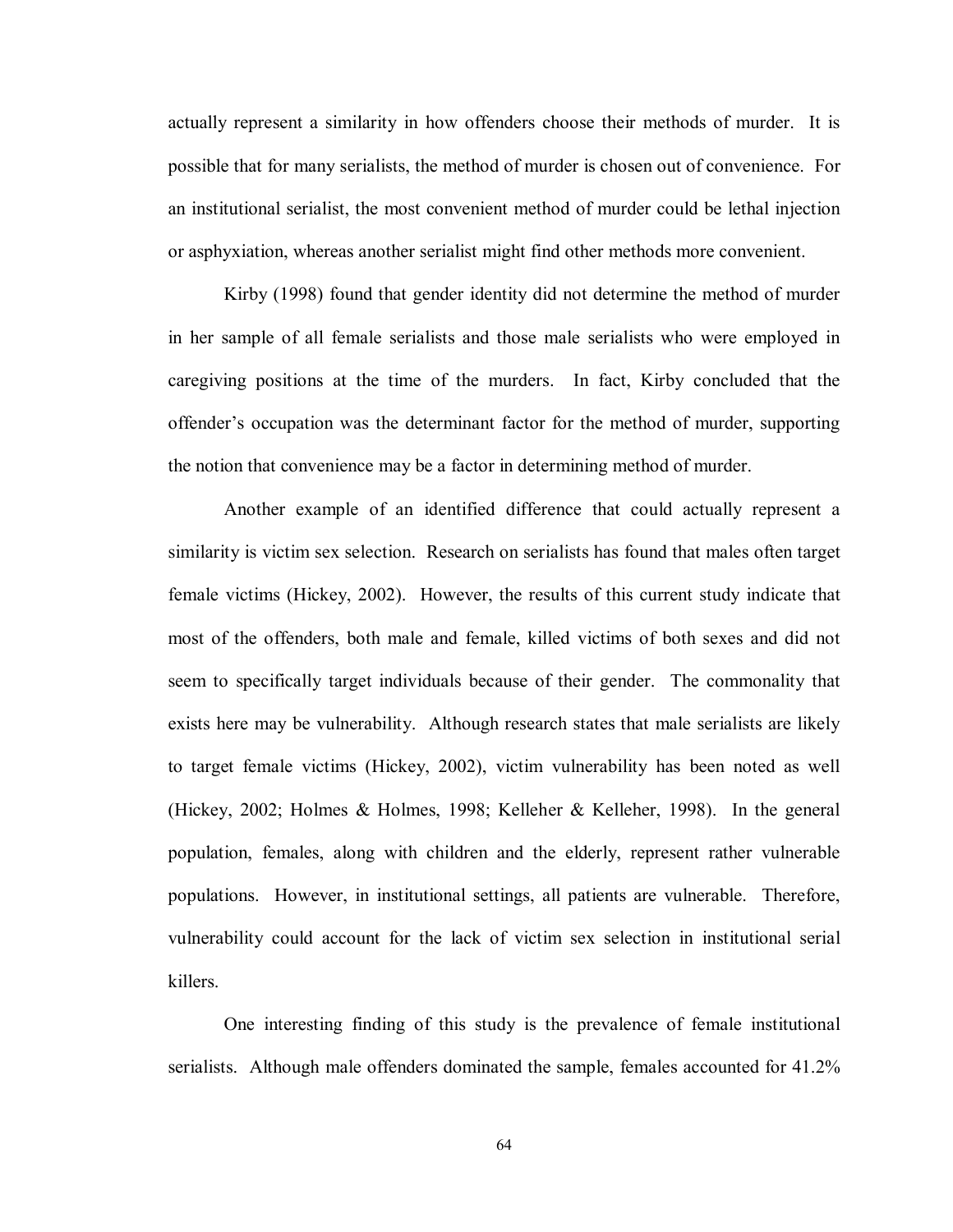of the sample. This percentage is much higher than Hickey's (2002) finding that females accounted for approximately 17% of identified serialists. Cases of female serialists are rare: However, it seems that when females do commit serial murder, they are likely to do so in institutional settings (Hickey, 2002).

 Another characteristic that was explored was the physical appearance of the offenders, specifically the offenders' weights. Information on this characteristic was derived from written accounts as well as photographs of the offenders. Although the classification of "overweight" was derived subjectively, it was an interesting variable to explore because of the connection of body image, self-esteem, and depression. Also, the occurrence of childhood obesity could be linked to social stigmas and teasing by peers. The results of this analysis were indeterminate because of the lack of data. However, of the 12 offenders for whom data on weight was available, 7 were classified as overweight.

 Although information on the shift worked by the offenders was located for only 8 of the cases, it is interesting to note that none of the offenders worked the 7 a.m to 3 p.m. (day) shift. All 8 of the offenders worked either the 3 p.m. to 11 p.m. (evening) or 11 p.m. to 7 a.m. (night) shift. This finding could indicate that these offenders chose shifts where supervision was minimal and therefore the opportunity to commit murder was greater than on the day shift.

# *Policy Implications*

A present problem in the healthcare field is the lack of employees (Hickey, 2002). Because of this need for healthcare professionals, institutions may be less likely to thoroughly check applicants' references. This practice was discovered in several of the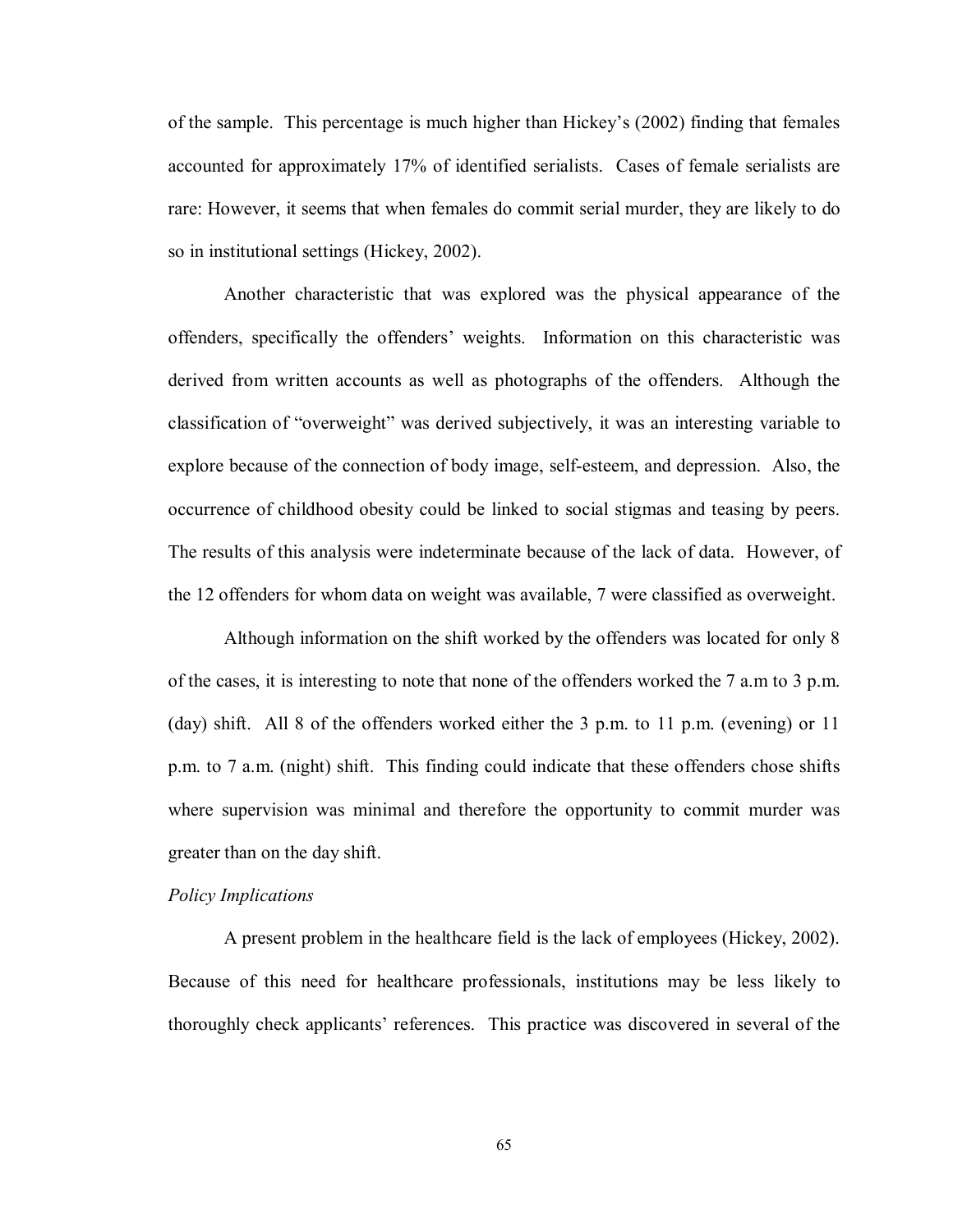cases in this current sample. If the offenders' backgrounds and references had been checked more carefully, many of the victims might still be alive.

Another area of policy implications is that of supervision in the institutions. The findings of the investigation into the shifts worked by the offenders in this current study indicate that more supervision is needed, especially during evening and night shifts. Additionally, suspicious behavior by employees should be investigated more thoroughly and acted upon in a timely manner.

Finally, research has indicated that oftentimes, if an elderly person dies in a nursing home, no examination is performed on the body (Lavin, 1990). A modification of this procedure could ease the apprehension of institutional serialists and accelerate the resolution of cases.

## *Limitations of the Study*

There were two main limitations of this study: the use of secondary data analysis and the small sample size. The exclusive use of secondary data sources can reduce the reliability and validity of the findings in two ways. First, by nature, secondary sources may not be as reliable as primary sources. Media sources such as newspaper articles, do not report methods for data collection, therefore it is often difficult to determine the reliability and validity of their sources and conclusions. Secondly, data was inefficient for several variables in this analysis due to utilizing secondary sources as the sole source of data. The second limitation of this research was the small sample size of 17 offenders. With a small sample size, generalizability is limited. However, because of the specific topic of this study, the small sample size could not be avoided. All known institutional serialists who operated in the United States were included in this study.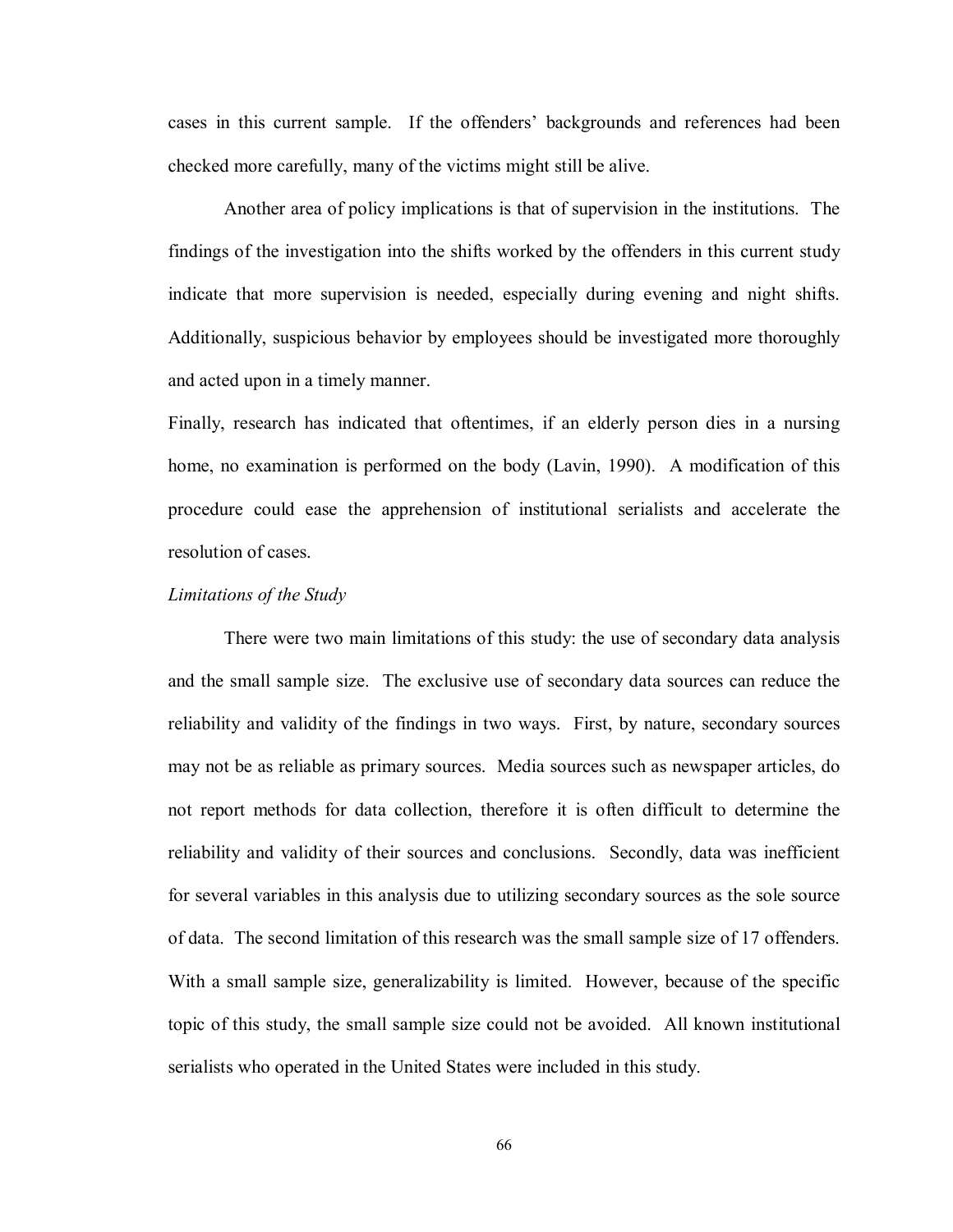## *Suggestions for Future Research*

 Because this research was exploratory in nature, suggestions for future research are numerous. First, additional research on this topic should attempt to use primary data sources such as interviews with the offenders and their acquaintances. Information compiled from primary data sources could produce more accurate and in-depth case studies and characteristics of the offenders.

 This study focused on professional caregivers who committed serial murder in institutional settings in the United States. Other countries, such as England, have experienced this type of serialist as well (Hickey, 2002). A review of those cases and a comparison with the United States cases could be informative.

 One characteristic that has been noted in previous research as common in male serialists is the presence of an intense fantasy life, often involving a stalking fantasy (Hickey, 2002; Ressler, Burgess & Douglas, 1988). This finding was not supported by this current research; however, it was difficult to evaluate due to the use of secondary data sources. In future research, if primary sources are utilized, this characteristic should be explored thoroughly because it appears to figure so predominantly in the psychological characteristics of serial killers.

 An interesting inclusion in two previous works on the subject of serial murder was Munchausen Syndrome by Proxy (Holmes & Holmes, 1998; Kelleher & Kelleher, 1998). This disorder is characterized by an individual, in the role of a caregiver, intentionally making another individual ill (American Psychiatric Assocation, 1994). The theorized reasoning behind this action consists of two components: control over another person and psychological gain from being the "hero" (Holmes & Holmes, 1998; Kelleher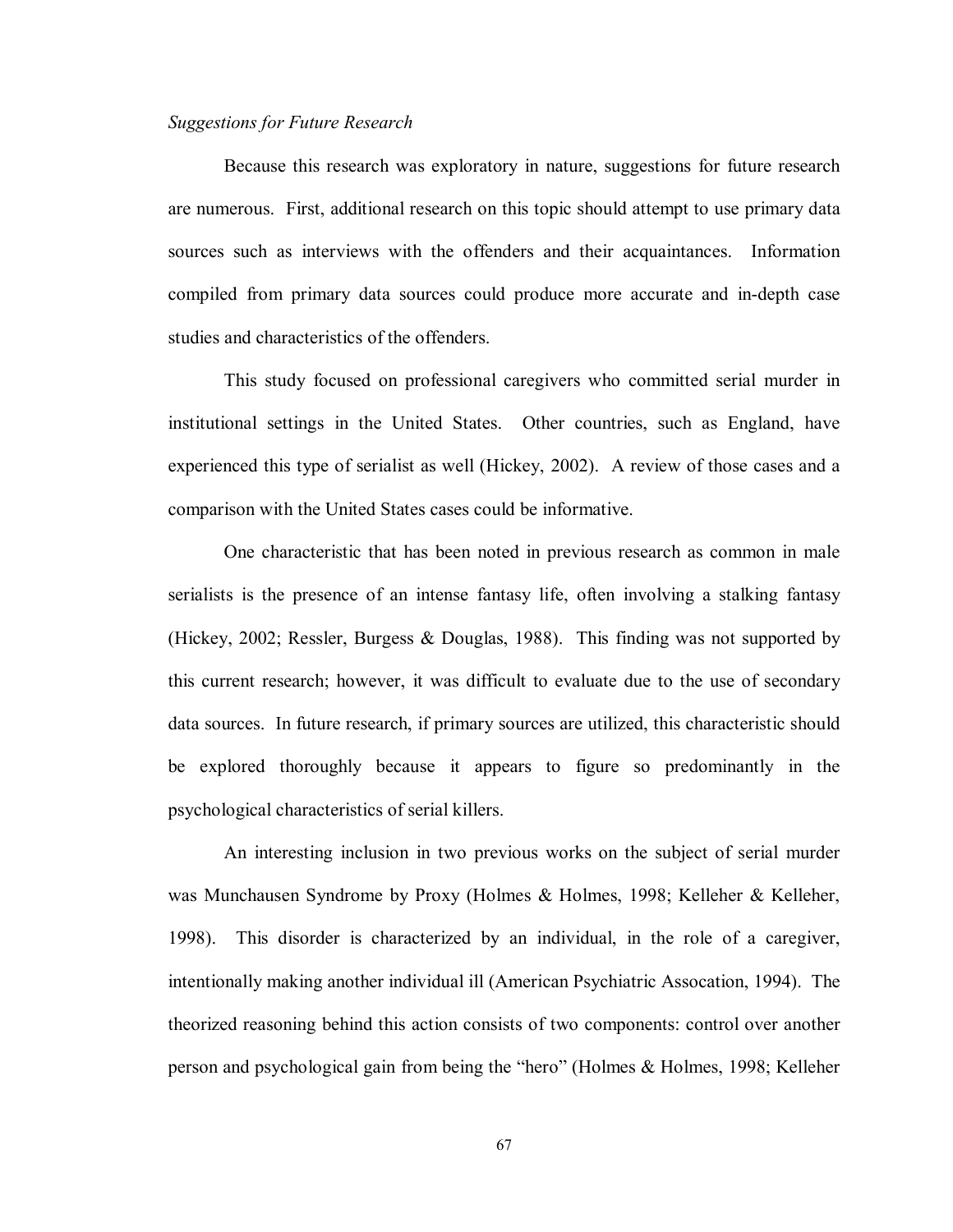& Kelleher, 1998). It is interesting to note that this disorder was only mentioned in previous research in discussions on female serialists. While not completely established, it appears to have been present in several male serial killers in this current study. Research on the prevalence of this disorder in institutional serialists could produce worthwhile results.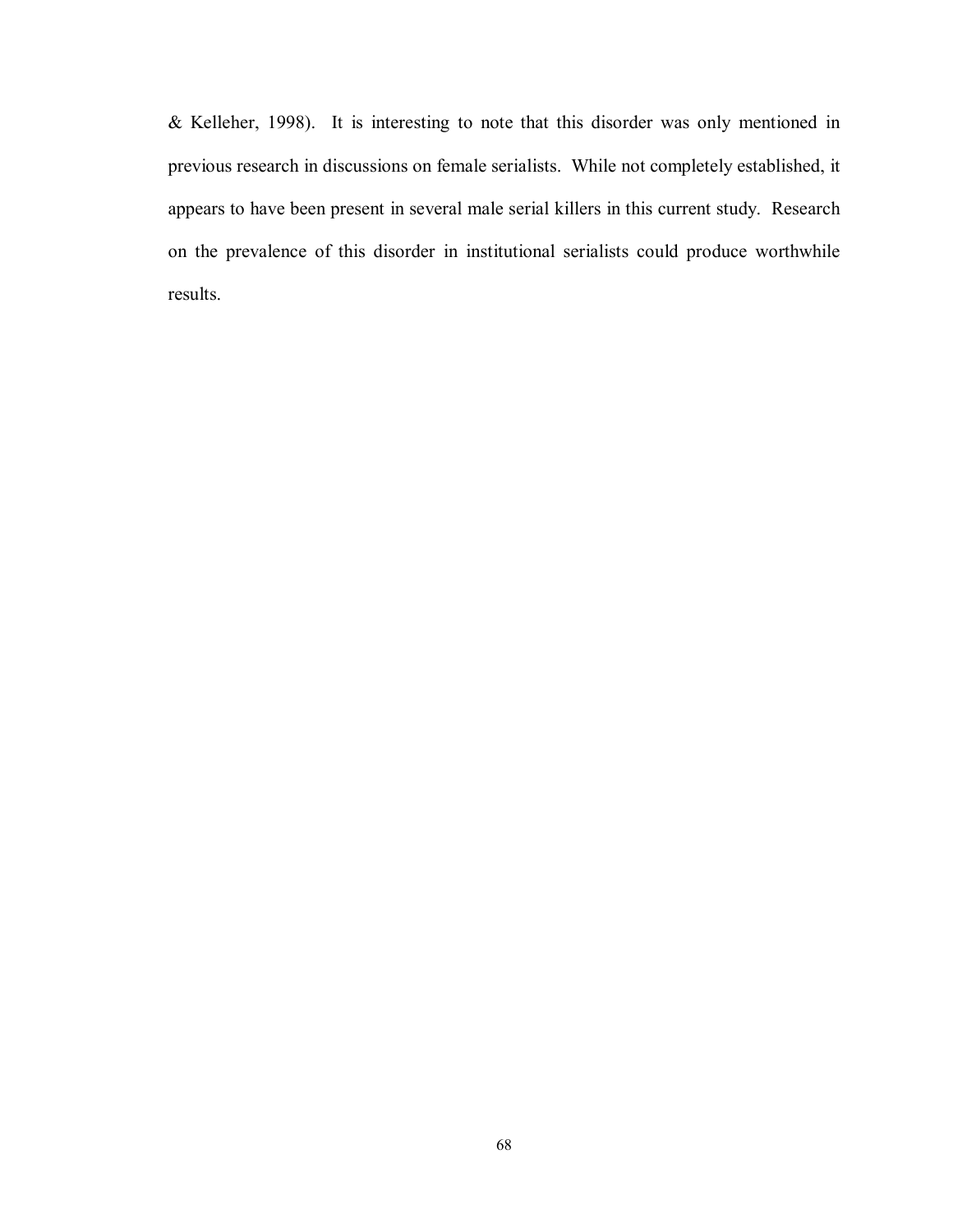## References

- Adler, J. (2001, February 4). Is California hospital worker 'angel of death'? *The Washington Post*. Retrieved September 30, 2002, from Lexis Nexis database.
- Albright, E. J. (2002) The first Cape Cod serial killer. Retrieved October 6, 2002, from http://www.capecodconfidential.com/cccjanetoppancclife.shtml
- American Psychiatric Association. (1994). *Diagnostic and statistical manual of mental disorders* (4<sup>th</sup> ed.). Washington, DC: American Psychiatric Association.
- Bowles, P. (1996, March 29). Angelo conviction upheld. *Newsday*. Retrieved September 30, 2002, from Lexis Nexis database.
- Caher, J. (1996, February 5). *The Times Union*. Retrieved September 30, 2002, from Lexis Nexis database.
- Davis, C. A. (2001). *Women who kill: Profiles of female serial killers*. London: Allison & Busby Limited.
- Egger, S. A. (2002). *The killers among us* (2<sup>nd</sup> ed.). Englewood Cliffs, NJ: Prentice Hall.
- Elkind, P. (1989). *The death shift: Nurse Genene Jones and the Texas baby murders*. New York: Penguin Books.
- Ex-nursing home aide gets life term in 5 patient killings. (1989, November 3). *The New York Times*. Retrieved October 15, 2000, from Lexis Nexis database.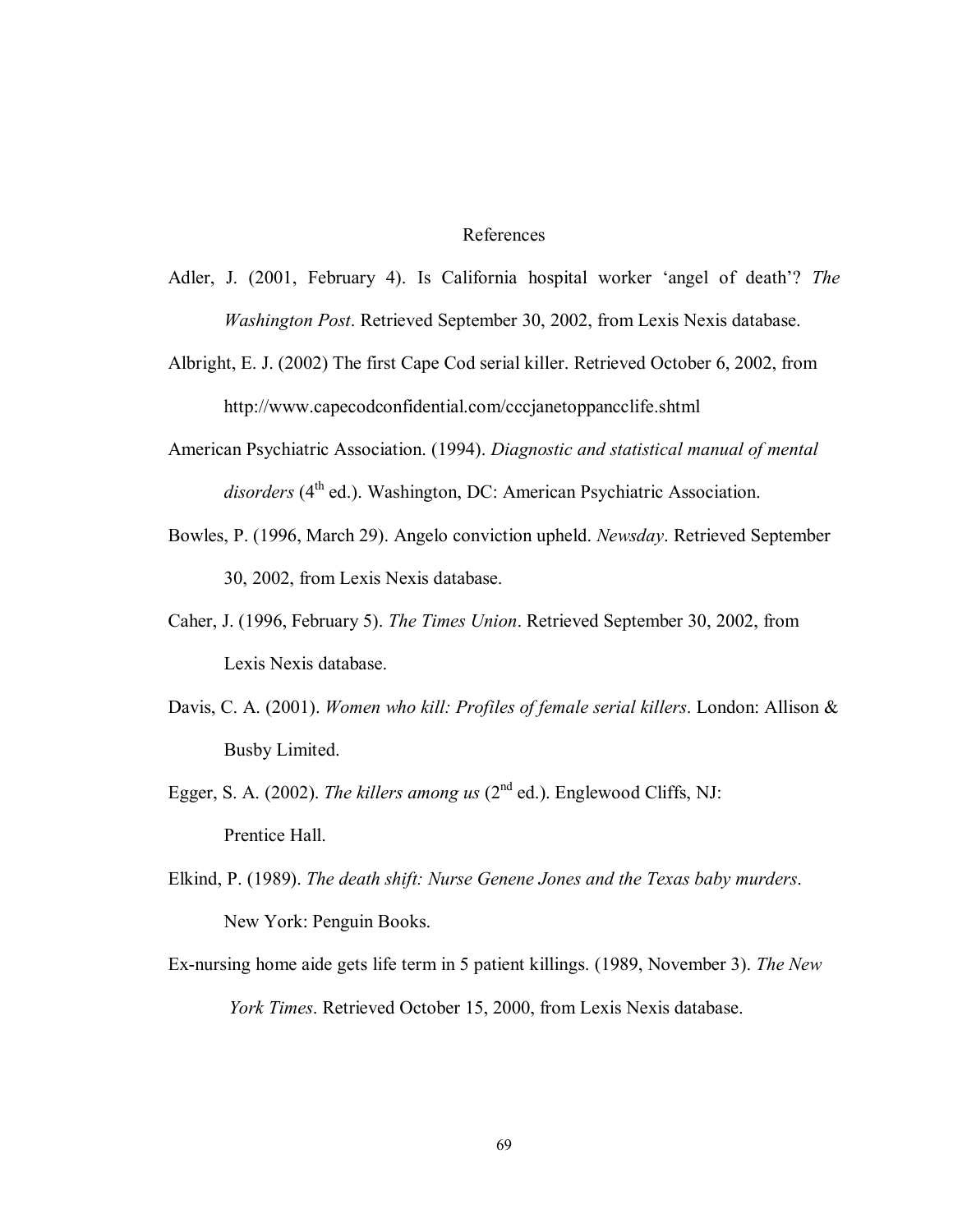Gutis, P. (1987, November 22). Doubts voiced on murder case against L.I. nurse. *The New York Times*. Retrieved October 2, 2002 from Lexis Nexis database.

Hickey, E. W. (2002). *Serial murderers & their victims*. Belmont, CA: Wadsworth.

- Holmes, R. M., & DeBurger, J. (1988). *Serial murder*. Thousand Oaks, CA: Sage.
- Holmes, R. M., & Holmes, S. T. (1998). *Serial murder* (2<sup>nd</sup> ed.). California: Sage.
- Hospital Death Charges. (1988, February 13). *Newsday*. Retrieved October 2, 2002, from Lexis Nexis database.
- Jenkins, P. (1994). *Using murder: The social construction of serial homicide*. New York: DeGruyter.
- Kelleher, M. D., & Kelleher, C. L. (1998). *Murder most rare: The female serial killer*. New York: Dell.
- Kirby, P. (1998). The feminization of serial killing (Doctoral dissertation, American University, 1998). *Dissertation Abstracts International, 59*, 2727.
- Lane, B., & Gregg, W. (1995). *The encyclopedia of serial killers*. New York: Berkley Books.
- Lavin, C. (1990, January 14). Killings expose fatal flaw in law: Quick burials may hide nursing home murders. *St. Petersburg Times*. Retrieved March 3, 2003 from http://www.stpetetimes.com
- Lavin, C., & Journey, M. (1990, January 10). Aide pleads guilty in murders. *St. Petersburg Times*. Retrieved March 3, 2003 from http://www.stpetetimes.com
- Levine, J. (1996, March 29). Criminal procedure; rejection of polygraph evidence. *New York Law Journal*. Retrieved September 30, 2002, from Lexis Nexis database.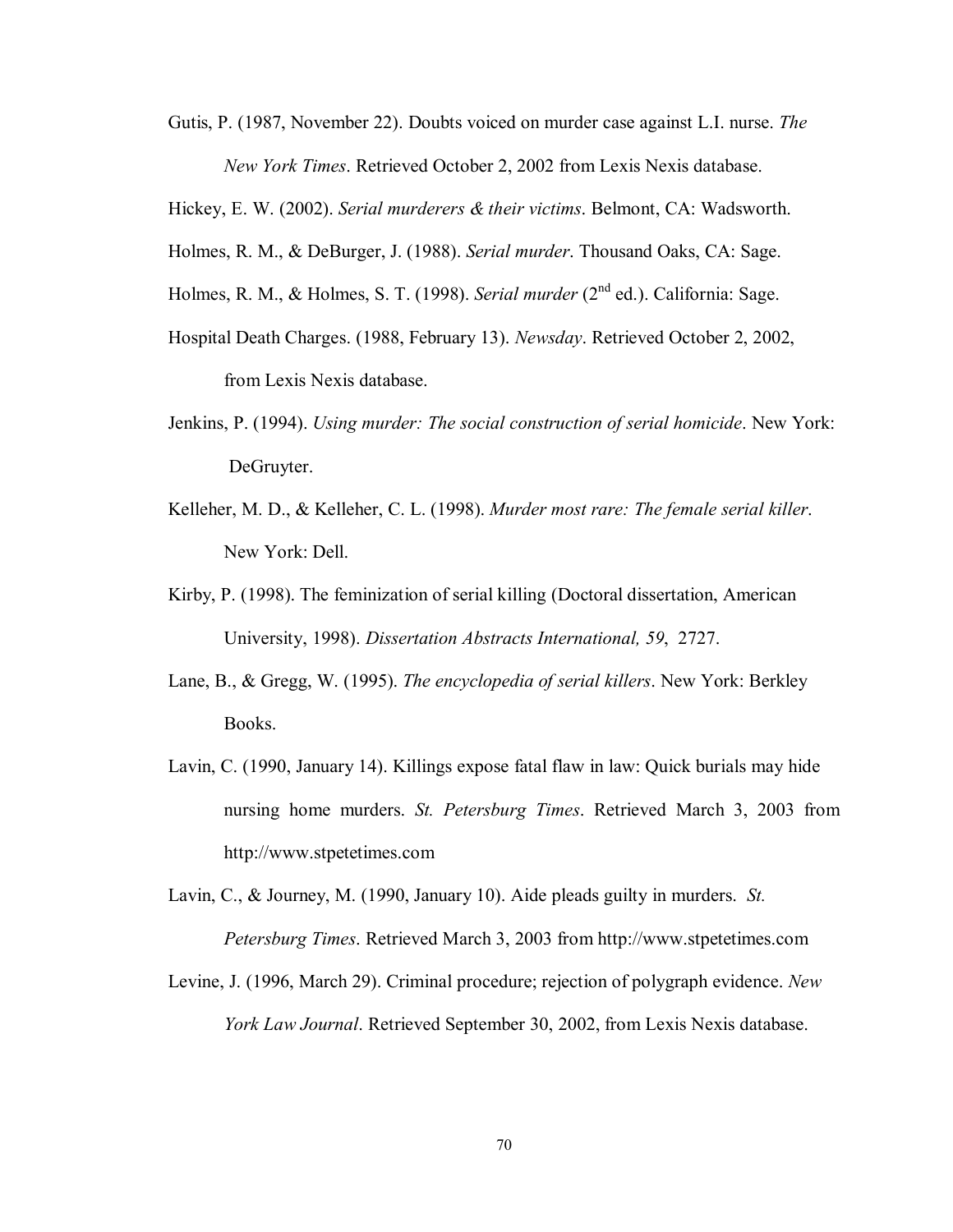- Lieberman, P. (2002, April 29). Graveyard shift: Digging deep for 'angel's' terrible toll. *The Los Angeles Times*. Retrieved February 27 2003, from http://www.latimes.com/news/printededition/la-000030503apr29.story
- Linedecker, C. L., & Burt, W. A. (1990). *Nurses who kill: The frightening true crime accounts of healthcare workers who kill their patients*. New York: Windsor Publishing.
- Man confesses to killing patients. (1989, August 17). *St. Petersburg Times*. Retrieved March 3, 2003, from http://www.stpetetimes.com
- McIntosh, S. (1992, September 9). The Akin trial; kin of alleged victims attend; they vow to hear all of testimony in patient death. *The Atlanta Journal & Constitution*. Retrieved August 15, 2002, from Lexis Nexis database.
- Mysterious deaths investigated repeatedly at veteran's hospitals. (1998, November 24*).*

*The Associated Press*. Retrieved October 2, 2002, from Lexis Nexis database.

Nurse charged in patient's death to face third trial. (1997). Retrieved February 9, 2003,

from http://www.athensnewspapers.com/1997/112897/1128.a3nurse.html

Nurse on coast pleads not guilty in 12 deaths. (1982, September 30*). The New York* 

*Times*. Retrieved September 30, 2002, from Lexis Nexis database.

- A nursing aide admits killing elderly patient. (1990, January 10). *The New York Times*. Retrieved March 3, 2003 from http://www.nytimes.com
- Pearson, M. (1996, November 24). Ex-nurse gets new trial in slaying. *Chattanooga Free Press*. Retrieved October 2, 2002, from Lexis Nexis database.

Ressler, R. (1992). *Whoever fights monsters*. New York: St. Martin's Press.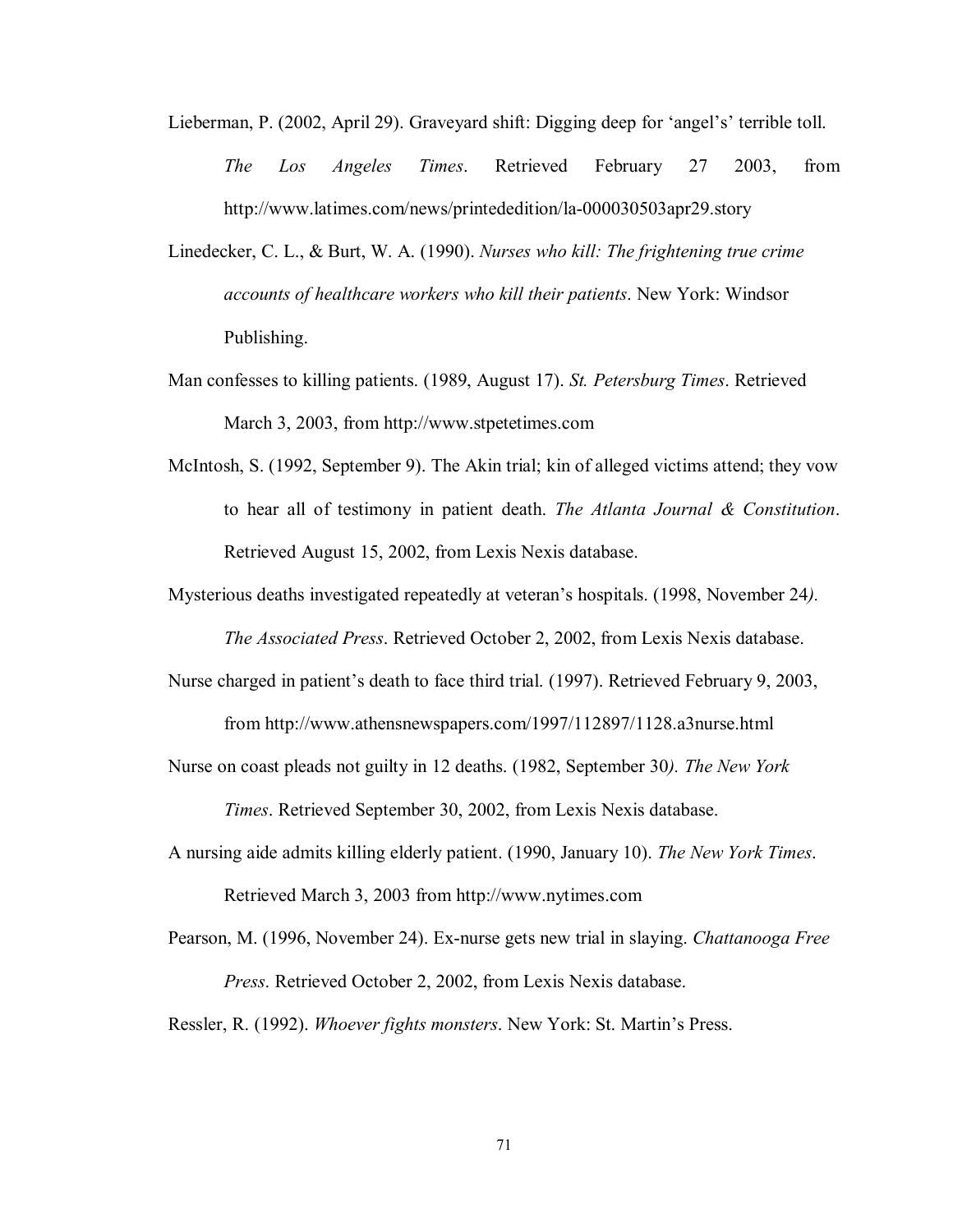- Ressler, R., Burgess, A., & Douglas, J. (1988). *Sexual homicide*. Lexington, MA: Lexington Books.
- Robinson, B. (2001, January 26). 'Angel of death' no easy case. *ABC News.com*. Retrieved September 30, 2002, from Lexis Nexis database.
- Smith, D., & Sengupta, S. (1994, November 16). Term as promised in murder. *Newsday*. Retrieved September 30, 2002, from Lexis Nexis database.
- South in brief trial of nurse ignores Atlanta deaths. (1992, September 15). *The Atlanta Journal and Constitution*. Retrieved September 30, 2002, from Lexis Nexis database.
- Spencer, G. (1996, March 29). Conviction of 'angel of death' affirmed. *New York Law Journal*. Retrieved September 30, 2002, from Lexis Nexis database.
- Trial begins for nurse named in patient deaths. (1983, November 1). *The New York Times*. Retrieved September 30, 2002, from Lexis Nexis database.
- Whitaker, B. (2002, March 13). Ex-Therapist makes deal to avoid death penalty in hospital killings. *The New York Times*. Retrieved April 13, 2002, from Lexis Nexis database.